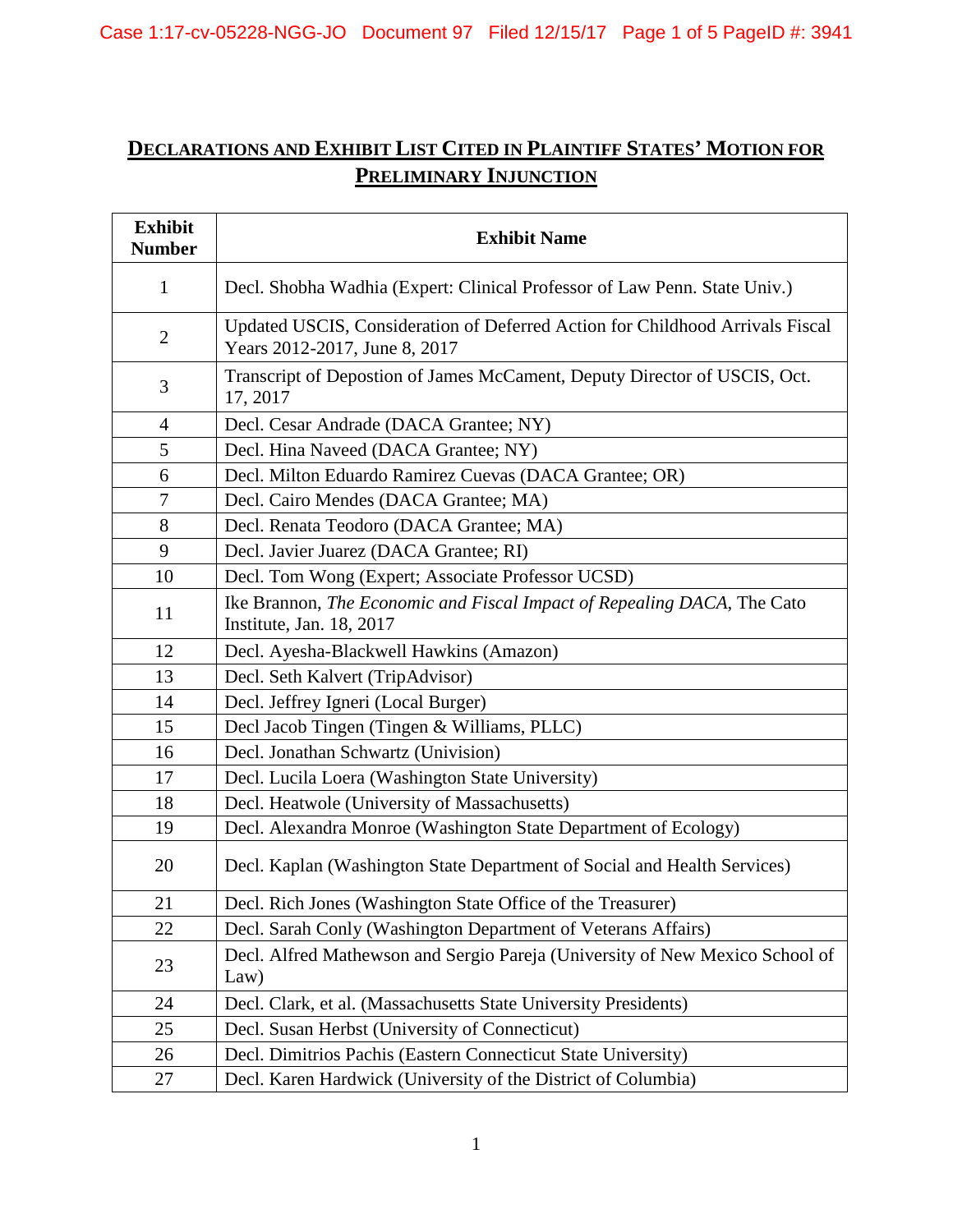Case 1:17-cv-05228-NGG-JO Document 97-1 Filed 12/15/17 Page 1 of 1603 PageID #: 3946

# **EXHIBIT 1**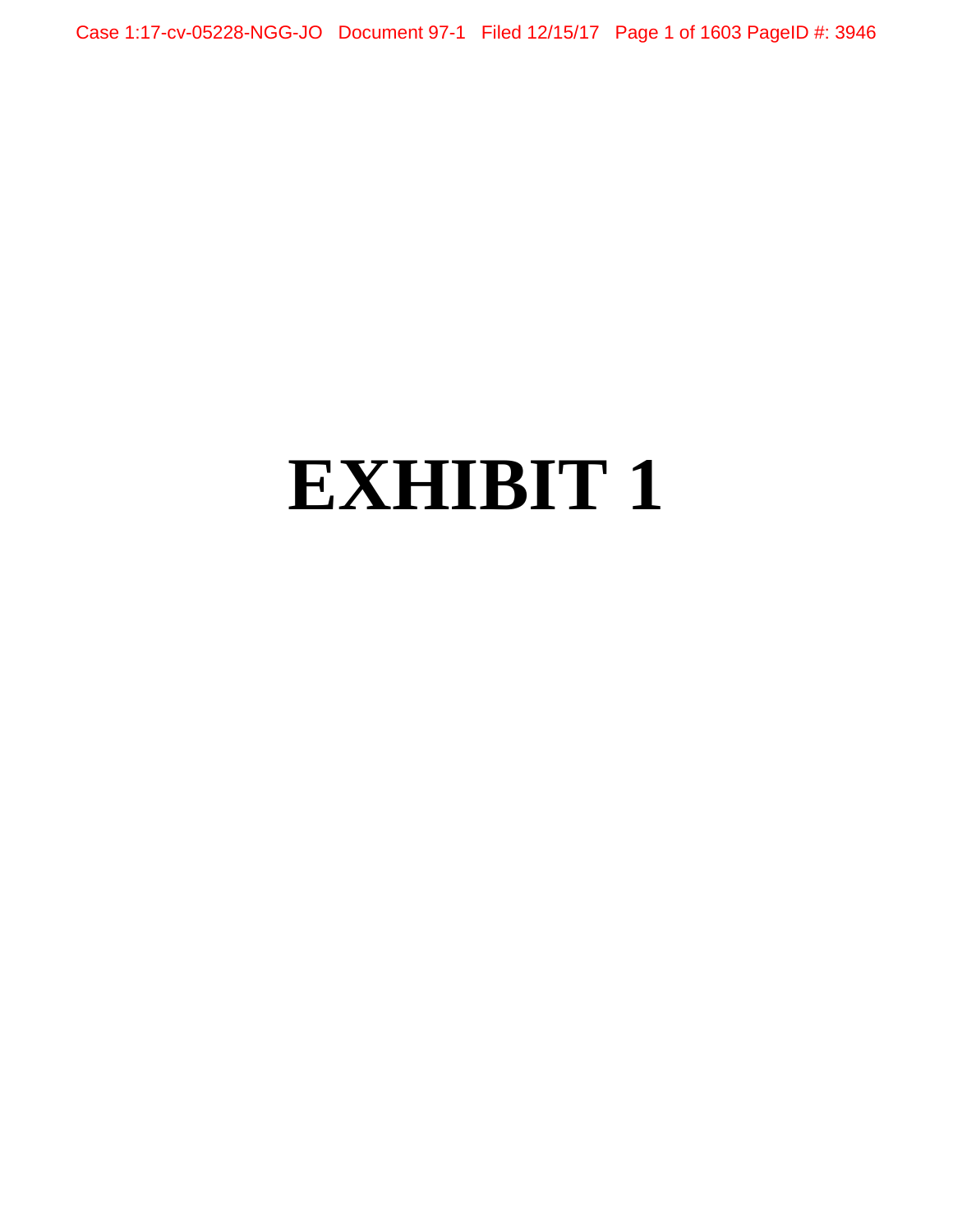## **UNITED STATES DISTRICT COURT EASTERN DISTRICT OF NEW YORK**

STATES OF NEW YORK, MASSACHUSETTS, WASHINGTON, COLORADO CONNECTICUT, DELAWARE, DISTRICT OF COLUMBIA, HAWAII, ILLINOIS, IOWA, NEW MEXICO, NORTH CAROLINA, OREGON, PENNSYLVANIA, RHODE ISLAND, VERMONT, and VIRGINIA,

Plaintiffs,

v.

DONALD TRUMP, in his official capacity as President of the United States; U.S. DEPARTMENT OF HOMELAND SECURITY; ELAINE C. DUKE, in her official capacity; U.S. CITIZENSHIP AND IMMIGRATION SERVICES; U.S. IMMIGRATION AND CUSTOMS ENFORCEMENT; and the UNITED STATES OF AMERICA,

Defendants.

CIVIL ACTION NO. 17-cv-5228

## **DECLARATION OF SHOBA SIVAPRASAD WADHIA**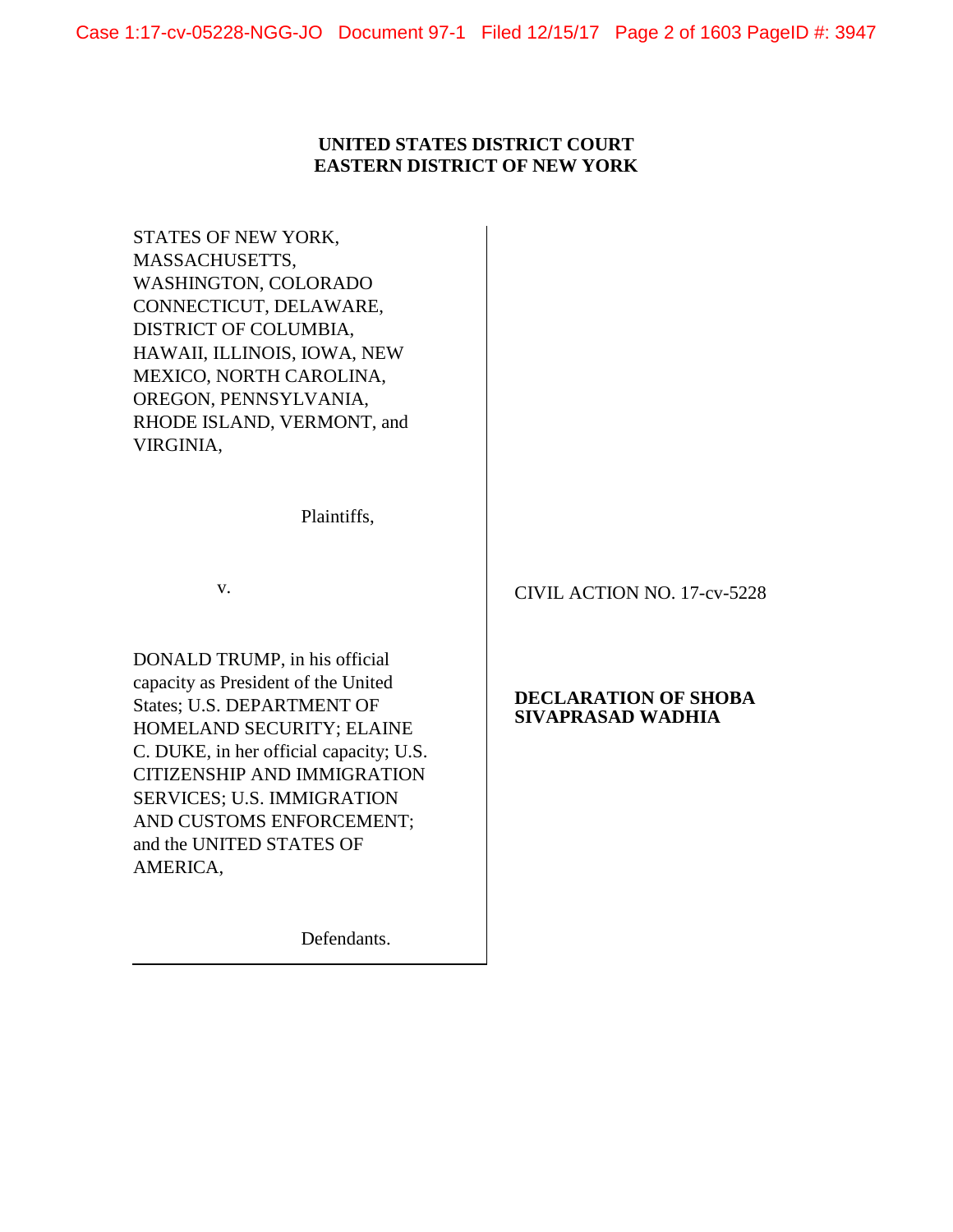I, Shoba Sivaprasad Wadhia, declare as follows:

1. I am presently the Samuel Weiss Faculty Scholar, Clinical Professor of Law and founding director of the Center for Immigrants' Rights Clinic at Penn State Law in University Park. I have been employed by the Pennsylvania State University ("University") since 2008. This declaration was prepared in my individual capacity and does not reflect the views of the University.

2. In 1999, I received my Juris Doctorate degree from the Georgetown University Law Center. Since that time, I have worked in the immigration field for nearly 20 years in the following settings: private practice, non-profit organizations, and institutions of higher education.

3. As a practitioner, I have practiced immigration law on behalf of individuals seeking a benefit before the immigration agency as well as those challenging removal or seeking relief from removal before an immigration judge or the appellate agency. In the non-profit sector, I have drafted, reviewed, and analyzed legislative proposals on immigration and convened or participated in meetings with government officials, organizational leaders, and the public on immigration topics.

4. As an academic researcher, my work focuses on the role of prosecutorial discretion in immigration law and the intersections of race, national security and immigration. In the area of prosecutorial discretion in immigration law, my scholarship has served as a foundation for scholars, advocates, and government officials seeking to understand or design a strong prosecutorial discretion policy. My book, *Beyond Deportation: The Role of Prosecutorial Discretion in Immigration Cases*, was published by New York University Press and is the first book on the topic.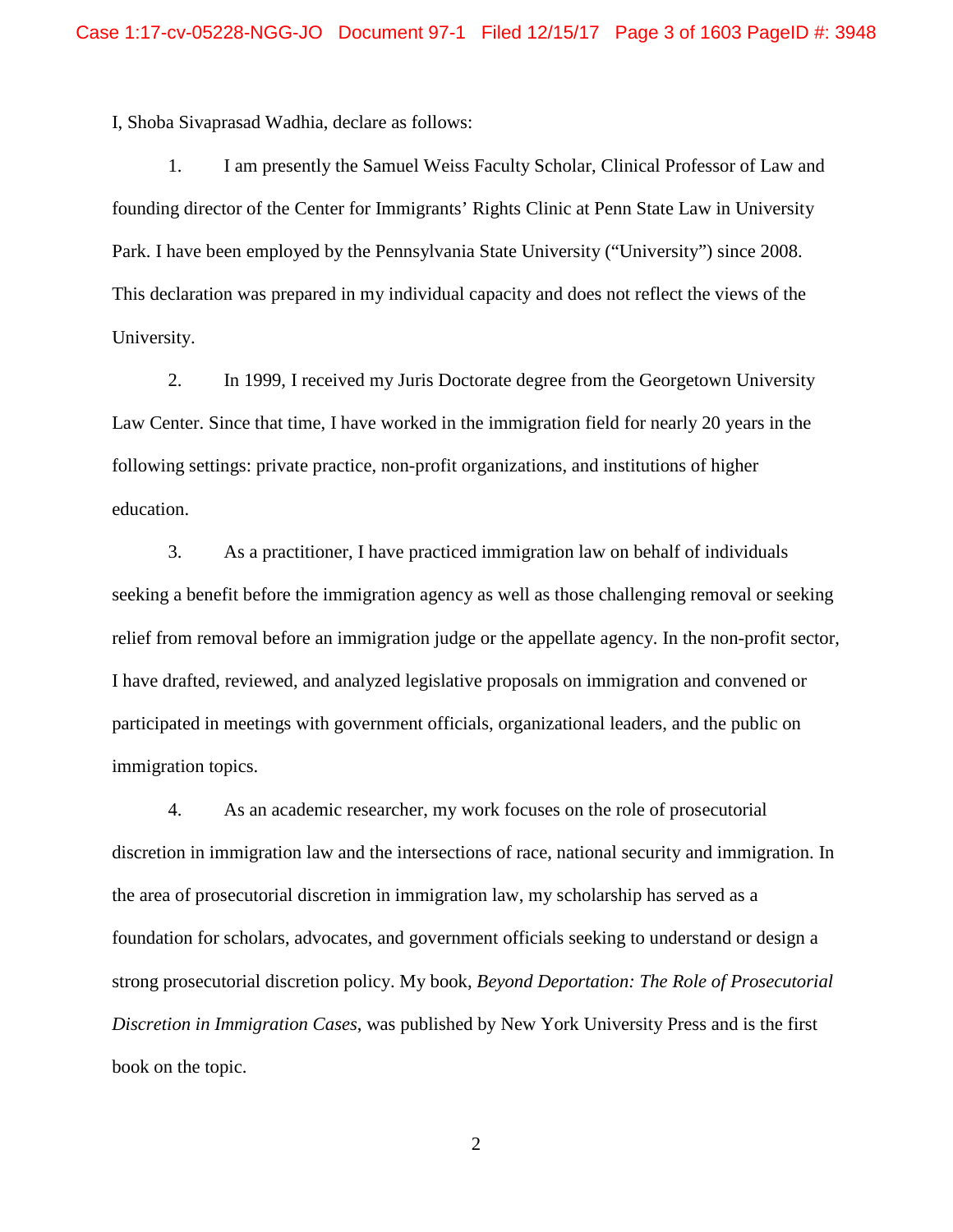5. I have published more than 30 articles, book chapters, and essays on immigration law, including a number discussing the use of prosecutorial discretion in immigration cases. My work has been published in seventeen law journals, including but not limited to *Emory Law Journal*; *Texas Law Review*; *Columbia Journal of Race and Law*; *Notice & Comment, Yale Journal on Regulation*; *Harvard Latino Law Review*; *Connecticut Public Interest Law Journal*; *Georgetown Immigration Law Journal*; and *Howard Law Journal*. Some of my scholarly works have been cited by federal judges in their opinions and decisions.

6. I have delivered several academic lectures and papers over the past 15 years on a variety of topics, including the history of prosecutorial discretion in immigration cases.

7. As an educator, I teach law students in the doctrinal survey course in immigration law and a specialized course in asylum and refugee law. I also supervise students in an in-house law school clinic known as the Center for Immigrants' Rights, which I founded.

8. Since the Fall 2008 semester, I have supervised more than 75 students on the following types of cases and projects: policy products on behalf of institutional clients, outreach and education with the community and local municipality, and legal support in individual cases.

9. I currently sit on the Board of Trustees of the American Immigration Council and previously served as a Commissioner on the American Bar Association's Commission on Immigration.

10. I have received multiple awards and honors, including: Pro Bono Attorney of the Year by the American-Arab Anti-Discrimination Committee in 2003, leadership awards by the Department of Homeland Security's Office of Civil Rights and Civil Liberties and Office of the Inspector General in 2008, recognition as the 2017 Honoree by the National Immigration Project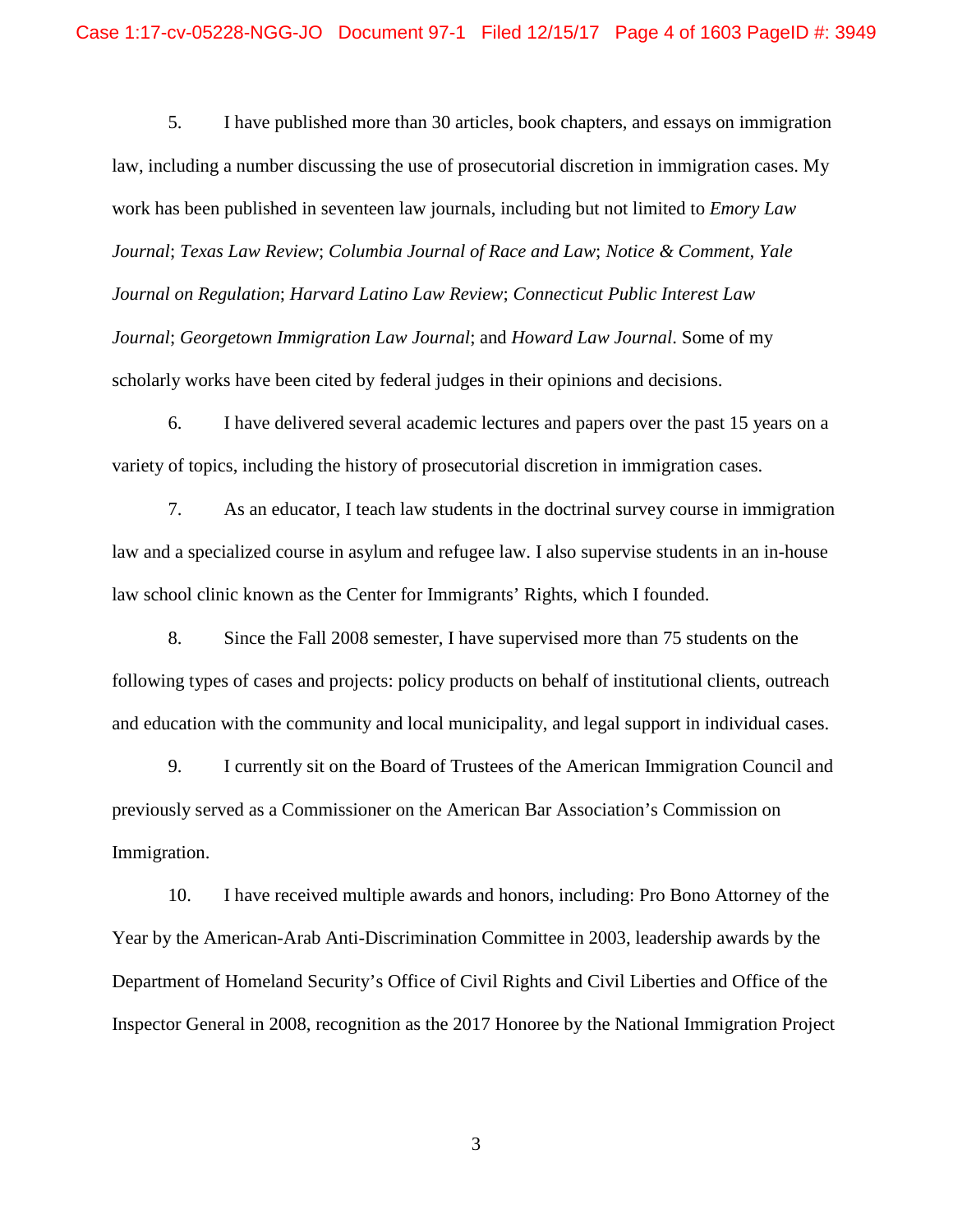and the award for Excellence in Legal Advocacy by the American-Arab Anti-Discrimination Committee in 2017.

11. I spent nearly a decade researching the history of prosecutorial discretion in immigration cases, especially its historical use, legal foundation, and litigation challenging the use of such authority, before and while writing my book. The opinions expressed in this declaration are based largely on the research for my book as well as related articles which have been published in law journals*.*

12. More information about my experience and qualifications as an expert, a complete list of my publications, and other relevant information is contained in my *curriculum vitae*, which is attached as Exhibit A to this declaration.

#### **Summary of Expert Opinions**

13. I have been asked for my expert opinion concerning the history and use of prosecutorial discretion, including specifically deferred action, by federal immigration authorities in the United States. I have also been asked for my expert opinion as to how the formation and termination of the Deferred Action for Childhood Arrivals (DACA) compares to prior uses of deferred action. A summary of my conclusions are as follows:

- Prosecutorial discretion is a tool that has been part of the immigration system for as long as the system has operated.
- Deferred action is one form of prosecutorial discretion in immigration law and enjoys a long history.
- The Department of Homeland Security ("DHS") and its predecessor, Immigration and Naturalization Services ("INS"), have applied deferred action and other forms of prosecutorial discretion to groups (while still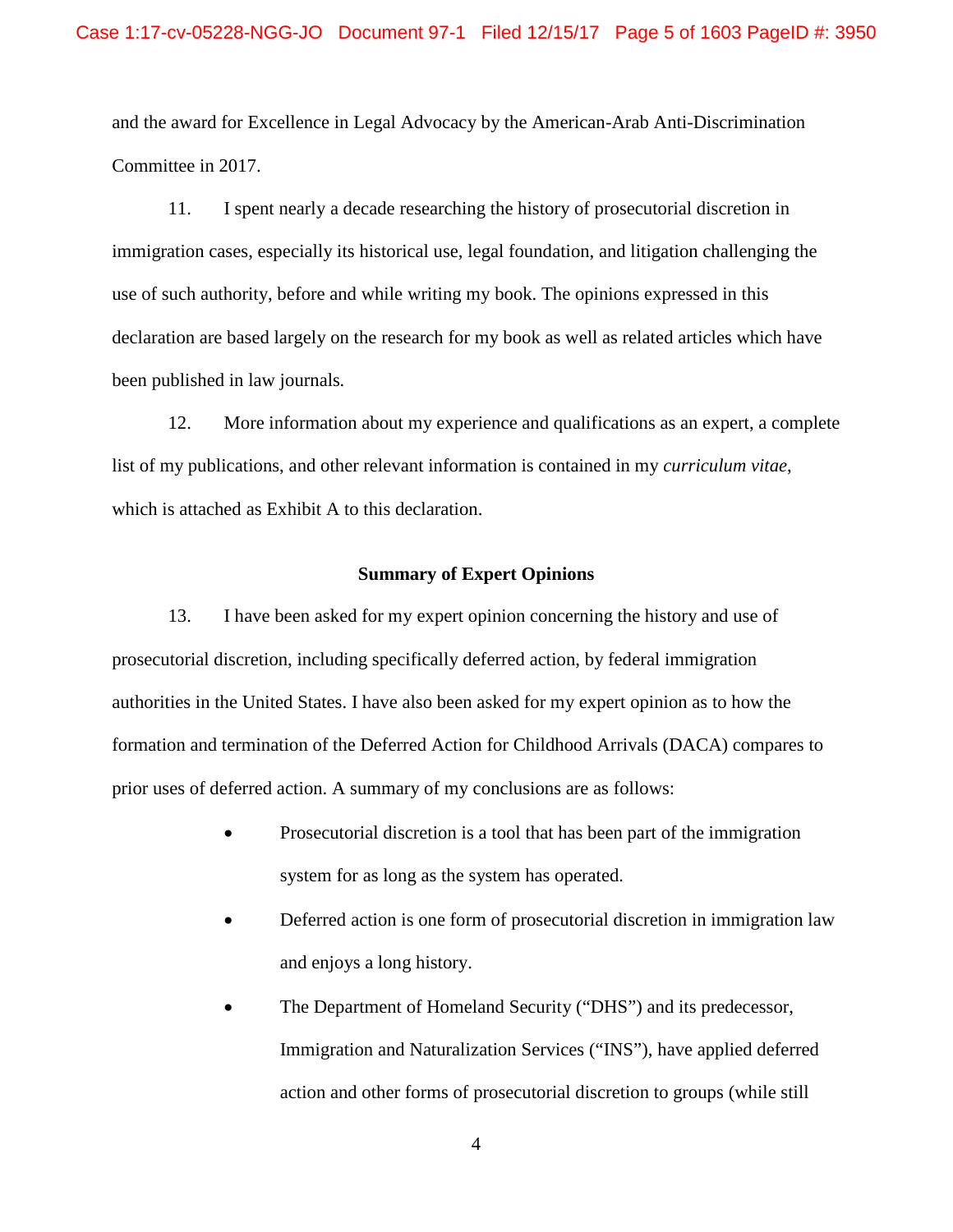requiring a case-by-case determination of each individual) based on factors that are largely consistent with the eligibility criteria utilized for DACA.

The method by which DACA has been terminated is inconsistent with how deferred action has been used and applied historically.

#### **Prosecutorial Discretion in Immigration Law**

14. Prosecutorial discretion refers to the choice by the DHS and its predecessor agencies, including INS, of whether and how to enforce the full scope of immigration law against a person or group persons if at all.

15. When an individual enters the country without inspection, overstays a visa, or engages in conduct that makes her removable, she is subject to removal by DHS. This requires enforcement action (*i.e.*, prosecution) by DHS to effectuate.

16. To illustrate, when DHS chooses not to file legally valid immigration charges against a person who is present in the United States without authorization discretion is being exercised favorably. In other words, the question of whether to use discretion is raised only where there is legally sufficient basis to bring immigration enforcement actions in the first place.

17. There are more than one dozen forms of prosecutorial discretion in federal immigration law. These forms have been outlined in several guidance documents issued by DHS and INS, including a memorandum published in 1976 by then-INS General Counsel Sam Bernsen (the "Bernsen Memo"),<sup>[1](#page-6-0)</sup> a 2000 memorandum published by then-INS Commissioner

<span id="page-6-0"></span><sup>&</sup>lt;sup>1</sup> Memorandum from Sam Bernsen, General Counsel, Immigration and Naturalization Service, Legal Opinion Regarding Service Exercise of Prosecutorial Discretion (July 15, 1976), [https://www.ice.gov/doclib/foia/prosecutorial-discretion/service-exercise-pd.pdf.](https://www.ice.gov/doclib/foia/prosecutorial-discretion/service-exercise-pd.pdf)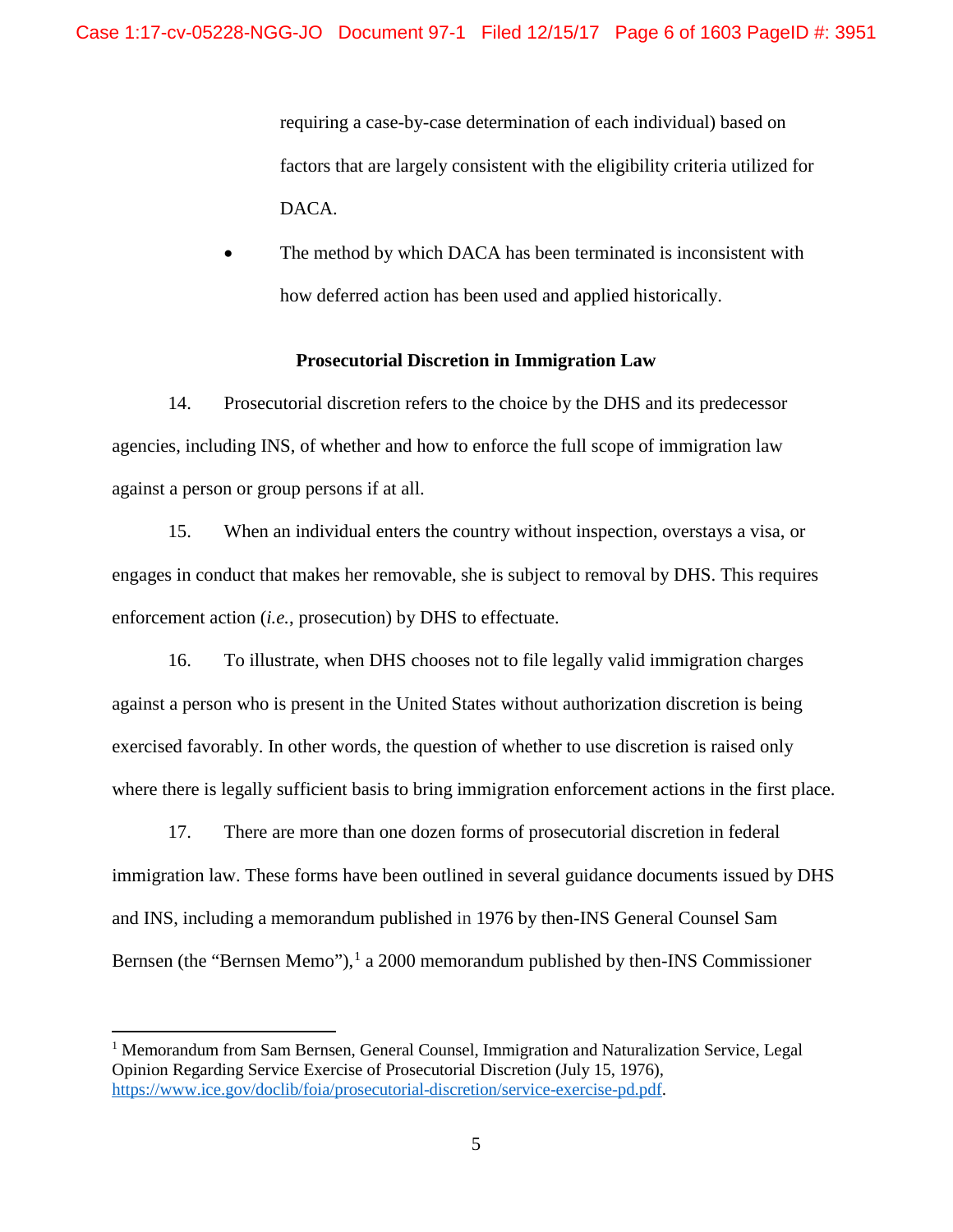Doris Meissner (the "Meissner Memo"),  $2a$  $2a$  2011 memorandum by then-Immigrations and Customs Enforcement ("ICE") Commissioner John Morton (the "Morton Memo"),<sup>[3](#page-7-1)</sup> and more recently by then-DHS Secretary Jeh Johnson (the "Johnson Memo").<sup>[4](#page-7-2)</sup>

18. The memoranda list at least 15 types of prosecutorial discretion. The most commonly utilized forms are:

- Deciding whether to issue, serve, file, or cancel a Notice to Appear;
- Deciding whom to stop, question, and arrest;
- Deciding whom to detain or release;
- Deciding whether to settle, dismiss, appeal, or join in a motion on a case; and
- Deciding whether to grant deferred action, parole, or a stay of removal.

19. Other forms of prosecutorial discretion include the use of "extended voluntary

departure"[5](#page-7-3) and "deferred enforcement departure."[6](#page-7-4) Formerly called extended voluntary

departure, deferred enforcement departure can be utilized by the President to temporarily

safeguard classes of individuals from removal.<sup>[7](#page-7-5)</sup>

<span id="page-7-0"></span>l <sup>2</sup> Memorandum from Doris Meissner, Commissioner of Immigration and Naturalization Service, on Exercising Prosecutorial Discretion, (Nov. 17, 2000)[, http://library.niwap.org/wp](http://library.niwap.org/wp-content/uploads/2015/IMM-Memo-ProsDiscretion.pdf)[content/uploads/2015/IMM-Memo-ProsDiscretion.pdf.](http://library.niwap.org/wp-content/uploads/2015/IMM-Memo-ProsDiscretion.pdf)

<span id="page-7-1"></span><sup>3</sup> Memorandum from John Morton, Director, U.S. Immigration and Customs Enforcement, on Exercising Prosecutorial Discretion Consistent with the Civil Immigration Enforcement Priorities of the Agency for the Apprehension, Detention, and Removal of Aliens, (June 17, 2011)[, http://www.ice.gov/doclib/secure](http://www.ice.gov/doclib/secure-communities/pdf/prosecutorial-discretion-memo.pdf)[communities/pdf/prosecutorial-discretion-memo.pdf.](http://www.ice.gov/doclib/secure-communities/pdf/prosecutorial-discretion-memo.pdf)

<span id="page-7-2"></span><sup>4</sup> Memorandum from Jeh Charles Johnson, Secretary of U.S. Department of Homeland Security, on Policies for the Apprehension, Detention and Removal of Undocumented Immigrants, (Nov. 20, 2014), [https://www.dhs.gov/sites/default/files/publications/14\\_1120\\_memo\\_prosecutorial\\_discretion.pdf.](https://www.dhs.gov/sites/default/files/publications/14_1120_memo_prosecutorial_discretion.pdf)

<span id="page-7-3"></span><sup>5</sup> Ira Kurzban, *Kurzban's Immigration Law Sourcebook* 493 (11th ed. 2009).

<span id="page-7-4"></span><sup>6</sup> Shoba S. Wadhia, *The Role of Prosecutorial Discretion in Immigration Law*, 9 Connecticut Pub. Int. L. J. 243, n.124 (2009), citing U.S. Citizenship and Immigration Services, Affirmative Asylum Procedures Manual 57 (Nov. 2007).

<span id="page-7-5"></span><sup>7</sup> U.S. Citizenship and Immigration Services, Adjudicator's Field Manual 38.2(a) (2007),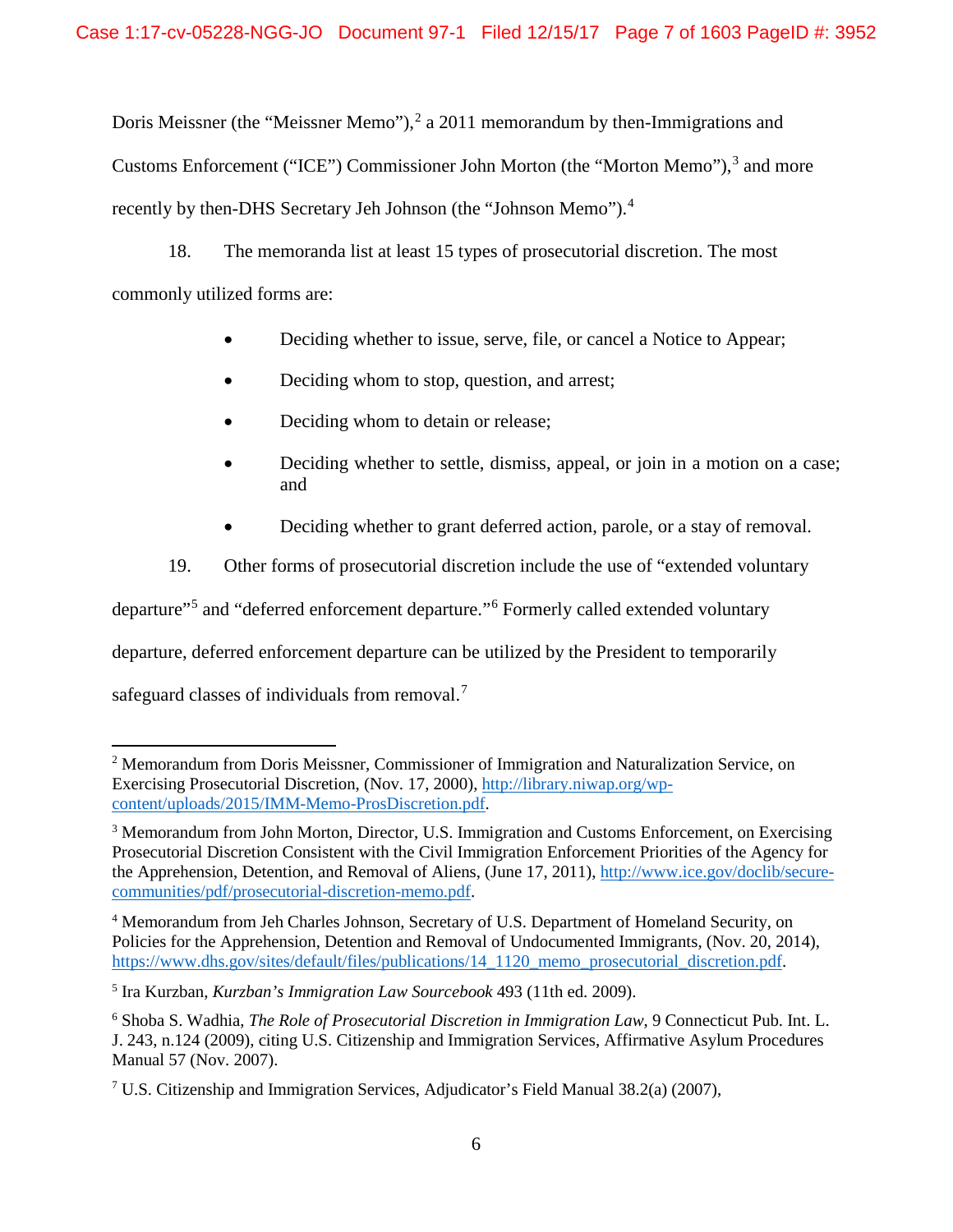20. Prosecutorial discretion may be exercised at any stage of the immigration enforcement process including right before an arrest, prior to the filing of charges, and even after a removal order has been entered. As ICE's Principal Legal Advisor, William J. Howard, explained in a 2005 memo, there is a "universe of opportunities" to exercise prosecutorial discretion in federal immigration enforcement.<sup>[8](#page-8-0)</sup>

21. While there are multiple forms of prosecutorial discretion and stages at which it may be enforced, the outcome in any case is the same: a temporary reprieve from removal proceedings and/or deportation.

22. The concept behind prosecutorial discretion is entrenched in the prioritization of limited government resources and compassion for individuals without a lawful immigration status who present strong qualities or equities in their cases. When DHS makes the choice to not take enforcement actions against a mother caring for an ill child, for a student affected by a natural disaster back home, or for a Dreamer working and/or finishing school, prosecutorial discretion is being exercised favorably with respect to that individual.

## **Legal Basis for Use of Prosecutorial Discretion**

23. Prosecutorial discretion in immigration law has been recognized repeatedly by federal courts and former agency heads.<sup>[9](#page-8-1)</sup> The basis for this discretion is inherent to agency enforcement action as well as statutory authority.

<span id="page-8-0"></span><sup>8</sup> Memorandum from William J. Howard, Principal Legal Advisor, U.S. Immigration and Customs Enforcement, on Prosecutorial Discretion (Oct. 24, 2005), [http://www.asistahelp.org/documents/resources/DHS\\_NTA\\_discretion\\_7076BC4F57842.pdf;](http://www.asistahelp.org/documents/resources/DHS_NTA_discretion_7076BC4F57842.pdf) *see also*  Shoba S. Wadhia, *Beyond Deportation: The Role of Prosecutorial Discretion in Immigration Cases* 27 (2015).

[https://www.uscis.gov/ilink/docView/AFM/HTML/AFM/0-0-0-1/0-0-0-16606/0-0-0-16764.html.](https://www.uscis.gov/ilink/docView/AFM/HTML/AFM/0-0-0-1/0-0-0-16606/0-0-0-16764.html)

<span id="page-8-1"></span><sup>9</sup> *See, e.g.*, Bernsen Memo, *supra* note 1, at 1-2.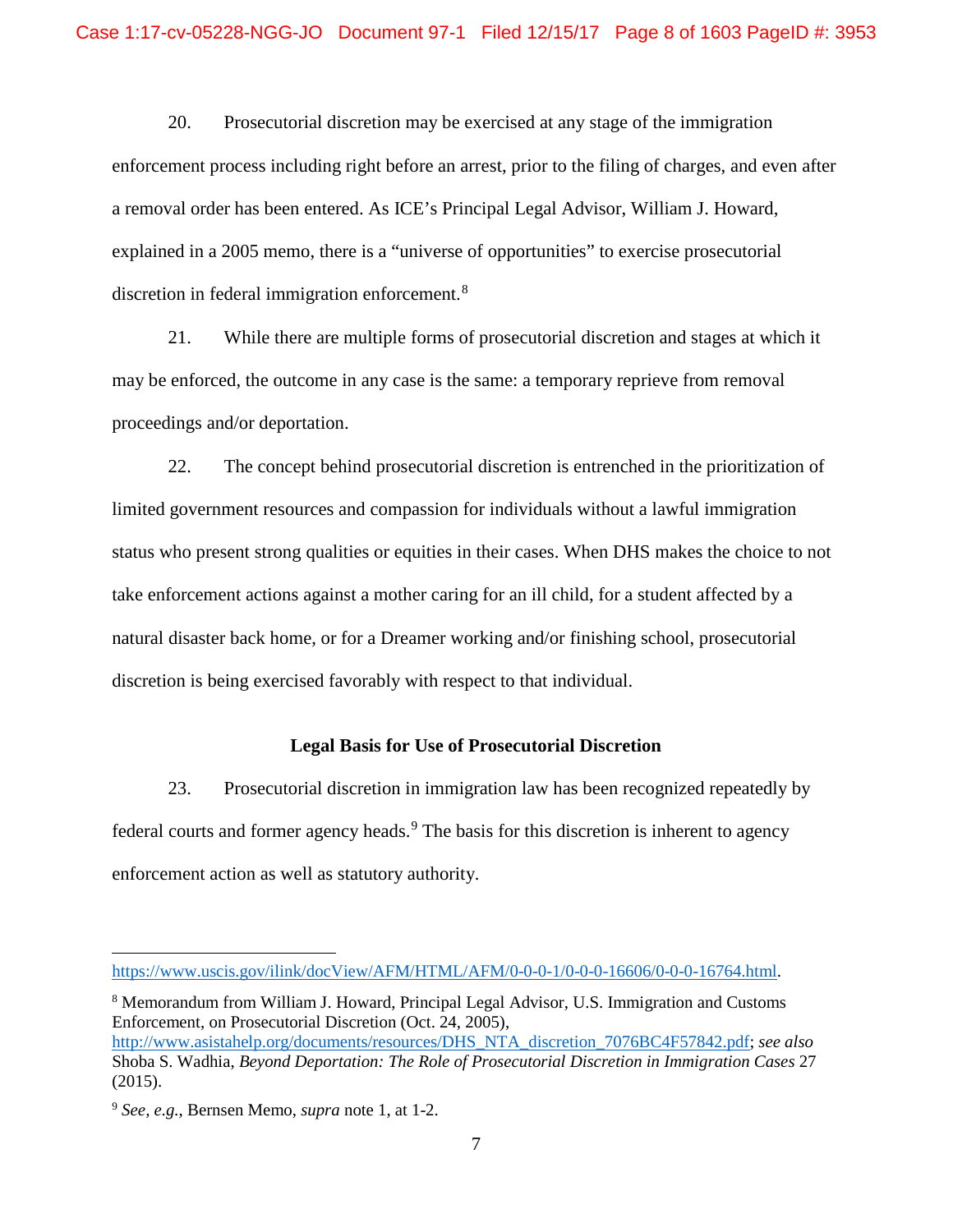24. Discretion in agency action dates back to the New Deal, with the birth of the modern administrative state.

25. The Bernsen Memo published in 1976 is one of the first legal opinions issued on the use of prosecutorial discretion in immigration. The Bernsen Memo traces prosecutorial discretion back to common law and cites to the 1868 Confiscation Cases to describe the general authority of the Executive Branch to terminate a case. This same memo cites to a 1934 memo by the Attorney General to highlight the various sources for prosecutorial discretion and its extension to both civil and criminal contexts.

26. The Bernsen Memo also identifies the Take Care Clause, Article II, Section 3 to the U.S. Constitution, as a source of authority for prosecutorial discretion in immigration matters.

27. The Meissner Memo builds upon the Bernsen Memo and provides a broad overview regarding the use of prosecutorial discretion, including connections to criminal law. Standards guiding prosecutorial discretion in the criminal context historically have informed the use of such discretion in immigration.

28. A review of the immigration statute, the Immigration and Nationality Act, also makes clear that Congress authorizes DHS to utilize its discretion. Section 103 delegates the administration and enforcement of immigration law to DHS,  $8 \text{ U.S.C. } \frac{8}{3} \cdot 1103(a)(1)$ , and section 242 prohibits judicial review of three specific acts of prosecutorial discretion (commencement of proceedings, adjudication of cases, and execution of removal orders), *id.*  $\S$  1252(g).

29. The Homeland Security Act delegates the establishment of national immigration enforcement policies and priorities to the DHS Secretary. 6 U.S.C. § 202(5).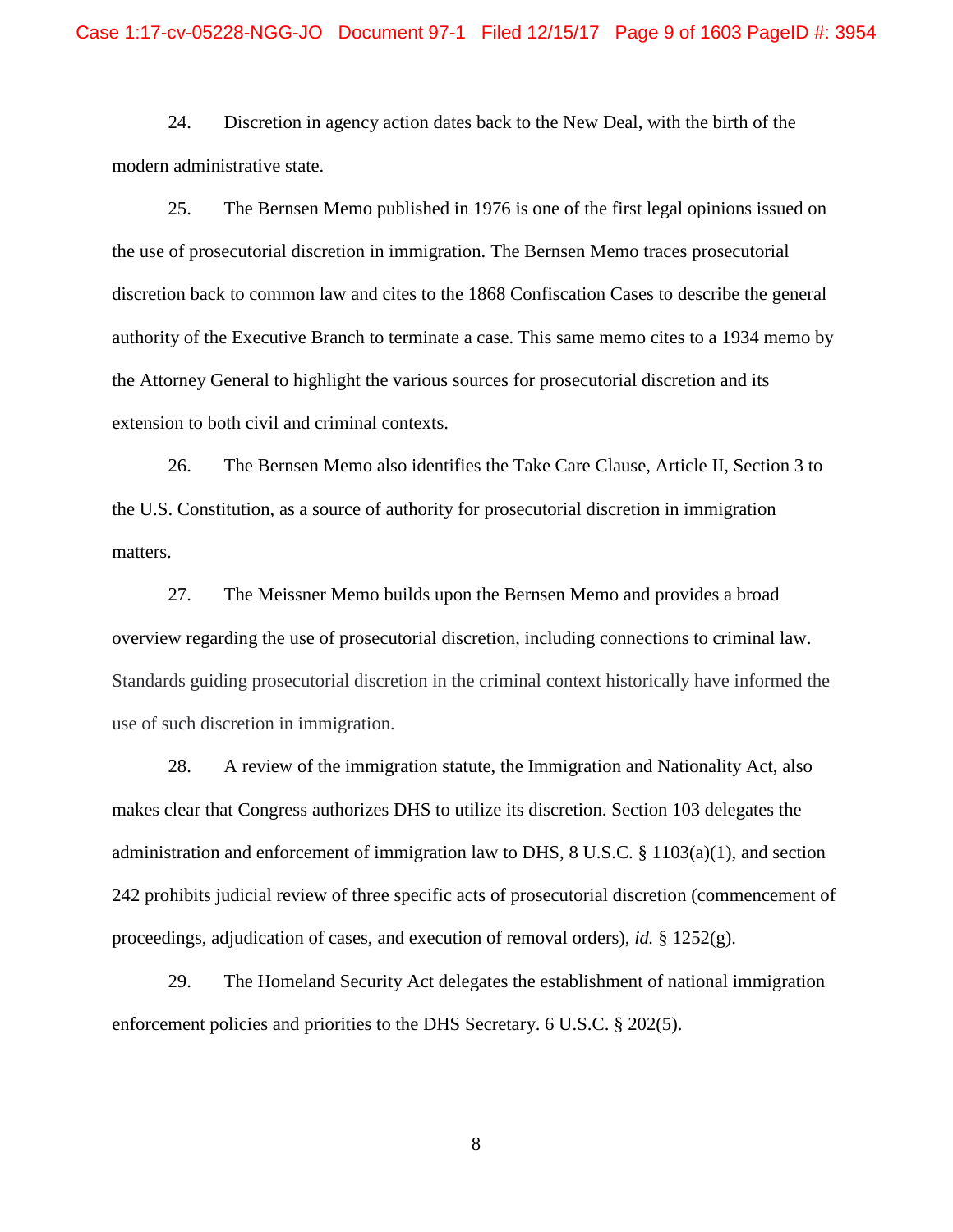#### Case 1:17-cv-05228-NGG-JO Document 97-1 Filed 12/15/17 Page 10 of 1603 PageID #: 3955

30. The Supreme Court also explicitly recognized the use of discretion in immigration law. In *Arizona v. United States* 567 U.S. 387 (2012), the Court concluded that several antiimmigration provisions in an Arizona statute overreached into federal domain over immigration matters and explained that "a principal feature of the removal system is the broad discretion exercised by immigration officials" in relation to how "federal officials, as an initial matter, must decide whether it makes sense to pursue removal at all." *Id.* at 396.

#### **History of Use of Prosecutorial Discretion**

31. Formal uses of prosecutorial discretion immigration law can be traced back to as early as September 20, 1909. On that date, the Department of Justice issued a letter concerning the initiation of proceedings to cancel naturalization.<sup>[10](#page-10-0)</sup>

32. In individual matters, prosecutorial discretion is exercised routinely, including whether to arrest, interrogate, file charging documents, or appeal a case. It is exercised at every stage, including after an order of removal has been obtained. Over time, INS and, then, DHS have taken greater care to ensure more uniformity in how prosecutorial discretion is exercised.

33. The Meissner Memo provides a broad overview regarding the use of prosecutorial discretion, including a list of 13 factors to consider when evaluating the "totality of the circumstances" of a particular case. These factors include, but are not limited to: (i) immigration status; (ii) length of residence in the United States, (iii) criminal history, (iv) humanitarian concerns, and (v) immigration history, (vi) likelihood of ultimately removing the alien, (vii) likelihood of achieving enforcement goal by other means, (viii) whether the alien is eligible or is

<span id="page-10-0"></span><sup>&</sup>lt;sup>10</sup> Bernsen Memo, *supra* note 1, at 4 (quoting Department of Justice Circular Letter Number 107 (Sep. 20, 1909). ("In the opinion of the department, as a general rule, good cause is not shown for the institution of proceedings to cancel certificates of naturalization alleged to have been fraudulently or illegally procured unless some substantial results are to be achieved thereby in the way of betterment of the citizenship of the country.").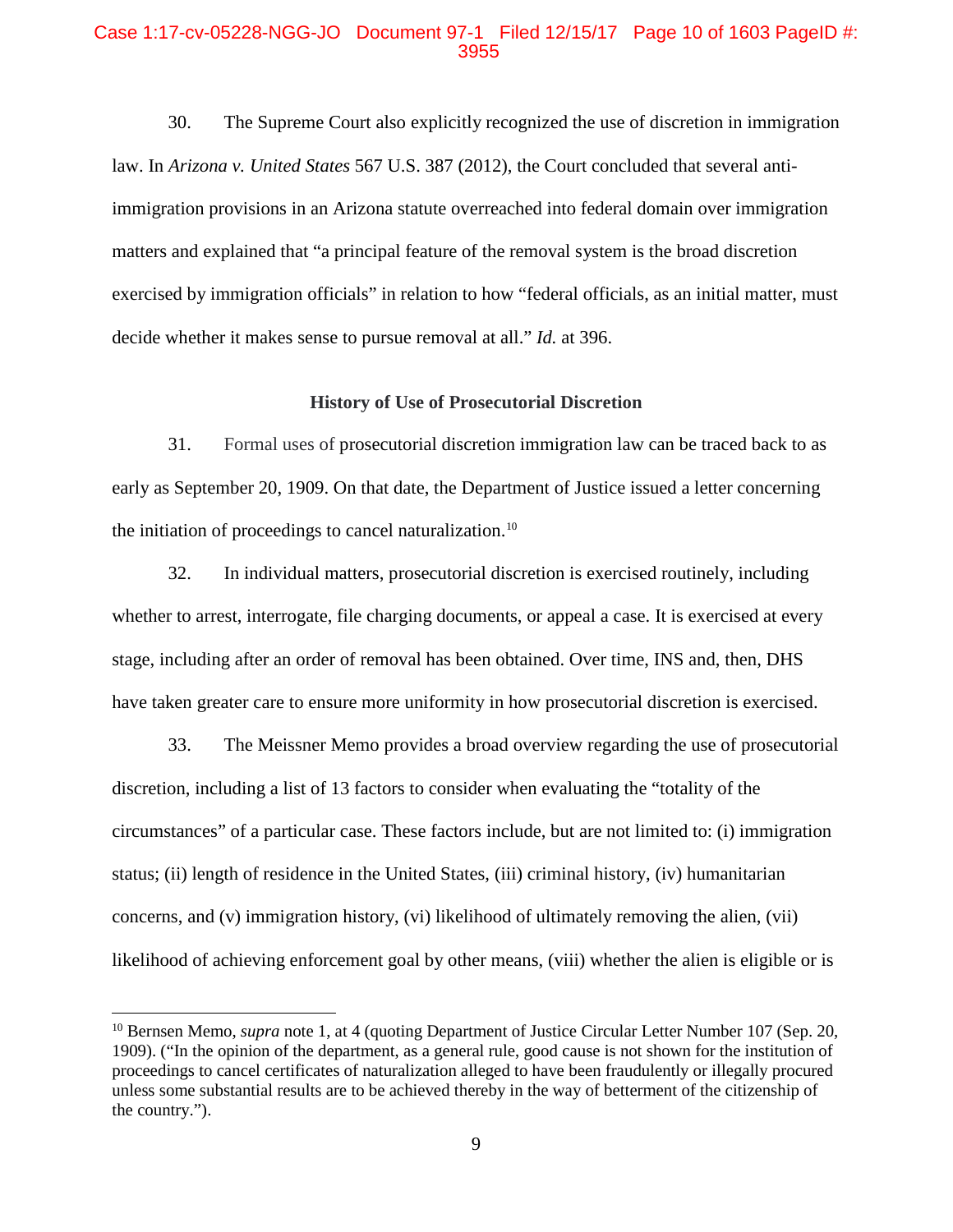#### Case 1:17-cv-05228-NGG-JO Document 97-1 Filed 12/15/17 Page 11 of 1603 PageID #: 3956

likely to become eligible for other relief, (ix) effect of action on future admissibility, (x) current or past cooperation with law enforcement authorities, (xi) honorable U.S. military service, (xii) community attention, and (xiii) resources available to the INS.

34. In addition to these factors for consideration, the Meissner Memo calls for evenhanded application of discretion: "Service officers are not only authorized by law but expected to exercise discretion in a judicious manner at all stages of the enforcement process."

35. The Meissner Memo has been repeatedly reaffirmed in subsequent years, through both a 2003 memo from INS Associate Commissioner Johnny N. Williams,<sup>[11](#page-11-0)</sup> shortly after DHS was formed, a 2007 memo from ICE Assistant Secretary Julie Myers, <sup>[12](#page-11-1)</sup> and the 2011 Morton Memo, which details at least 16 factors for consideration and listing particular care for veterans, minors, and elderly individuals, among others.<sup>[13](#page-11-2)</sup>

36. Beyond the application of prosecutorial discretion in individual cases, there are many examples of the use of prosecutorial discretion on behalf of groups of people.

37. **1956 (Eisenhower):** Thousands of Hungarian "Freedom Fighters" were permitted to enter the United States by way of "parole." Faced with the inaction of Congress to solidify an immigration statute for refugees, the administration moved to exercise prosecutorial discretion to admit refugees from Hungary.<sup>[14](#page-11-3)</sup>

<span id="page-11-0"></span><sup>&</sup>lt;sup>11</sup> Memorandum from Johnny N. Williams, Executive Associate Commissioner of the Office of Field Operations, U.S. Immigration and Naturalization Service, on Family Unity Benefits and Unlawful Presence (Jan. 27, 2003).

<span id="page-11-1"></span><sup>&</sup>lt;sup>12</sup> Memorandum from Julie L. Myers, Assistant Secretary, U.S. Immigration and Customs Enforcement, on Prosecutorial and Custody Discretion (Nov. 7, 2007), [https://www.ice.gov/doclib/foia/prosecutorial](https://www.ice.gov/doclib/foia/prosecutorial-discretion/custody-pd.pdf)[discretion/custody-pd.pdf.](https://www.ice.gov/doclib/foia/prosecutorial-discretion/custody-pd.pdf)

<span id="page-11-2"></span><sup>13</sup> Morton Memo at 5, *supra* note 3.

<span id="page-11-3"></span><sup>14</sup> Shoba S. Wadhia, *Beyond Deportation: The Role of Prosecutorial Discretion in Immigration Cases* 29- 30, (2015). ("Similar parole programs were applied in subsequent administrations to protect classes of individuals."). Kate M. Manuel & Michael J. Garcia, *Executive Discretion as to Immigration: Legal*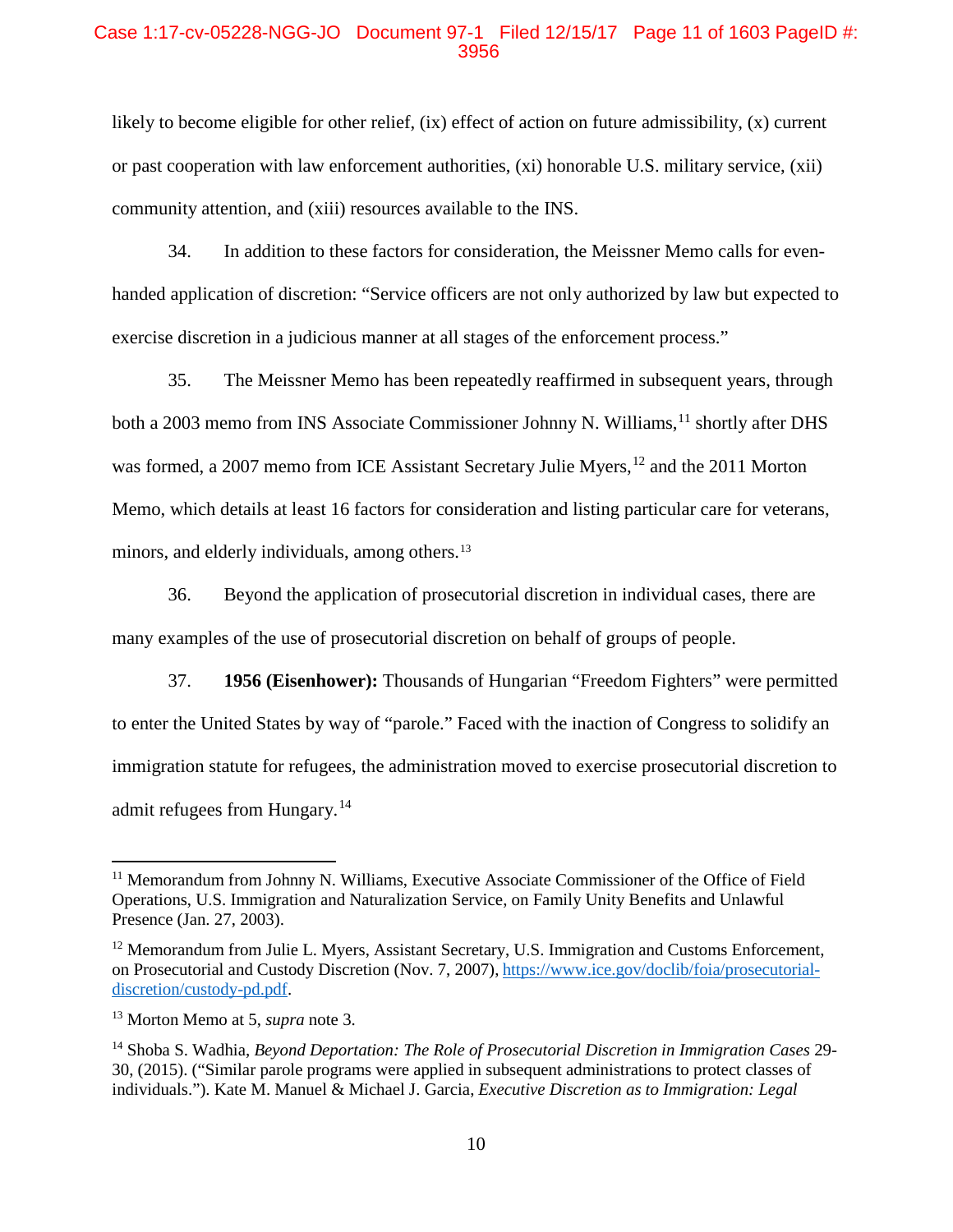## Case 1:17-cv-05228-NGG-JO Document 97-1 Filed 12/15/17 Page 12 of 1603 PageID #: 3957

38. **1956 (Eisenhower):** An extended voluntary departure program was implemented for certain beneficiaries of an approved third-preference petition for skilled or other workers.<sup>[15](#page-12-0)</sup>

39. **1981 (Reagan):** Extended voluntary departure was issued to thousands of Polish nationals as refugees residing in the United States when Poland declared martial law.[16](#page-12-1) 

40. **1987 (Reagan):** After Congress passed the Immigration Reform and Control Act of 1986 (IRCA), the "Family Fairness" executive action was announced to defer deportations for children of a parent eligible for permanent residency.<sup>[17](#page-12-2)</sup>

41. **1990 (George H.W. Bush):** The "Family Fairness" policy was expanded to defer deportations to spouses and children of immigrants who qualified for permanent residency under IRCA. [18](#page-12-3)

l

<span id="page-12-2"></span><sup>17</sup> 64 Interpreter Releases 1191 (Oct. 26, 1987); *see also* American Immigration Council, *Reagan-Bush Family Fairness: A Chronological History* 1-2, (Dec. 2014), [https://www.americanimmigrationcouncil.org/sites/default/files/research/reagan\\_bush\\_family\\_fairness\\_fi](https://www.americanimmigrationcouncil.org/sites/default/files/research/reagan_bush_family_fairness_final_0.pdf) nal 0.pdf.

*Overview*, U.S. Congressional Research Service (Nov. 10, 2014), [https://fas.org/sgp/crs/homesec/R43782.pdf.](https://fas.org/sgp/crs/homesec/R43782.pdf)

<span id="page-12-0"></span><sup>&</sup>lt;sup>15</sup> Immigration and Naturalization Service, Operations Instructions, O.I. § 242.10(a)(6)(i) (1956).

<span id="page-12-1"></span><sup>16</sup> Stephen H. Legomsky & Cristina M. Rodriguez, *Immigration and Refugee Law and Policy* 1115-17 (5th ed. 2009); David Reimers, *Still the Golden Door: The Third World Comes to America* 202 (1986).

<span id="page-12-3"></span><sup>18</sup> Marvine Howe, *New Policy Aids Families of Aliens*, N.Y. Times (Mar. 5, 1990), [http://www.nytimes.com/1990/03/05/nyregion/new-policy-aids-families-of-aliens.html;](http://www.nytimes.com/1990/03/05/nyregion/new-policy-aids-families-of-aliens.html) 67 Interpreter Releases 204 (Feb. 26, 1990); 67 Interpreter Releases 153 (Feb. 5, 1990). ("President Bush's policy followed a narrower 1987 executive order by President Reagan's immigration commissioner that applied only to children."). Immigration and Nationality Act of 1990, Pub. L. 101-649, Sec. 301, 104 Stat. 4978, [http://www.justice.gov/eoir/IMMACT1990.pdf.](http://www.justice.gov/eoir/IMMACT1990.pdf)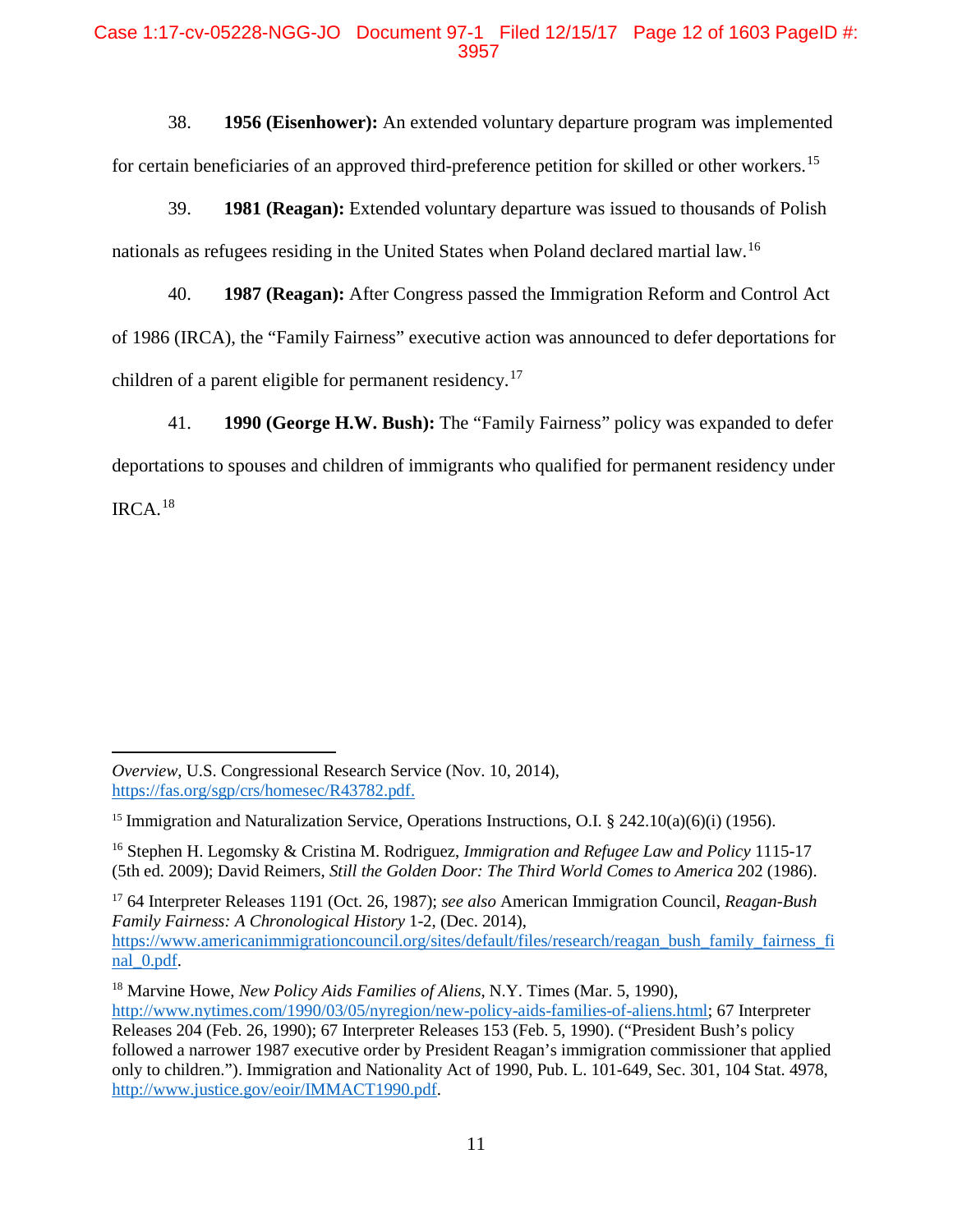#### Case 1:17-cv-05228-NGG-JO Document 97-1 Filed 12/15/17 Page 13 of 1603 PageID #: 3958

42. **2007 (George W. Bush):** Deferred enforcement departure was announced for certain Liberians in light of armed conflict in in Liberia. [19](#page-13-0) The policy has since been extended for 18 months at a time, most recently by President Obama in September [20](#page-13-1)16.<sup>20</sup>

43. **2011 (Obama):** ICE Commissioner John Morton published several memoranda concerning prosecutorial discretion. One memo discussed the specific enforcement priorities of the federal government with regard to deportable immigrants with criminal records, noting that "particular care should be given when dealing with lawful permanent residents, juveniles, and the immediate family members of U.S. citizens."[21](#page-13-2) Another guidance memorandum dealt with the use of prosecutorial discretion for plaintiffs, victims, and witnesses in order to "avoid deterring individuals from reporting crimes and from pursuing actions to protect their civil rights."[22](#page-13-3)

44. Several administrations have used prosecutorial discretion as an instrument for protecting victims of crime, domestic abuse, and sexual assault.

#### **Deferred Action**

45. Deferred action is one of the most common forms of prosecutorial discretion in immigration law and enjoys a long history. It is one of the few forms of prosecutorial discretion

<span id="page-13-0"></span><sup>&</sup>lt;sup>19</sup> Deferred Enforcement Departure- Liberia, U.S. Citizenship and Immigration Services, [http://www.uscis.gov/humanitarian/temporaryprotected-status-deferred-enforced-departure/ded-granted](http://www.uscis.gov/humanitarian/temporaryprotected-status-deferred-enforced-departure/ded-granted-country-liberia/ded-granted-country-liberia)[country-liberia/ded-granted-country-liberia](http://www.uscis.gov/humanitarian/temporaryprotected-status-deferred-enforced-departure/ded-granted-country-liberia/ded-granted-country-liberia) (last updated Sep. 28, 2016).

<span id="page-13-1"></span><sup>&</sup>lt;sup>20</sup> Memorandum from Barack Obama, President of the United States of America, on Deferred Enforced Departure for Liberians (Sep. 28, 2016), [https://obamawhitehouse.archives.gov/the-press](https://obamawhitehouse.archives.gov/the-press-office/2016/09/28/presidential-memorandum-deferred-enforced-departure-liberians)[office/2016/09/28/presidential-memorandum-deferred-enforced-departure-liberians.](https://obamawhitehouse.archives.gov/the-press-office/2016/09/28/presidential-memorandum-deferred-enforced-departure-liberians)

<span id="page-13-2"></span><sup>21</sup> Morton Memo, *supra* note 3, at 2.

<span id="page-13-3"></span><sup>&</sup>lt;sup>22</sup> Memorandum from John Morton, Director, U.S. Immigration and Customs Enforcement, on Prosecutorial Discretion: Certain Victims, Witnesses, and Plaintiffs (June 17, 2011), [https://www.ice.gov/doclib/foia/prosecutorial-discretion/certain-victims-witnesses-plaintiffs.pdf.](https://www.ice.gov/doclib/foia/prosecutorial-discretion/certain-victims-witnesses-plaintiffs.pdf)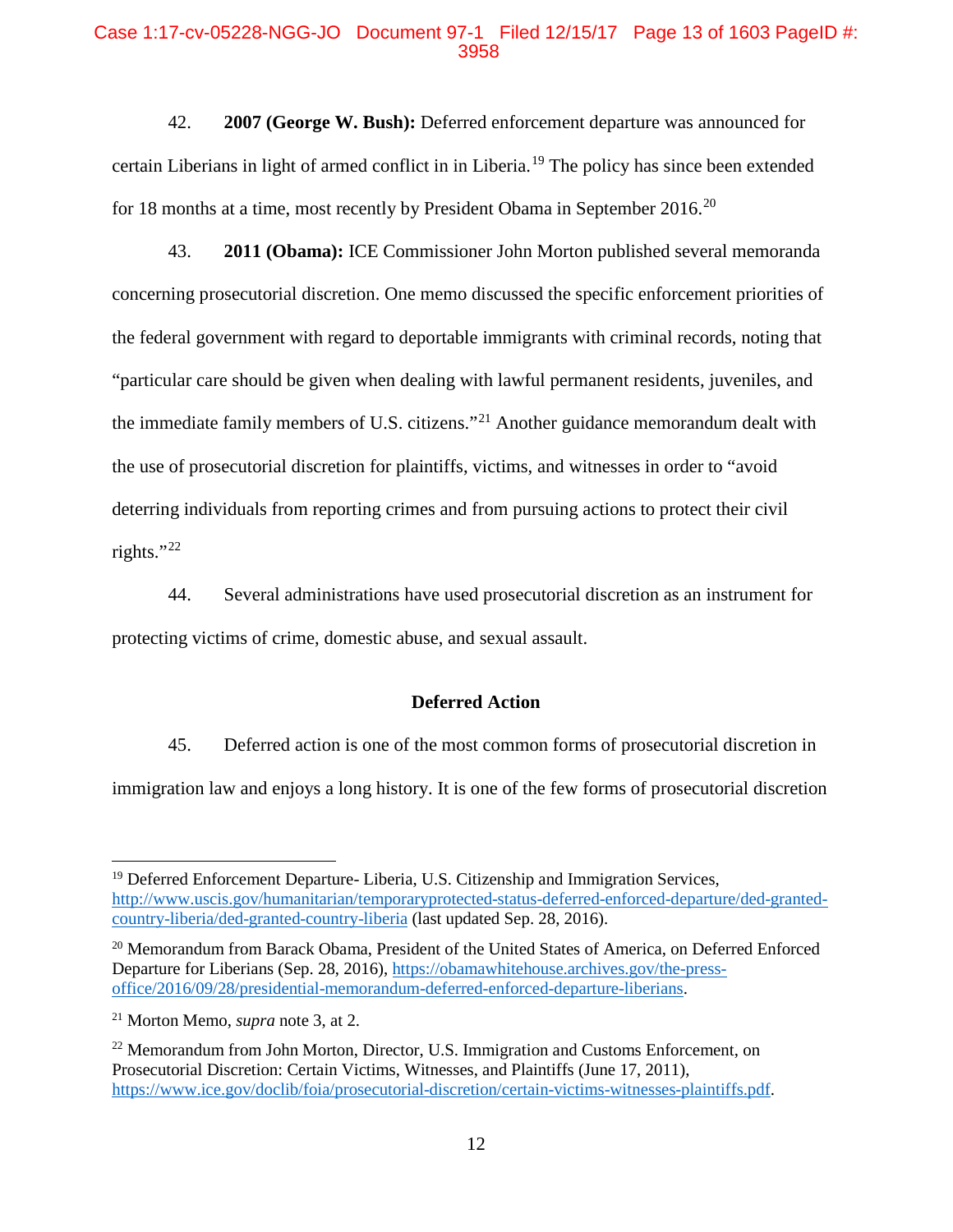#### Case 1:17-cv-05228-NGG-JO Document 97-1 Filed 12/15/17 Page 14 of 1603 PageID #: 3959

to provide with it work authorization, the others being parole<sup>[23](#page-14-0)</sup> and orders of supervision.<sup>[24](#page-14-1)</sup> Historically, decisions to grant deferred action have also rested on identifiable humanitarian factors for consideration.

46. For many years, deferred action was in operation through case-by-case determinations but not publicly understood. Previously described as "nonpriority," it operated essentially in secret for much of the 20th Century.

47. In the early 1970s, as part of his effort to support his clients John Lennon and Yoko Ono, attorney Leon Wildes pursued Freedom of Information Act (FOIA) litigation to obtain deferred action records from INS.

48. Through these records, Wildes conducted groundbreaking research and revealed multiple facets of deferred action. Among these revelations was the fact that deferred action cases labeled as "tender age" involved individuals who were teenagers or young adults when INS granted deferred action.[25](#page-14-2)

49. Following Wildes' litigation on behalf of Lennon and Ono, INS issued guidance on deferred action through "Operations Instructions." These instructions contained factors for INS agents and officers to determine whether a case should be referred for deferred action. They included: (i) young or old age; (ii) years present in the United States; (iii) health condition

<span id="page-14-0"></span><sup>&</sup>lt;sup>23</sup> 8 U.S.C. § 1182(d)(5)(A) (2013) ("The Attorney General may... in his discretion parole into the United States temporarily under such conditions as he may prescribe only on a case-by-case basis for urgent humanitarian reasons or significant public benefit any alien applying for admission to the United States, but such parole of such alien shall not be regarded as an admission.…").

<span id="page-14-1"></span><sup>24</sup> Shoba S. Wadhia, *Demystifying Employment Authorization and Prosecutorial Discretion in Immigration Cases*, 6 Colum. J. of Race and L. 1, 7-8 (2016). ("Unlike deferred action, which can be granted or processed at any stage of immigration enforcement, an order of supervision may be processed after the government orders removal."); 8 U.S.C. § 1231(a)(3) (2006).

<span id="page-14-2"></span><sup>25</sup> Shoba S. Wadhia, *Beyond Deportation: The Role of Prosecutorial Discretion in Immigration Cases* 64, (2015).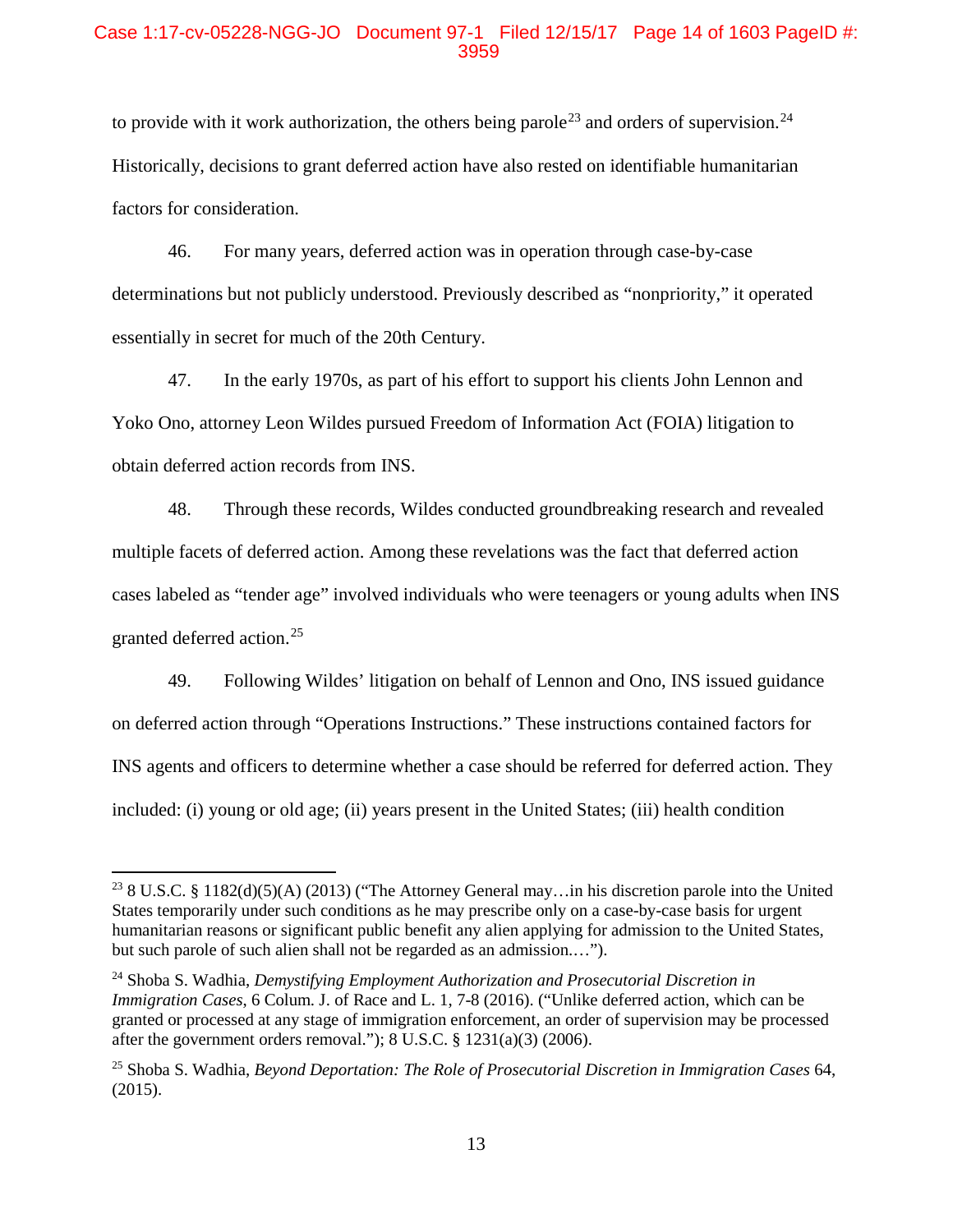## Case 1:17-cv-05228-NGG-JO Document 97-1 Filed 12/15/17 Page 15 of 1603 PageID #: 3960

requiring care in the United States; (iv) impact of removal on family in United States; and (v) criminal or other problematic conduct.<sup>[26](#page-15-0)</sup>

50. The Operations Instructions required consideration for deferred action "[i]n every case where the district director determines that adverse action would be unconscionable because of the existence of appealing humanitarian factors, he shall recommend consideration for deferred action category…."[27](#page-15-1)

51. Since that time, INS and DHS have repeatedly issued guidance over the course of several administrations on the use of deferred action for both individuals and groups. In the last 15 years, DHS has granted deferred action in thousands of cases for largely humanitarian reasons.

52. Deferred action can have a significant impact on the individual and his or her family, as individuals granted deferred action are able to apply for employment authorization upon the showing of "economic necessity."[28](#page-15-2)

53. The United States Citizenship and Immigration Services ("USCIS") Standard Operating Procedures for Handling Deferred Action Requests at USCIS Field Offices details that a request for deferred action can be formally filed by the individual, a legal representative, or USCIS officers.[29](#page-15-3) A request must have at least four components: an explanation supporting the

<span id="page-15-0"></span><sup>&</sup>lt;sup>26</sup> *Id.* at 197, n.8(ii), citing (Legacy) Immigration and Naturalization Service, Operations Instructions, O.I. § 103.1(a)(1)(ii) (1975).

<span id="page-15-1"></span><sup>27</sup> *Id.*

<span id="page-15-2"></span><sup>28</sup> 8 C.F.R. § 274.12(c)(14) (2008); Shoba S. Wadhia, *The Aftermath of United States v. Texas: Rediscovering Deferred Action*, Notice & Comment: A Blog from the Yale Journal on Regulation and the ABA Section of Administrative Law & Regulatory Practice (Aug. 10, 2016), [http://yalejreg.com/nc/the](http://yalejreg.com/nc/the-aftermath-of-united-states-v-texas-rediscovering-deferred-action-by-shoba-sivaprasad-wadhia/)[aftermath-of-united-states-v-texas-rediscovering-deferred-action-by-shoba-sivaprasad-wadhia/.](http://yalejreg.com/nc/the-aftermath-of-united-states-v-texas-rediscovering-deferred-action-by-shoba-sivaprasad-wadhia/)

<span id="page-15-3"></span> $29$  Shoba S. Wadhia, Standard Operating Procedure for Deferred Action (non-DACA), (Mar. 7, 2012), (Obtained under the Freedom of Information Act from U.S. Citizenship and Immigration Services; received Aug. 2015)[, http://works.bepress.com/shoba\\_wadhia/36/.](http://works.bepress.com/shoba_wadhia/36/)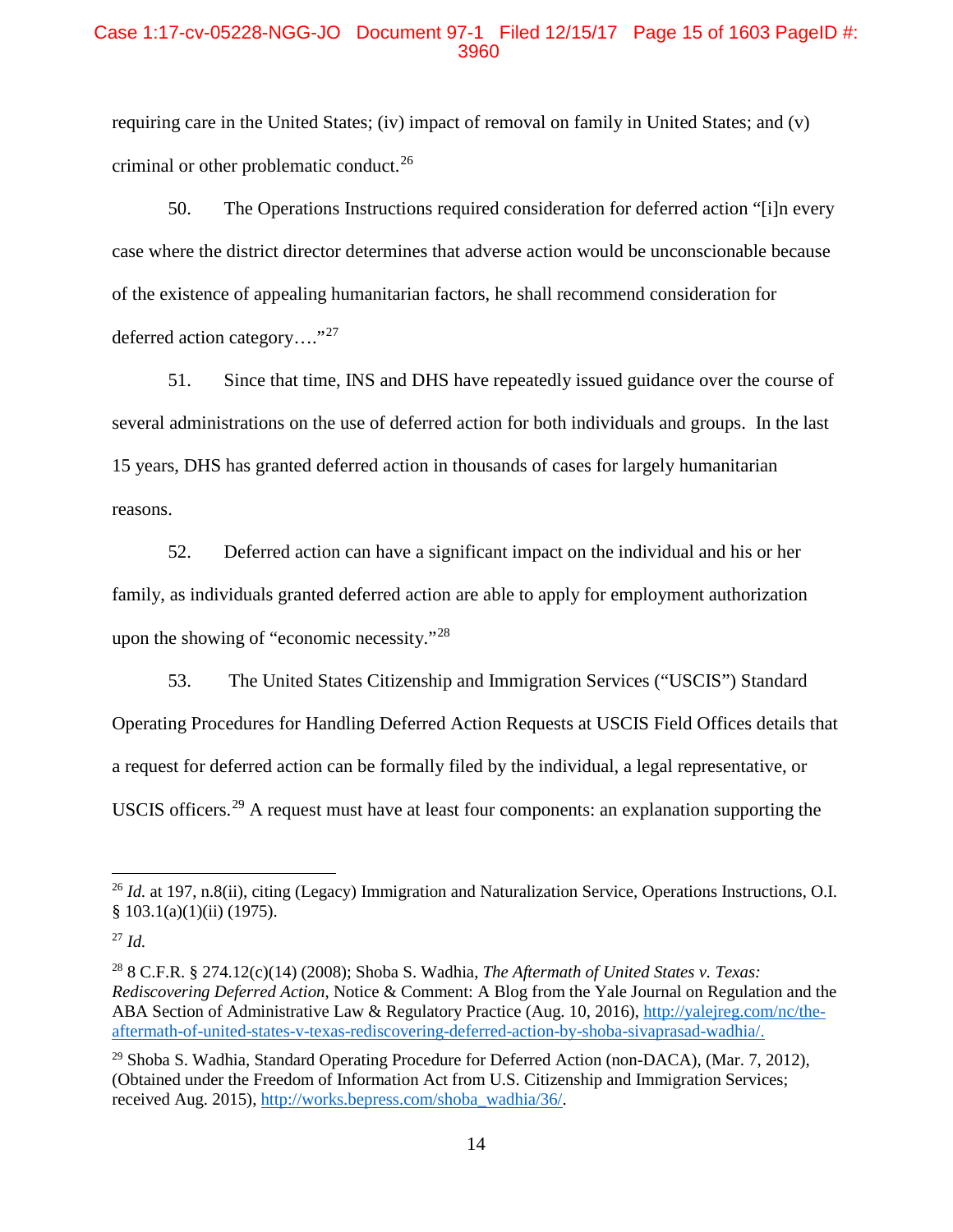#### Case 1:17-cv-05228-NGG-JO Document 97-1 Filed 12/15/17 Page 16 of 1603 PageID #: 3961

request with supplemental documentation, proof of identity and nationality, any documents utilized to enter the U.S., and biographical information. My understanding is that this policy still guides USCIS treatment of deferred action requests outside DACA. In addition, ICE has the authority to grant deferred action to individuals.

#### **Legal Basis for Deferred Action**

54. The legal foundation for the use of deferred action is clear from opinions of federal courts, federal statutes, regulations, and memoranda published by DHS and INS.

55. Agency regulations that have been in place for nearly 30 years explicitly identify "deferred action" as one basis for the provision of work authorization. 8 C.F.R. § 274a.12(c)(14).

56. Federal immigration law provides that "[t]he denial of a request for an administrative stay of removal under this subsection shall not preclude the alien from applying for . . . deferred action[.]" 8 U.S.C. § 237(d)(2).

57. Shortly after the Operations Instructions were published in 1975, several Courts of Appeals recognized the ability of INS to offer deferred action to individuals who were facing removal or who were removable. [30](#page-16-0)

58. The Supreme Court in *Reno v. American-Arab Anti-Discrimination Committee*, 525 U.S. 471 (1999), specifically mentioned "deferred action" when analyzing 8 U.S.C. § 1252(g), which precludes judicial review over certain acts of prosecutorial discretion decisions.

<span id="page-16-0"></span><sup>30</sup> *Soon Bok Yoon v. INS*, 538 F.2d 1211, 1211 (5th Cir. 1976); *Vergel v. INS*, 536 F.2d 755, 755 (8th Cir. 1976); *David v. INS*, 548 F.2d 219, 223 (8th Cir. 1977).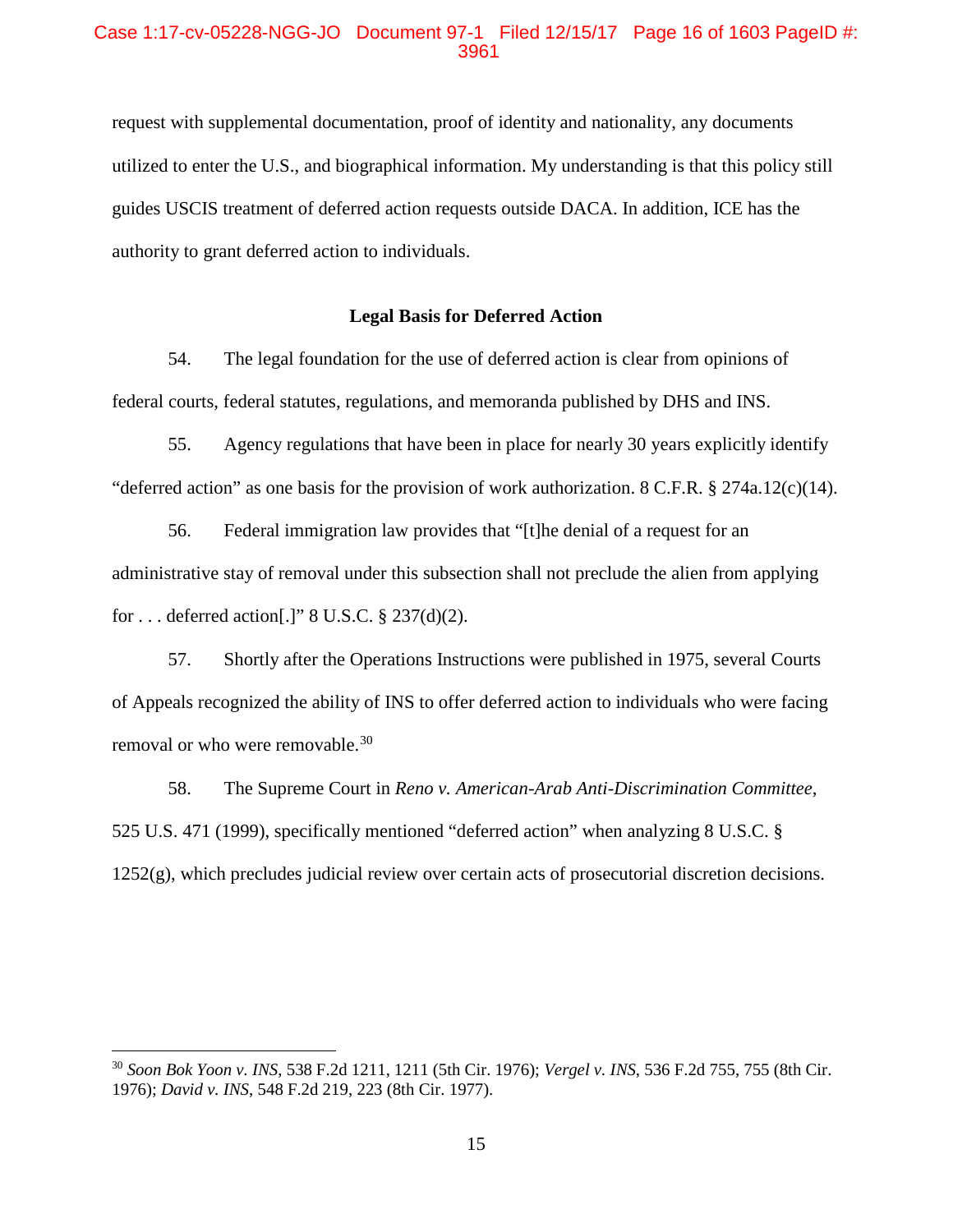#### Case 1:17-cv-05228-NGG-JO Document 97-1 Filed 12/15/17 Page 17 of 1603 PageID #: 3962

59. Memoranda published by DHS provide guidance on the use of prosecutorial discretion in immigration law and in doing so identify the grant of deferred action as one such use of discretion.<sup>[31](#page-17-0)</sup>

#### **Historical Use of Deferred Action**

60. Long before DACA, thousands of individuals have been processed for and granted work authorization pursuant to deferred action.<sup>[32](#page-17-1)</sup>

61. Historically, many deferred action cases have been driven by factors that are relevant to the DACA population. Two factors in particular have long driven outcomes in deferred action cases: age and long term presence in the United States.

62. DHS and its predecessor agencies have often set criteria, similar to those put forth in DACA, for how deferred action should be applied to particular groups, while still requiring a case-by-case determination for each individual.

63. **2003 (George W. Bush):** INS Associate Director of Operations Williams Yates published memoranda directing officers to use prosecutorial discretion forms like deferred action to protect victims who were eligible for eligible for certain statutory protections such as a U  $visa.<sup>33</sup>$  $visa.<sup>33</sup>$  $visa.<sup>33</sup>$ 

<span id="page-17-0"></span><sup>31</sup> Letter from 130+ Law Professors (Sep. 3, 2014), [https://pennstatelaw.psu.edu/\\_file/Law-Professor-](https://pennstatelaw.psu.edu/_file/Law-Professor-Letter.pdf)[Letter.pdf.](https://pennstatelaw.psu.edu/_file/Law-Professor-Letter.pdf)

<span id="page-17-1"></span><sup>32</sup> Wadhia, *supra* note 25, at 2.

<span id="page-17-2"></span><sup>&</sup>lt;sup>33</sup> Memorandum from William Yates, Associate Director of Operations, U.S. Citizenship and Immigration Services, on Centralization of Interim Relief for U Nonimmigrant Status Applicants (Oct. 8, 2003), [http://www.uscis.gov/sites/default/files/USCIS/Laws/Memoranda/Static\\_Files\\_Memoranda/Archives%20](http://www.uscis.gov/sites/default/files/USCIS/Laws/Memoranda/Static_Files_Memoranda/Archives%201998-2008/2003/ucntrl100803.pdf) [1998-2008/2003/ucntrl100803.pdf;](http://www.uscis.gov/sites/default/files/USCIS/Laws/Memoranda/Static_Files_Memoranda/Archives%201998-2008/2003/ucntrl100803.pdf) Memorandum from William Yates, Associate Director of Operations, U.S. Citizenship and Immigration Services, on Assessment of Deferred Action Requests for Interim Relief from U Nonimmigrant Status Aliens in Removal Proceedings (May 6, 2004), [http://www.uscis.gov/USCIS/Laws/Memoranda/Static\\_Files\\_Memoranda/Archives%201998-](http://www.uscis.gov/USCIS/Laws/Memoranda/Static_Files_Memoranda/Archives%201998-2008/2004/uprcd050604.pdf) [2008/2004/uprcd050604.pdf;](http://www.uscis.gov/USCIS/Laws/Memoranda/Static_Files_Memoranda/Archives%201998-2008/2004/uprcd050604.pdf) *see also* Wadhia, *supra* note 25, at 61.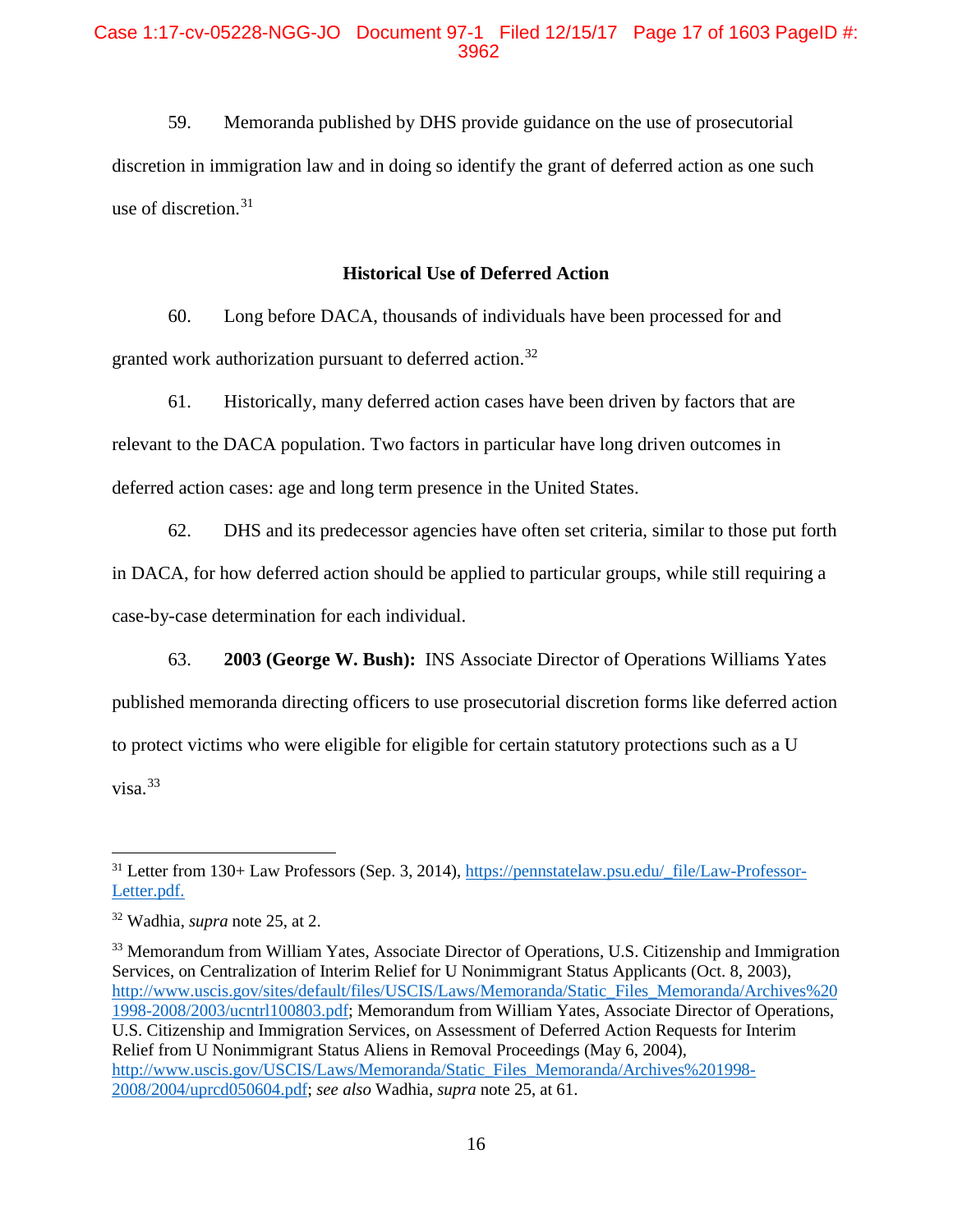#### Case 1:17-cv-05228-NGG-JO Document 97-1 Filed 12/15/17 Page 18 of 1603 PageID #: 3963

64. **2005 (George W. Bush):** The President announced a "deferred action" program for foreign academic students affected by Hurricane Katrina.<sup>34</sup>

65. **2009 (Obama):** USCIS announced deferred action for the widows of U.S. citizens. In announcing the decision, DHS Secretary Janet Napolitano said: "Granting deferred action to the widows and widowers of U.S. citizens who otherwise would have been denied the right to remain in the United States allows these individuals and their children an opportunity to stay in the country that has become their home while their legal status is resolved."<sup>[35](#page-18-1)</sup>

66. Deferred action has been used to protect individuals applying for relief under the Violence Against Women Act (VAWA). VAWA was enacted by Congress in 1994 and twice amended to include statutory remedies for abused spouses, parents, and children; victims of crimes and domestic abuse; and victims of human trafficking.

67. One protection under VAWA allows abused spouses and children of U.S. citizens and green card holders (lawful permanent residents) or the abused parents of U.S. citizens to file petitions for themselves with USCIS.

68. The self-petition process is critical to victims of domestic violence and abuse because it allows them to achieve a positive immigration status without having to rely on their abuser. If the self-petition is ultimately approved, the petitioner may receive deferred action.<sup>[36](#page-18-2)</sup>

<span id="page-18-0"></span><sup>34</sup> Shoba S. Wadhia, *Response, In Defense of DACA, Deferred Action, and the DREAM Act*, 91 Tex. L. Rev. 59, n. 46 (2013), citing Press Release, U.S. Citizenship and Immigration Services, USCIS Announces Interim Relief for Foreign Students Adversely Impacted by Hurricane Katrina (Nov. 25, 2005), [http://www.uscis.gov/files/pressrelese/F1Student\\_11\\_25\\_05\\_PR.pdf.](http://www.uscis.gov/files/pressrelese/F1Student_11_25_05_PR.pdf)

<span id="page-18-1"></span><sup>35</sup> DHS Establishes Interim Relief for Widows of U.S. Citizens, https://www.dhs.gov/news/2009/06/09/dhs-establishes-interim-relief-widows-us-citizens.

<span id="page-18-2"></span><sup>36</sup> William A. Kandel, *Immigration Provisions of the Violence Against Women Act (VAWA)*, U.S. Congressional Research Service (May 15, 2012)[, https://fas.org/sgp/crs/misc/R42477.pdf](https://fas.org/sgp/crs/misc/R42477.pdf)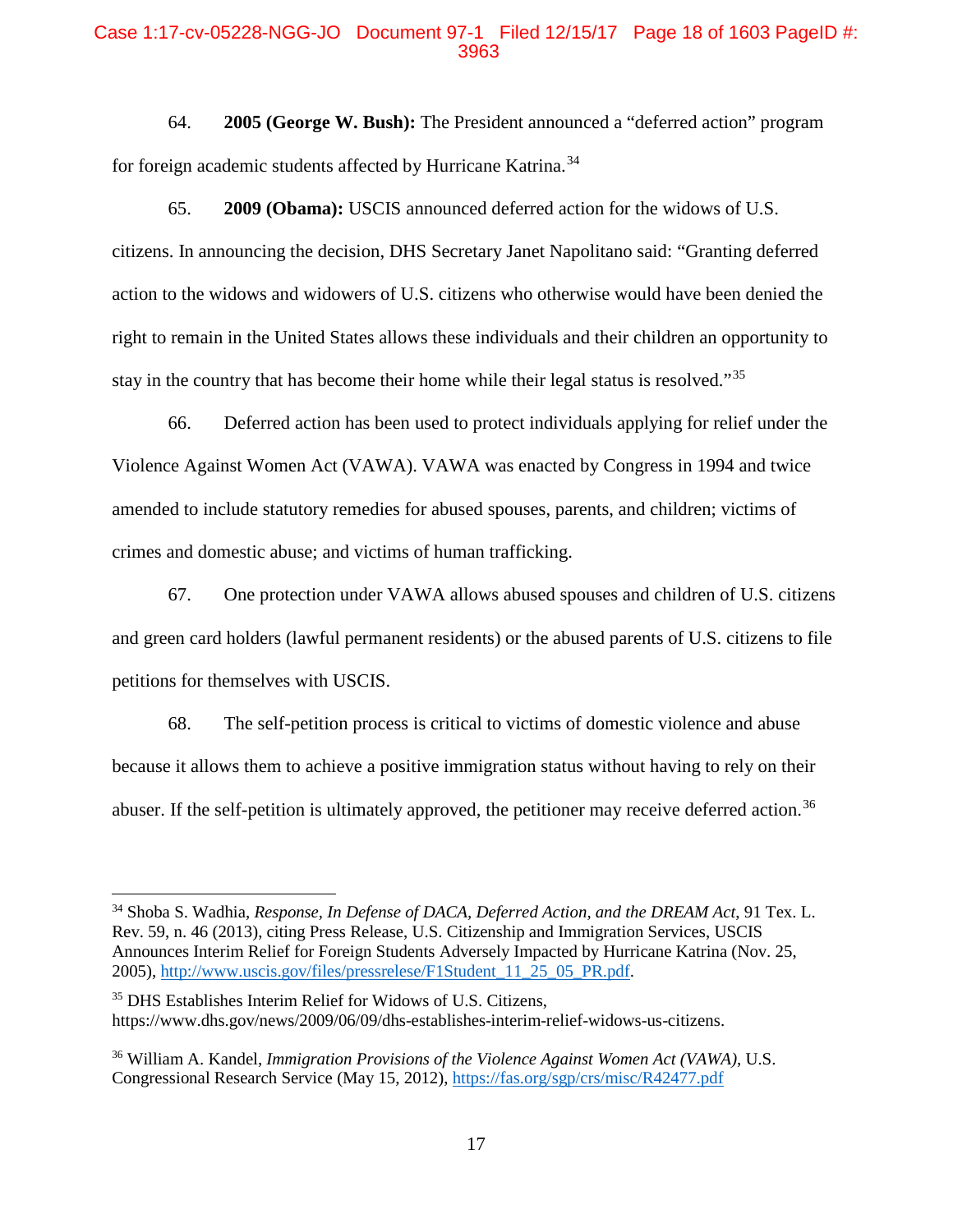#### Case 1:17-cv-05228-NGG-JO Document 97-1 Filed 12/15/17 Page 19 of 1603 PageID #: 3964

69. Deferred action also has been used as a mechanism to keep immigrants who are the spouses, parents, and children of military members together.

70. The examples identified above are not exhaustive but demonstrate how DHS (and INS before it) has long used the instrument of deferred action and its authority under the INA to protect certain classes of people.<sup>[37](#page-19-0)</sup>

#### **DACA**

71. DACA falls in line with the long history described above. By its terms, DACA requires the individual to document entry into the United States before the age of sixteen and presence in the United States since June 15, 2007.<sup>[38](#page-19-1)</sup> Long-term residence and tender age are two central facets of deferred action.

72. Beyond those characteristics, the totality of circumstances weighs in favor of DACA grantees receiving deferred action based on past guidance documents. Among other things, DACA grantees are either in school, have graduated from high school (or obtained an equivalent degree), or have served honorably in the military.

73. The idea of protecting those who came to the United States at a young age, residing in the United States for a long period of time, and with other equities from removal through deferred action longstanding and in fact customary.

74. The implementation of DACA, even on a wide scale, is entirely consistent with previous acts of prosecutorial discretion by Democratic and Republic administrations.

<span id="page-19-0"></span><sup>37</sup> Wadhia, *supra* note 25, at 68.

<span id="page-19-1"></span><sup>&</sup>lt;sup>38</sup> Memorandum from Janet Napolitano, Secretary of Homeland Security, on Exercising Prosecutorial Discretion with Respect to Individuals Who Came to the United States as Children (June 15, 2012), [https://www.dhs.gov/xlibrary/assets/s1-exercising-prosecutorial-discretion-individuals-who-came-to-us](https://www.dhs.gov/xlibrary/assets/s1-exercising-prosecutorial-discretion-individuals-who-came-to-us-as-children.pdf)[as-children.pdf.](https://www.dhs.gov/xlibrary/assets/s1-exercising-prosecutorial-discretion-individuals-who-came-to-us-as-children.pdf)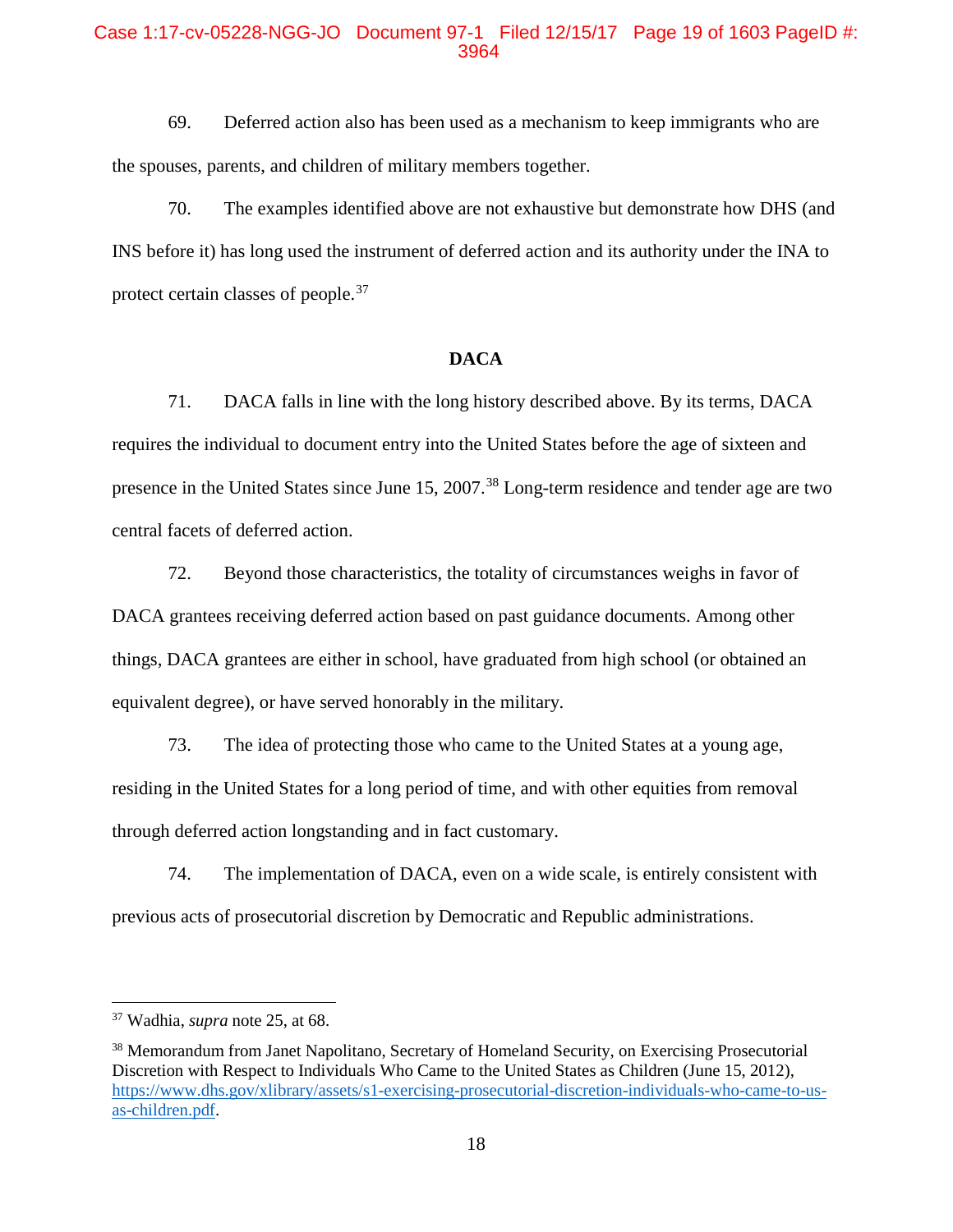#### Case 1:17-cv-05228-NGG-JO Document 97-1 Filed 12/15/17 Page 20 of 1603 PageID #: 3965

75. The decision to and method by which DACA has been terminated raises serious legal questions and is wholly inconsistent with how deferred action has been used and applied historically.

76. Previous decisions to end deferred action programs or to change course on broad exercises of prosecutorial discretion have been triggered by new statutory protections through an Act of Congress that rendered the exercise of further prosecutorial discretion unnecessary, changes in country conditions, or other significant changes in circumstances. DACA's termination does not meet any of these criteria.

77. Despite the great success of the DACA program and the contributions of its grantees to our schools, businesses, communities, and economy, this Administration has turned DACA grantees into among the most vulnerable immigrants. This switch from protecting those with the most compelling cases for deferred action to the most vulnerable for such a large group of immigrants is remarkable and also destabilizes the structure of prosecutorial discretion in the immigration system.

#### **Conclusion**

78. Deferred action is a long-recognized form of prosecutorial discretion in immigration law and with a strong legal foundation. The operation of DACA is a lawful exercise of prosecutorial discretion. Categorically revoking deferred action from hundreds of thousands of beneficiaries without reason is not only unprecedented but is in tension with the history of both INS and DHS.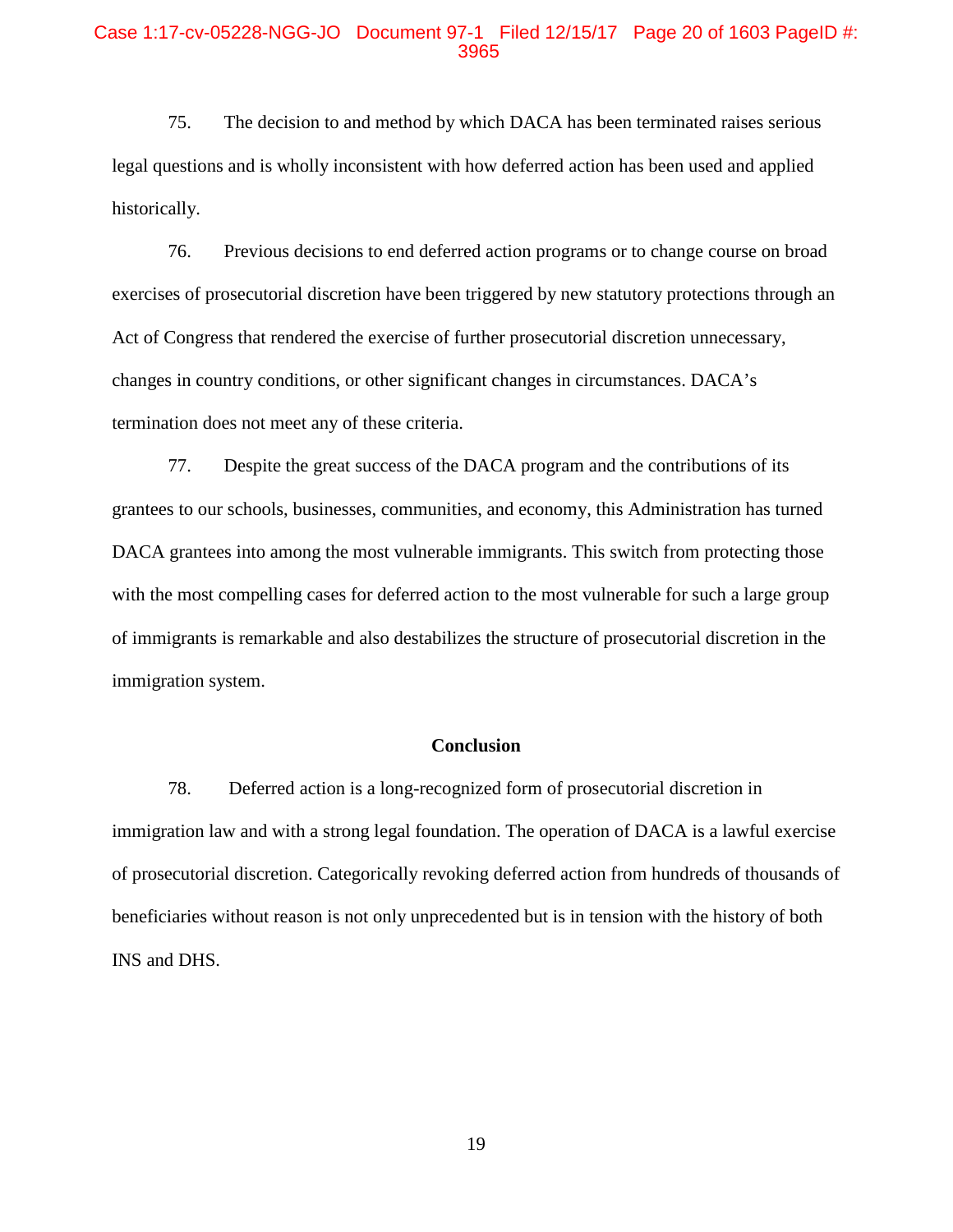I declare under penalty of perjury under the laws of the United States that the foregoing is true and correct to the best of my knowledge.

Shota Awaprosed Wadnes

SHOBA SIVAPRASAD WADHIA

Dated this 15th day of December 2017.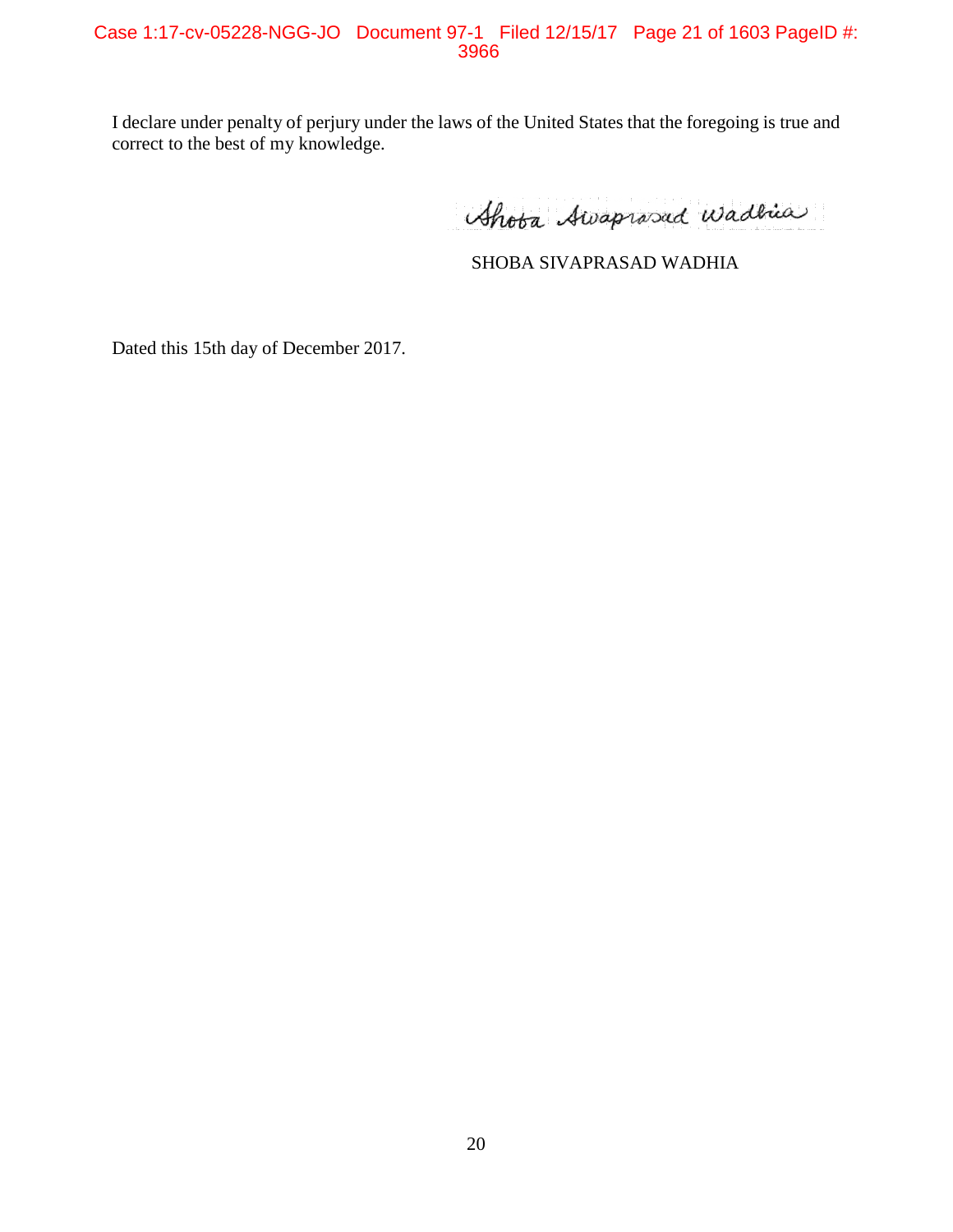Case 1:17-cv-05228-NGG-JO Document 97-1 Filed 12/15/17 Page 22 of 1603 PageID #: 3967

# **EXHIBIT A**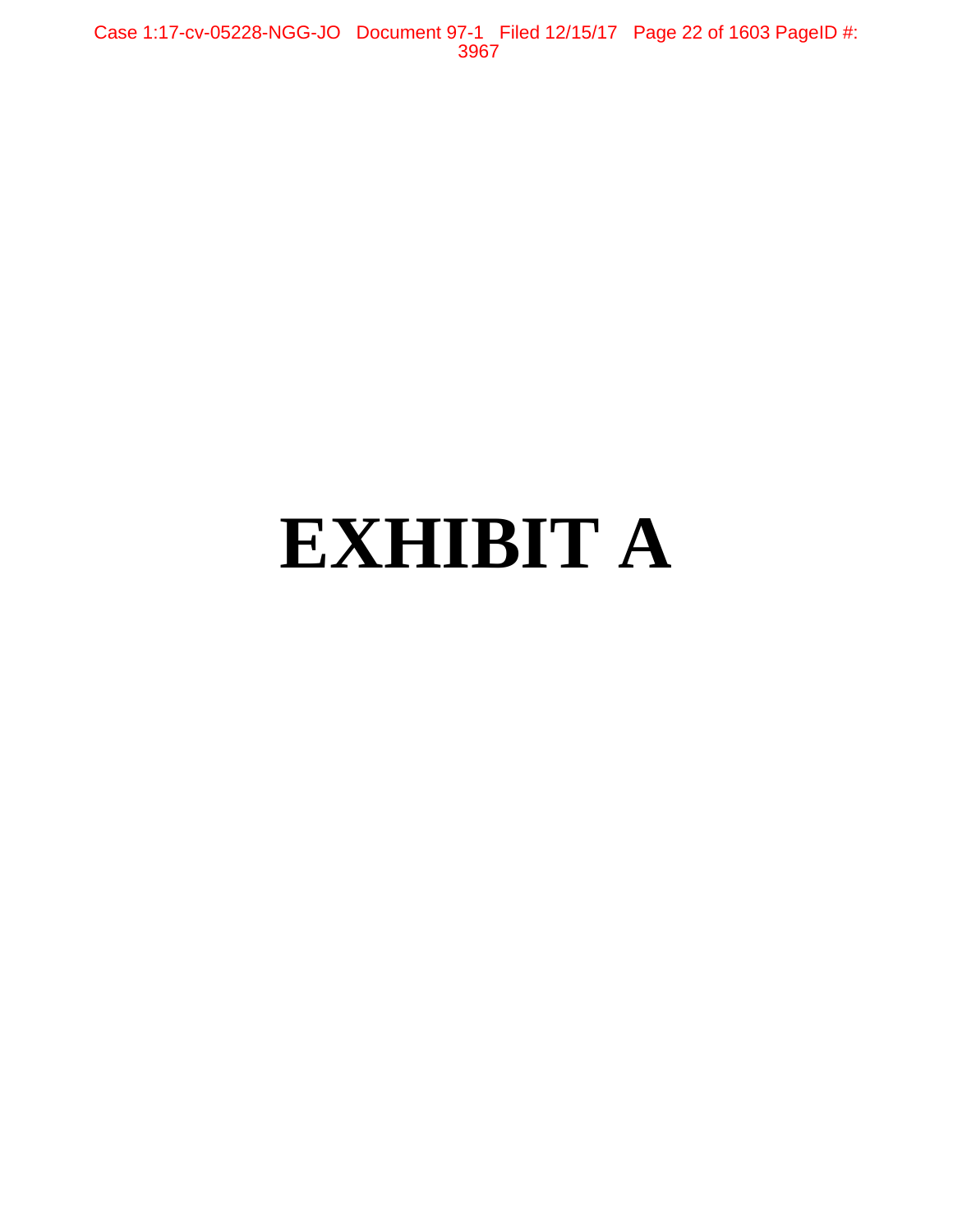# **CURRICULUM VITAE Shoba Sivaprasad Wadhia Samuel Weiss Faculty Scholar Penn State Law-University Park Phone: 814-865-3823 | Email: [ssw11@psu.edu](mailto:ssw11@psu.edu)**

#### **EMPLOYMENT**

## **Pennsylvania State University School of Law, University Park, PA Samuel Weiss Faculty Scholar, Clinical Professor of Law Director/Founder, Center for Immigrants' Rights, June 2008-present**

Direct an immigration clinic whose mission is to advance immigrants' rights through legal excellence, advocacy, education, and collaboration with key stakeholders on immigration law and policy. Supervise law students representing clients on policy projects, community education and individual cases pertaining to U.S. immigration law and policy.

#### [Publications by the Center](http://pennstatelaw.psu.edu/practice-skills/clinics/center-immigrants%E2%80%99-rights-clinic/center-publications)

[Press releases and stories](http://pennstatelaw.psu.edu/practice-skills/clinics/center-immigrants%E2%80%99-rights/news) about the Center's work

#### **Teaching at Penn State Law:**

Center for Immigrants' Rights Clinic (5 credits)

Advanced Immigration Clinic (2 credits)

Asylum and Refugee Law (3 credits)

Immigration Law (3 credits)

## **Scholarship at Penn State Law (see publication list below)**

#### **Service at Penn State Law:**

**Post-Election:** Penn State Law's Center for Immigrants' Rights has been at the forefront of responding to immigration issues Post-Election at local and national levels. See: <https://pennstatelaw.psu.edu/immigration-after-election> for more details.

**Minority Mentor Program:** Helped to develop and institutionalize the law school's first [minority mentor program,](https://pennstatelaw.psu.edu/penn-state-law/student-life/minority-mentor-program) aimed at improving the climate of law school and academic performance. Received initial and renewal matching grant from Penn State's Equal Opportunity Commission.

**Interdisciplinary Roundtable on Immigration:** Co-founder/chair of **Interdisciplinary** [Working Group](http://pennstatelaw.psu.edu/practice-skills/clinics/center-immigrants%E2%80%99-rights-clinic/interdisciplinary-roundtable-immigration) on Immigration, whose objective is to build connections among research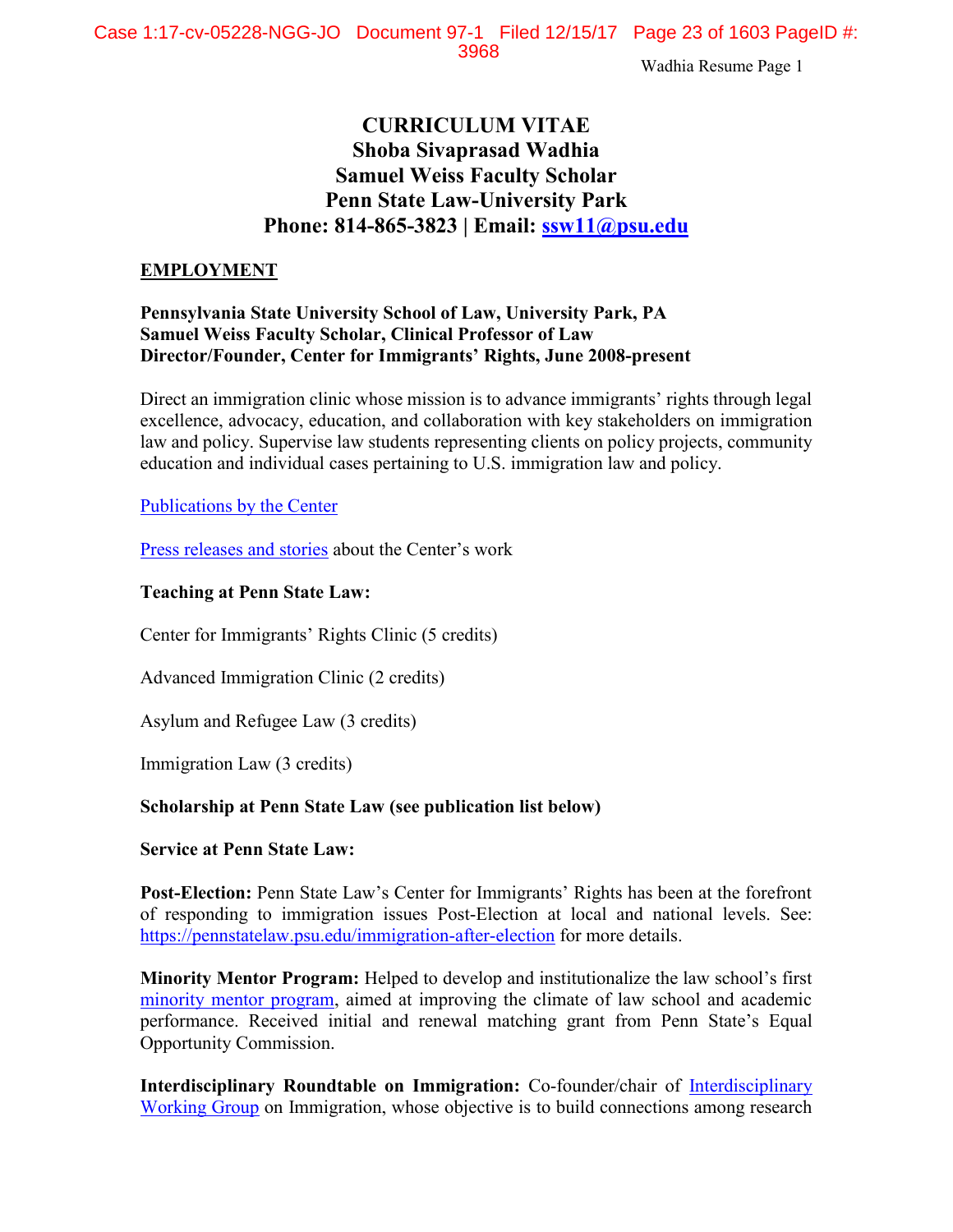and service organizations who work with or conduct research about immigrants and immigration, and to raise awareness of resources available among the local community of scholars and service providers.

**Academic Symposia Featuring Nationally Renowned Scholars and Legal Experts:** Organized and moderated academic symposia annually from 2009-12 on national immigration topics, with featuring speakers from around the nation.

- Symposium: Immigration in a New Administration (2009)
- Symposium: Immigration Adjudications: Court Reform and Beyond (2010)
- Colloquium: 30th Anniversary of the Refugee Act (2010)
- Symposium:  $10^{th}$  Anniversary of 9/11 (2011)
- Symposium: Immigration Remedies for Victims of Domestic Abuse (2012)

**Faculty Committees:** Serve(d) on the following academic committees:

- Diversity Committee (Chair) (2013-present)
- Strategic Planning Committee (2013-14)
- Academic Rules Committee (2012-13)
- Curriculum Committee (2009-12)
- Clinics Committee (2008-9)

## **National Immigration Forum, Washington DC Deputy Director for Legal Affairs, January 2007- June 2008 Senior Policy Associate/Counsel, July 2002-December 31, 2006**

- Worked for national immigration advocacy organization on the multiple legislative efforts, including the creation of the Department of Homeland Security, comprehensive immigration reform, immigration enforcement, and post 9-11 proposals affecting immigrants
- Provided legal and policy expertise on immigration issues to government officials, interested advocates, and the public
- Played a leadership role in working groups engaged in strategy and policy development on immigration law and policy reform with government officials
- Analyzed, prepared and/or drafted legislative and regulatory proposals on immigration law and policy for government officials and interested advocates

## **Maggio Kattar, P.C., Washington DC Attorney, 2000-2002/Law Clerk, 1998-2000**

- Represented clients in deportation (removal) proceedings before the VA and MD immigration courts
- Represented clients before Immigration and Naturalization Service (now Department of Homeland Security) during interviews for immigration benefits
- Interviewed clients and witnesses; prepared affidavits, evidentiary materials and legal briefs; conducted related legal research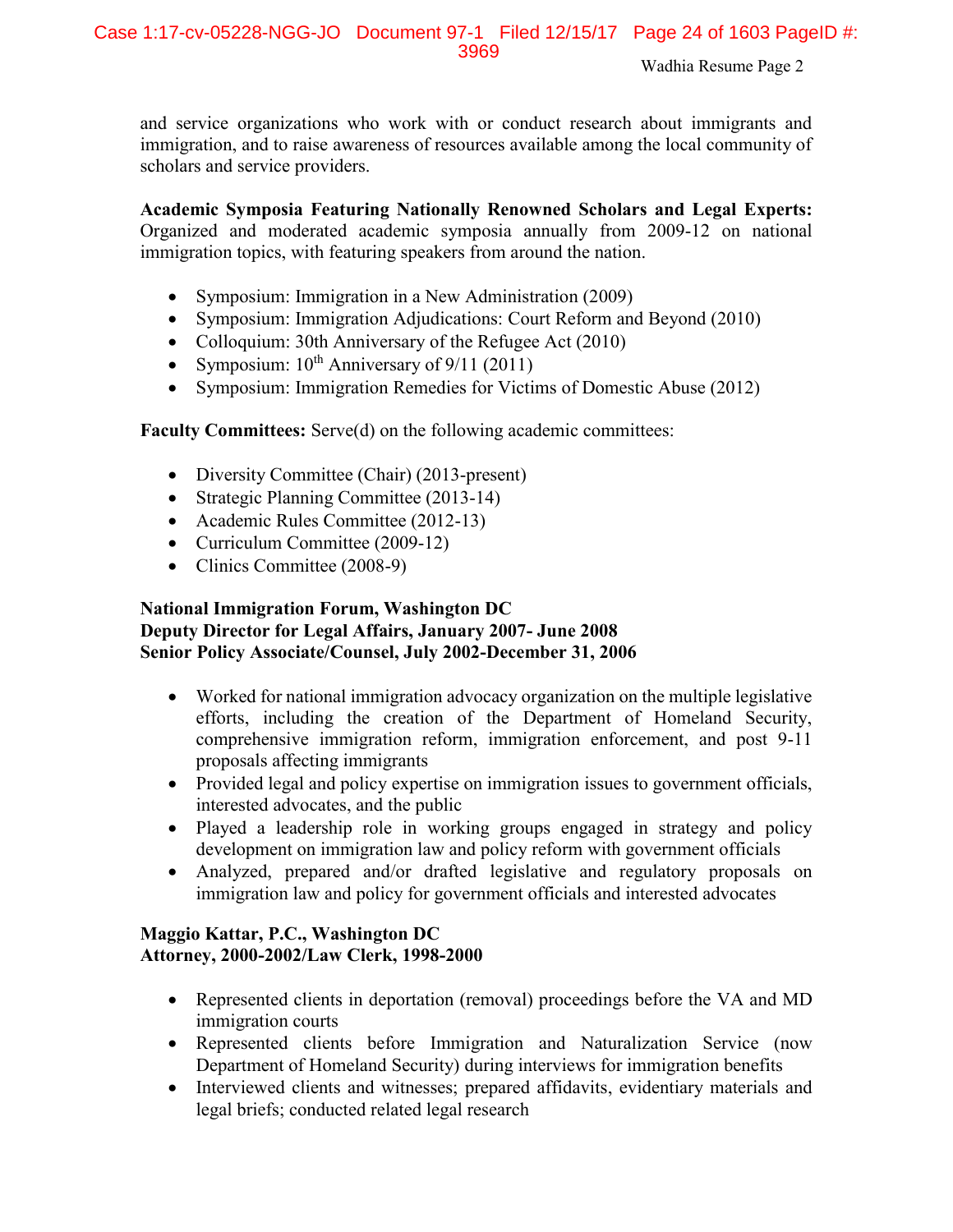Case 1:17-cv-05228-NGG-JO Document 97-1 Filed 12/15/17 Page 25 of 1603 PageID #: 3970

Wadhia Resume Page 3

#### **EDUCATION**

#### **Georgetown University Law Center, Washington, DC, J.D., May 1999**

*Related Coursework/Activities* Georgetown Immigration Law Journal- Senior Notes & Comments Editor Immigration and Refugee Law Advanced Seminar on Immigration Research

#### **Indiana University, A.B. with Honors, Political Science, May 1996**

#### **PUBLICATIONS**

#### **Books**

[Beyond Deportation](http://www.beyonddeportation.com/)*: The Role of Prosecutorial Discretion in Immigration Cases* (New York University Press 2015), new on paperback May 1, 2017

- Website: [www.beyonddeportation.com](http://www.beyonddeportation.com/)
- Reviews published by NYU Press:<https://nyupress.org/books/9781479870059/>
- Review in Oxford University's Border Criminologies, April 22, 2016.
- Review in International Migration Review, Fall 2016.
- Featured in Guernica Magazine, July 1, 2016
- Review in Harvard Law Review, [Recent Publications,](http://harvardlawreview.org/2016/06/recent-publications-june-2016/) June 2016
- Review in [The Federal Lawyer,](media.wix.com/ugd/6e1c09_1dfb82c7a35d47438e62aa9df90b6e44.pdf) October/November 2016
- Review by Reader's Favorite, [Book Review,](https://readersfavorite.com/book-review/beyond-deportation) August 2016
- Review by International Migration Review, [Book Review,](media.wix.com/ugd/6e1c09_134179931a174f63a15b8f78b7c97925.pdf) Fall 2016

#### **Law Journals**

Emory Law Journal, [Is Immigration Law National Security Law?](https://papers.ssrn.com/sol3/papers.cfm?abstract_id=2821905) 66 Emory Law Journal 669 (2017).

["Beyond Deportation: Understanding Immigration Prosecutorial Discretion and U.S. v.](http://papers.ssrn.com/sol3/papers.cfm?abstract_id=2821839)  [Texas,](http://papers.ssrn.com/sol3/papers.cfm?abstract_id=2821839)" 36 IMMGR. & NAT'LITY L. REV. 94 (2015).

"[Demystifying Employment Authorization and Prosecutorial Discretion in Immigration](http://ssrn.com/abstract=2630133)  [Cases](http://ssrn.com/abstract=2630133)" Colum. J. Race & L. 1 (2016).

["The Aftermath of United States v. Texas: Rediscovering Deferred Action,](http://papers.ssrn.com/sol3/papers.cfm?abstract_id=2821158)" Notice and Comment, Yale Journal on Regulation (2016).

[The President and Deportation: DACA, DAPA, and the Sources and Limits of Executive](http://papers.ssrn.com/sol3/papers.cfm?abstract_id=2736341)  Authority - [Response to Hiroshi Motomura](http://papers.ssrn.com/sol3/papers.cfm?abstract_id=2736341) Washburn Law Journal (2016).

["Executive Action and Immigration"](http://papers.ssrn.com/sol3/papers.cfm?abstract_id=2734374) Case W. Res. Journal of International Law 48 (2016).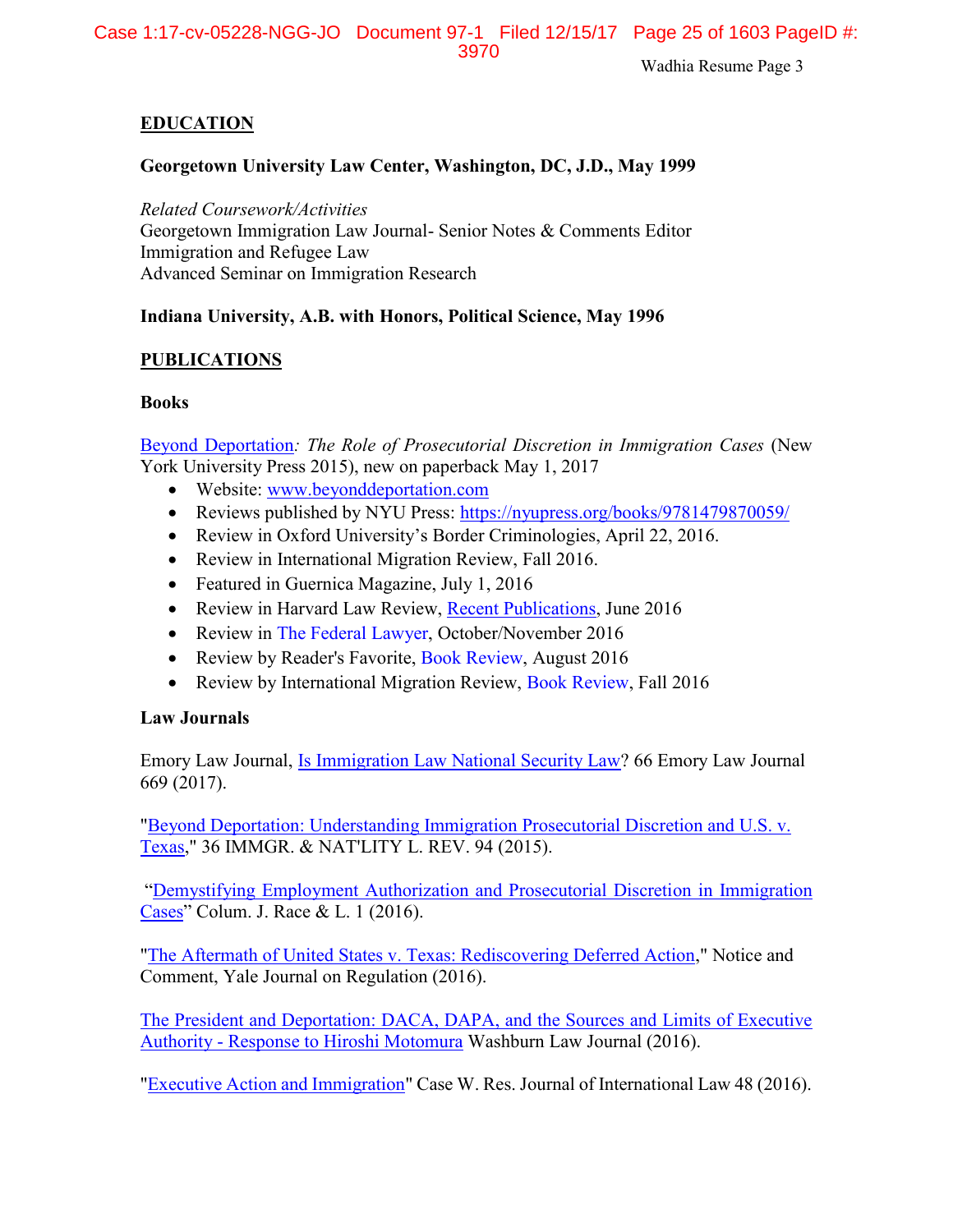## Case 1:17-cv-05228-NGG-JO Document 97-1 Filed 12/15/17 Page 26 of 1603 PageID #: 3971

Wadhia Resume Page 4

"[The History of Prosecutorial Discretion in Immigration Law](http://papers.ssrn.com/sol3/papers.cfm?abstract_id=2605164)" American University Law Review Vol 64.5 (2015).

"[The Rise of Speed Deportation and the Role of Discretion](http://papers.ssrn.com/sol3/papers.cfm?abstract_id=2486821)," Vol. 5 No. 1 Colum. J of Race  $& L. (2014).$ 

"[Immigration Remarks for the](http://papers.ssrn.com/sol3/papers.cfm?abstract_id=2461361) 10th Annual Wiley A. Branton Symposium," Vol. 57 No. 3 HOW. L.J. (2014).

"My Great FOIA [Adventure and Discoveries of Deferred Action Cases at ICE](http://papers.ssrn.com/sol3/papers.cfm?abstract_id=2195758)," 27 Geo. Immig. L.J. (2013).

"In Defense of [DACA, Deferred Action, and the DREAM Act](http://papers.ssrn.com/sol3/papers.cfm?abstract_id=2195735)," 91 Texas L. Rev. SEE ALSO 59 (2013).

"[The Immigration Prosecutor and the Judge: Examining the Role of the Judiciary in](http://papers.ssrn.com/sol3/papers.cfm?abstract_id=2033803)  [Prosecutorial Discretion Decisions](http://papers.ssrn.com/sol3/papers.cfm?abstract_id=2033803)," 16 Harv. Latino L. Rev. 39 (2013).

"[Sharing Secrets: Examining Deferred Action and Transparency in Immigration Law](http://papers.ssrn.com/sol3/papers.cfm?abstract_id=1879443)," 10 U. N. H. L. Rev. 1 (2012).

"[Business As Usual: Immigration and the National Security Exception](http://papers.ssrn.com/sol3/papers.cfm?abstract_id=1658073)," 114 Penn State L. Rev. 1485 (2010).

"[The Role of Prosecutorial Discretion in Immigration Law](http://ssrn.com/abstract=1476341)," 9 Connecticut Pub. Int. L. J. 243 (2010).

["Under Arrest: Immigrants' Rights and the Rule of Law,](http://ssrn.com/abstract=1346581)" 38 U. Memphis L. Rev. 853 (2008).

"[The Policy and Politics of Immigrant Rights](http://ssrn.com/abstract=1346592)," 16 Temple Pol. & Civil Rts. L. Rev. 387 (2007).

"Immigration: Mind Over Matter," 5 U. Md. L. J. on Race, Religion, Gender & Class 201 (2006).

## **Book Chapters and Essays**

American Immigration Lawyers Association, *Prosecutorial Discretion, Practice Advisory* (w. A. Gallagher and A. Nunez) (2017)

Carolina Academic Press, Book Chapter, Dreams Deferred: Deferred Action, Prosecutorial Discretion, and the Vexing Case(s) of DREAM Act Students in Law Professor and [Accidental Historian](www.cap-press.com/pdf/9781611636864.pdf) (2017)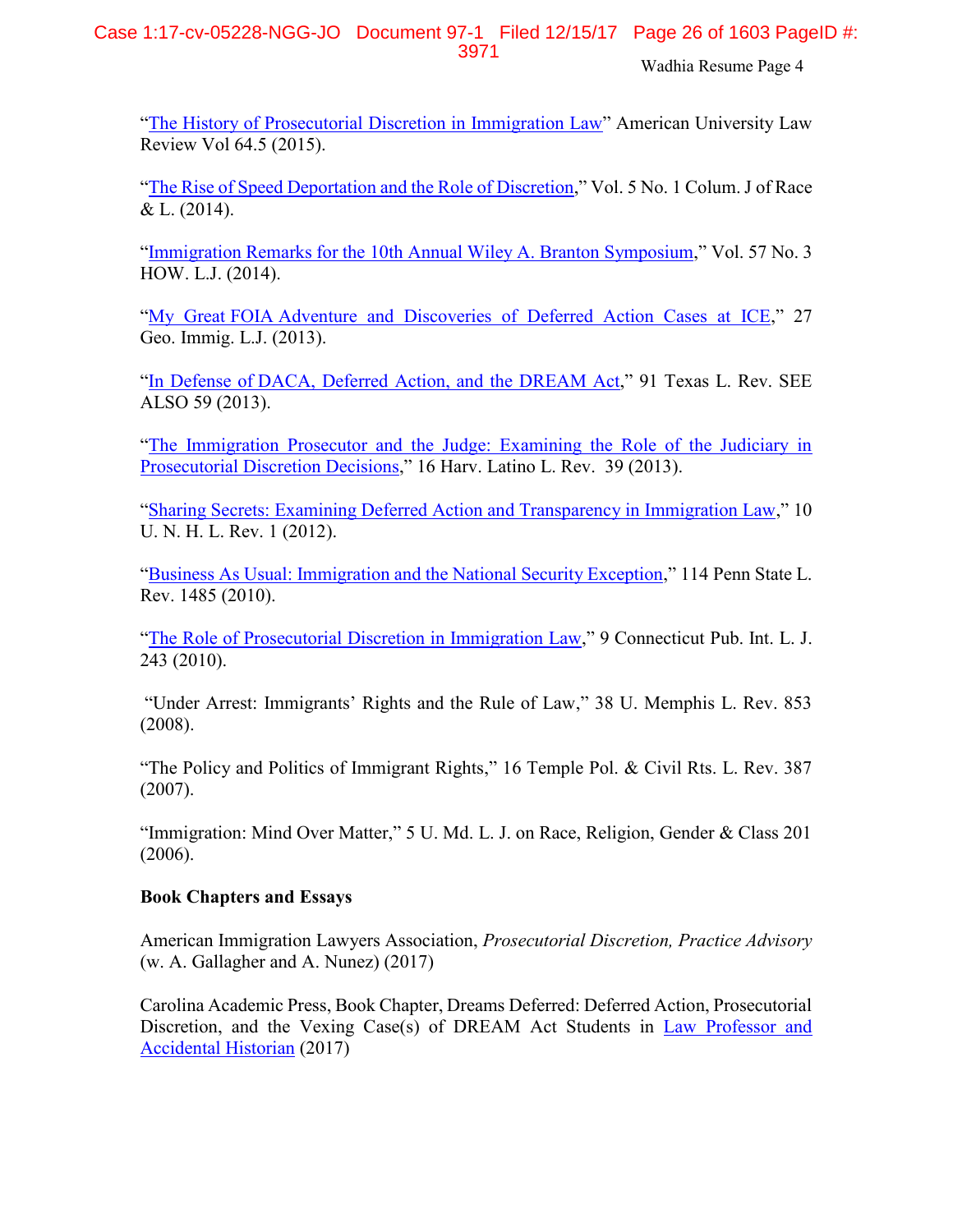## Case 1:17-cv-05228-NGG-JO Document 97-1 Filed 12/15/17 Page 27 of 1603 PageID #: 3972

Wadhia Resume Page 5

American Immigration Lawyers Association, *The Long and Winding Road of Prosecutorial Discretion, Practice Advisory* (w. L. Wildes and P. Taurel) (2015)

Who are the Players in Immigration Law? in What Every Lawyer Should Know About Immigration Law (American Bar Association 2014)

Reflections on Prosecutorial Discretion One Year After the Morton Memo, in *Emerging Issues Analysis* (LexisNexis, June 2012)

Prosecutorial Discretion in Immigration Agencies: A Year in Review, in *Emerging Issues Analysis* (LexisNexis, January 2012)

The Term Illegal Alien, *in Debates on U.S. Immigration*, (Sage Publications, 2012)

[The Morton Memo and Prosecutorial Discretion: An Overview,](http://immigrationpolicy.org/special-reports/morton-memo-and-prosecutorial-discretion-overview-0) American Immigration Council (July 2011)

[Reading the Morton Memo: Federal Priorities and Prosecutorial Discretion,](http://www.immigrationpolicy.org/special-reports/reading-morton-memo-federal-priorities-and-prosecutorial-discretion) American Immigration Council (December 2010)

"Letter to Lahore," The Subcontinental Vol. 1, Issue 3 (with Sin Yen Ling), (2004)

Obama-Biden Presidential Transition Team, Immigration Policy: Transition Blueprint for the Obama Administration, 2008 (contributor)

Immigration Law Weekly, *Concerns With The DOJ's Proposed Rule To Implement The St. Cyr. Ruling* (w. Rob Randhava and Nancy Morawetz), September 13, 2003

Florida Bar Association, *21st Annual Immigration Law Update, Extreme Hardship For Waivers of Inadmissibility*, (w. Michael Maggio), 2000

## **APPOINTMENTS/HONORS**

American-Arab Anti-Discrimination Committee, Excellence in Legal Advocacy Award, September 2017

[National Immigration Project](http://nationalimmigrationproject.org/alerts.html) of the National Lawyers Guild, [2017 Honoree,](nationalimmigrationproject.org/PDFs/development/2017_23Jun_AILA_Program_Book.pdf) June 2017

Penn State Law, Faculty Diversity Award, February 2017

Global Connections, Spirit of Internationalization Award, March 15, 2016

Named Samuel Weiss Faculty Scholar at Penn State Law, July 2013

Appointed to American Bar Association Commission on Immigration: 2010-2014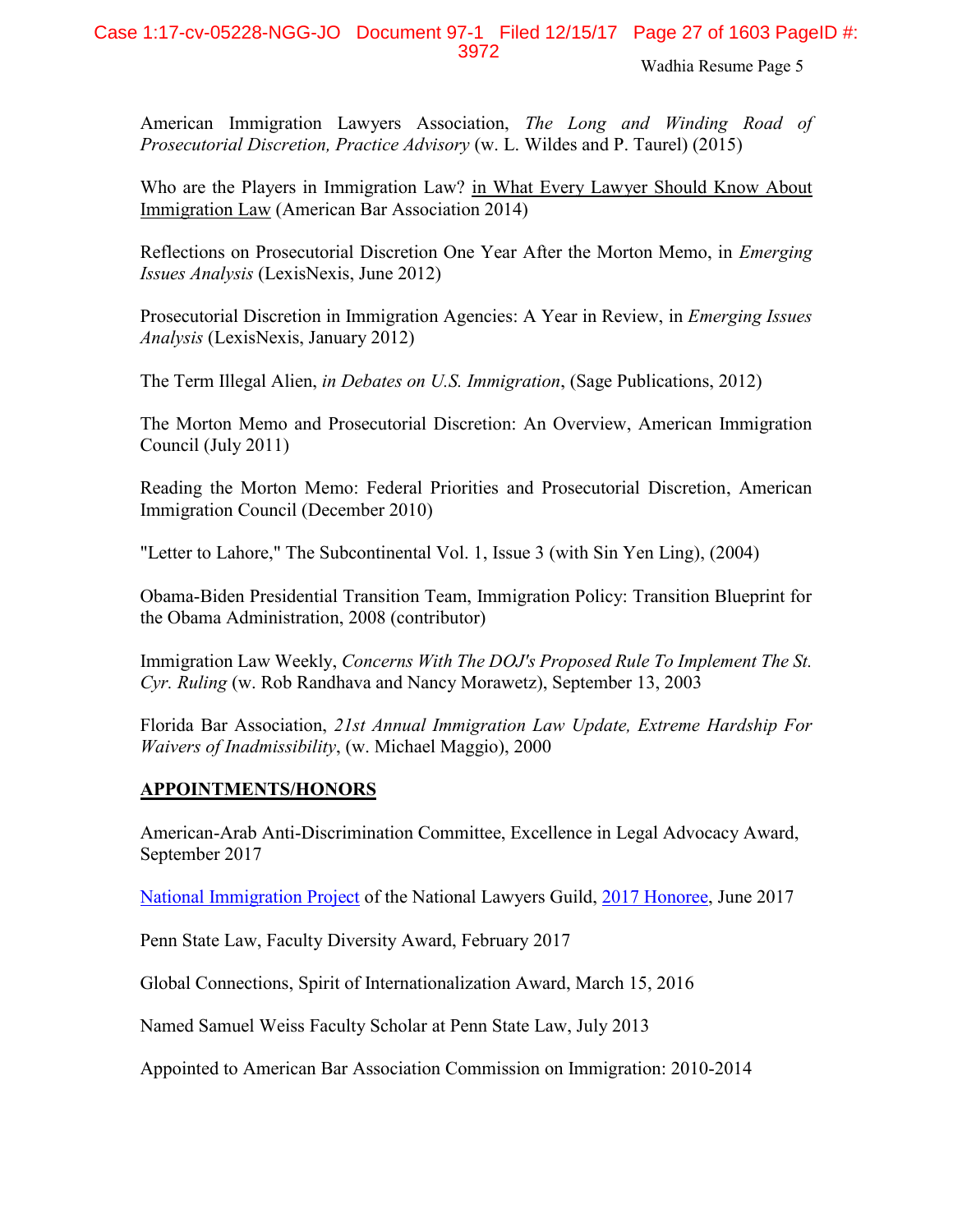Department of Homeland Security, Office of Inspector General, Leadership Plaque, June 2008

Department of Homeland Security, Office of Civil Rights and Civil Liberties, award for leadership as co-chair of NGO working group, June 2008

Department of Homeland Security, Office of Civil Rights and Civil Liberties, Leadership Plaque, April 2006

American-Arab Anti-Discrimination Committee, Pro Bono Attorney of the Year, June 2003

Indiana University, Political Science Department, William Jennings Bryan Prize, 1996

Indiana University, Honors Division: Summer Research Grant, 1996

American University, Washington Semester Program, Dean's Scholarship, 1994

Congressional Award: Silver, 1991; Bronze, 1989

State/National Forensics League: over 25 trophies in related competitions, 1990-1993

## **BAR ADMISSIONS**

State of Maryland

State of New Jersey

Court of Appeals for the Third Circuit

Supreme Court of the United States

## **MEMBERSHIPS**

American Bar Association (since 2008) (Commissioner, 2010-2014)

American Civil Liberties Union, Pennsylvania Chapter, Board Member (2010-2011)

American Constitution Society (since 2015)

American Immigration Council, Board of Trustees (since 2016)

American Immigration Lawyers Association (since 2001)

National Immigration Project, National Lawyers Guild (since 2000)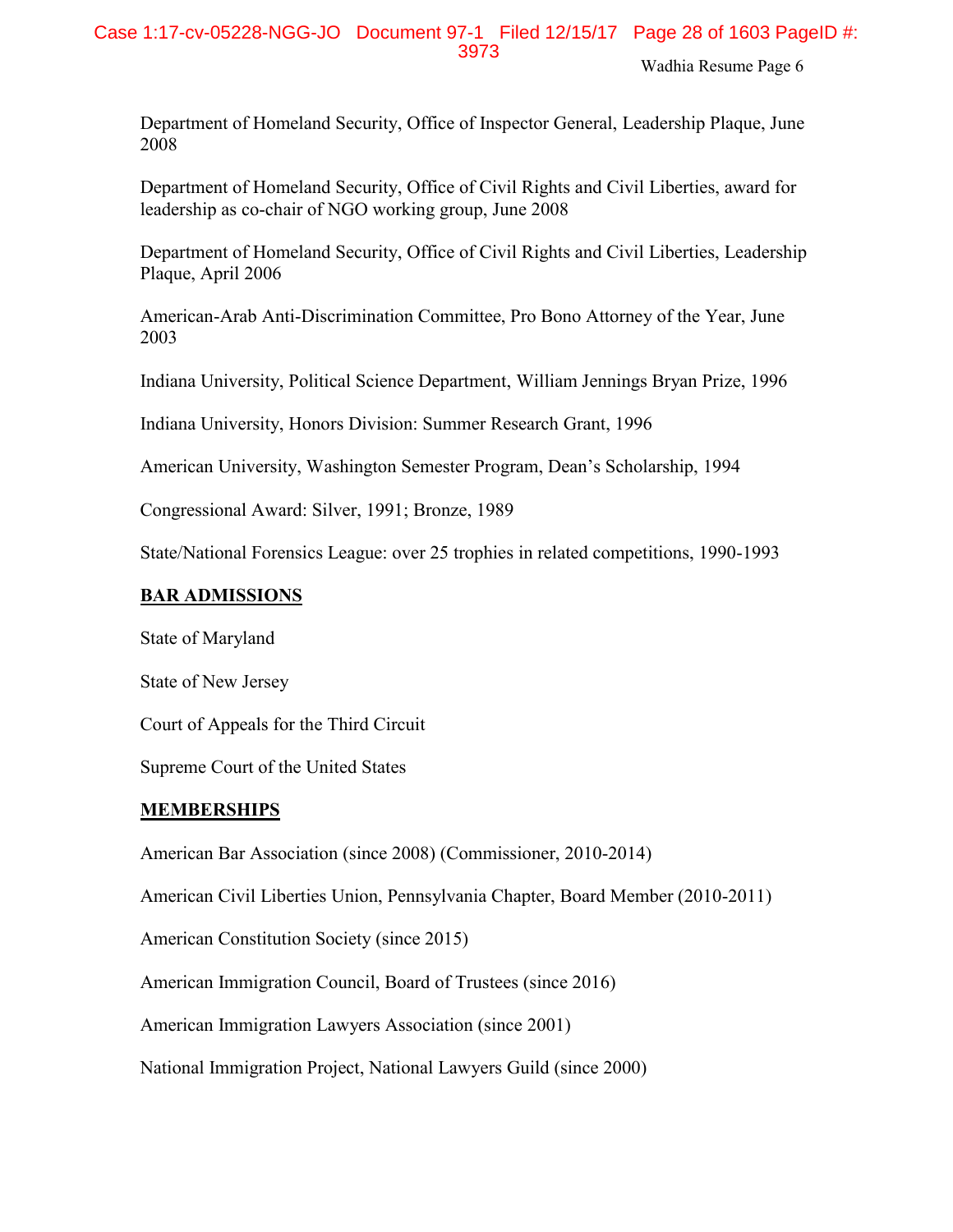Pennsylvania Immigration Resource Center, Board Member (2008-2011)

## **PRESENTATIONS (HIGHLIGHTS)**

**2017**

Lecturer (Invited), Arlin Adams Center for Law and Society at Susquehanna University, Immigration in a New Administration, Selinsgrove, Pennsylvania, October 10, 2017

2017-2018 Cannon Lecturer (Invited), Beyond Deportation: The Role of Prosecutorial Discretion in Immigration Cases in the Wake of the Trump Administration, University of Toledo School of Law, Toledo, Ohio, September 11, 2017

Faculty Speaker, Student Orientation, Diversity and Inclusion in the Legal Profession, Penn State Law at University Park, August 15, 2017

Panelist, International Student Orientation, Understanding International Student Visas and the U.S. Travel Ban, Office of Global Programs, Pennsylvania State University, August 12, 2017

Panelist, National Council for State Legislatures (Invited), [National Summit,](http://www.ncsl.org/meetings-training/legislative-summit-17.aspx) Immigration in 2017, Boston, MA, August 6, 2017

Discussant, Southeastern Association of Law Schools (SEALS), Workshop on National Security, Discussion Group: Trump's Executive Actions on Immigration: Travel Ban, Extreme Vetting, Border Surveillance, and Mass Deportation**,** Boca Raton, FL, August 4, 2017

Moderator (Invited), Annual Conference, American Immigration Lawyers Association, Prosecutorial Discretion, New Orleans, LA, June 21, 2017

Guest Speaker (Invited), Interfaith Initiative Centre County, Immigration in a New Administration, June 11, 2017

Speaker (Invited), Annual Conference, [Community Diversity Group Conference,](http://communitydiversitygroup.squarespace.com/communitydiversityconference) Immigration, June 6, 2017

Panelist (Invited), Career Professionals Conference, Pennsylvania State University, Immigration in a New Administration, May 9, 2017

Keynote (Invited), Immigrant Justice Week Keynote Speaker, University of Wisconsin School of Law, Beyond Deportation: The Role of Prosecutorial Discretion in the Wake of Trump's Executive Orders, April 2017

Moderator, "[All In at Penn State Law: Addressing Diversity and Implicit Bias in the](https://pennstatelaw.psu.edu/events/all-penn-state-law-addressing-diversity-and-implicit-bias-legal-academy)  [Legal Academy,](https://pennstatelaw.psu.edu/events/all-penn-state-law-addressing-diversity-and-implicit-bias-legal-academy) Penn State Law, March 16, 2017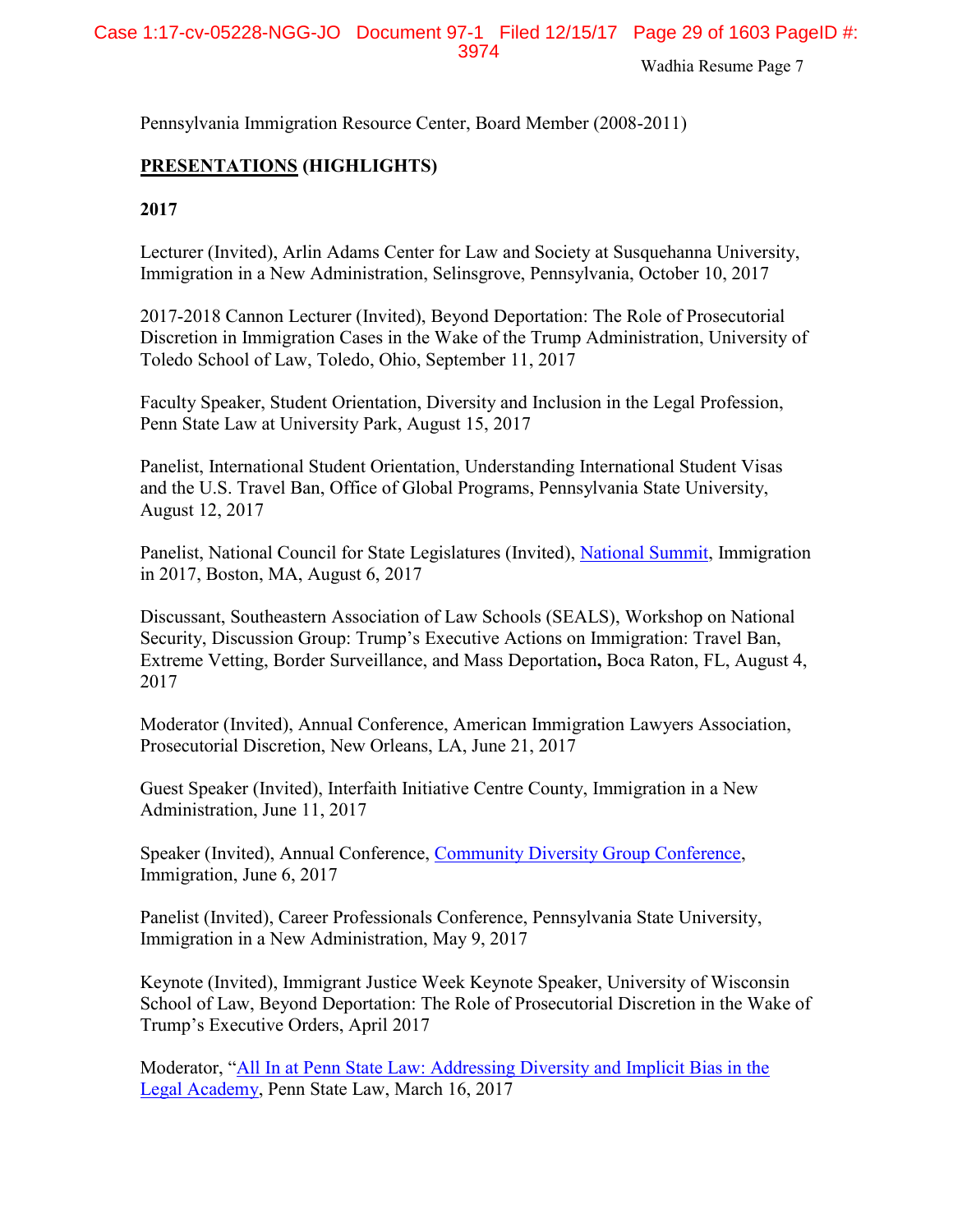Keynote (Invited), Sprit of Internationalization Awards Ceremony, Hosted by Global Connections, March 16, 2017 Speaker (Invited), National Press Conference on [Executive Order on](https://pennstatelaw.psu.edu/sites/default/files/AVEF%20Press%20Release%20on%20Immigration%20EO.pdf) Immigration, Hosted by Americas Voice, March 6, 2017

Speaker (Invited), National Community Call on Executive Order on Immigration (Muslim Ban 2.0), Hosted by Muslim Advocates, March 6, 2017

Organizer, [Executive Orders on Immigration: Where Have We Been and What Lies](https://pennstatelaw.psu.edu/events/executive-orders-immigration-where-have-we-been-and-what-lies-ahead)  [Ahead?](https://pennstatelaw.psu.edu/events/executive-orders-immigration-where-have-we-been-and-what-lies-ahead) at Penn State Law, February 24, 2017

Guest Speaker on Immigration for [International Ministries at Penn State University,](http://www.impennstate.org/) February 24, 2017

Speaker (Invited), Post-Executive Order [Briefing for Academics,](https://www.americanimmigrationcouncil.org/sites/default/files/research_briefing_on_the_new_immigration_executive_orders_02.16.17.mp3) American Immigration Council February 15, 2017

Speaker, Information Session on Executive Orders on Immigration for Postdoctoral students, staff and faculty at Penn State, February 10, 2017

Speaker, Information Session on Executive Orders on Immigration for Engineering faculty, staff and students at Penn State, February 7, 2017

Organizer, Information Session, President Trump's Exec[utive Orders on Immigration,](http://mediasite.dsl.psu.edu/mediasite/Play/4d53e105ae7048588618d392b22cde001d) February 3, 2017

## **2016**

Speaker (Invited), Post-Election Research Briefing for Academics, Muslim Registry, American Immigration Council, December 20, 2016

Facilitator, Community Dialogue on Diversity, Immigration and Race Post-Election, State College, PA, November 18, 2016

Panelist (Invited), Fall Conference, DC Chapter of the American Immigration Lawyers Association, Notices to Appear/Prosecutorial Discretion, November 16, 2016

Panelist (Invited), Equal Justice Leadership and Training Conference, United States v. Texas and Prosecutorial Discretion, Washington D.C., October 26, 2016

Keynote and Book Discussion (Invited), Spartan Scholars Awards Ceremony, Ocean Township High School, Ocean, NJ, October 24, 2016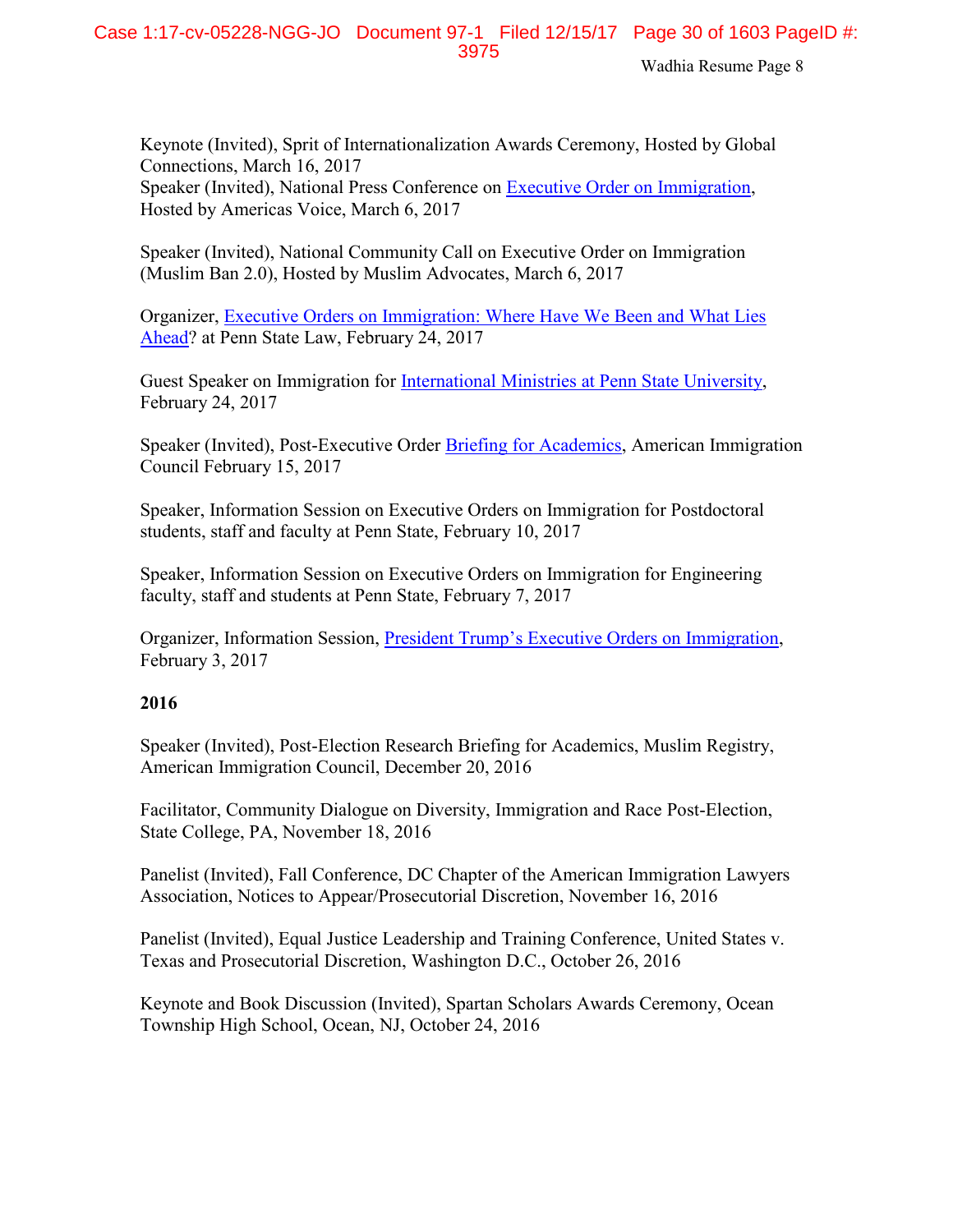Lecture and Book Discussion (Invited), [Washington University School of Law](media.wix.com/ugd/6e1c09_8fb5bdace2d344588fcd4e2d6b040f4c.pdf) (sponsored by the Immigration Law Society and American Constitution Society), St. Louis, MO, October 14, 2016

Book Talk, University Women's Club (Invited), Book and Play Review Group, Schlow Centre Regional Library, State College, PA, September 26, 2016

Immigration Issues after U.S. v. Texas, Center for Immigrants' Rights Clinic, September 1, 2016

Immigration Issues after U.S. v. Texas, State College Municipal Building, A Panel Discussion, August 31, 2016

Book Talk and Discussion of DAPA/DACA Case at Supreme Court, State College Sunrise Rotary, State College, PA, August 17, 2016

Book Talk and Discussion of DAPA/DACA Case at the Supreme Court and Beyond; [Brown University Bookstore,](media.wix.com/ugd/6e1c09_86d8bf9d8d764dfeae3d7e36e1e8ff46.pdf) Providence, RI, August 4, 2016

Panelist (Invited), American Immigration Lawyers Association's Annual Conference, Humanitarian Remedies in Immigration Law, June 2016

Guest Lecturer (Invited) United Nations Association of Centre County, May 2016

Cornell University School of Law, invited to present my research and FOIA strategies to social scientists working on empirical research related to deferred action, April 2016

Cornell University School of Law, present remarks on Beyond Deportation at a school sponsored public forum, April 2016

Pennsylvania Bar Association, Law Form on Mass Incarceration, Pittsburgh, PA (representing Penn State Law), March 31, 2016

Emory University School of Law, Discussion of Beyond Deportation (w. C. Kuck, sponsored by Immigration Law Society), February 2016

Emory University School of Law, annual Thrower Symposium on National Security, Invited panelist on domestic terrorism, immigration and national security, February 2016 Washington College of Law at American University, spoke about Beyond Deportation and Texas case (w. A. Frost, B. Johnson, P. Spiro) February 2016

New York School of Law/City Bar Association of New York City/NYU Press: panel on Beyond Deportation and United States v. Texas (w. L. Benson, A. Kalhan, F. Anello), January 2016

American Association for Law Schools, Annual Conference, (Invited) "Is Immigration Law Administrative Law," January 2016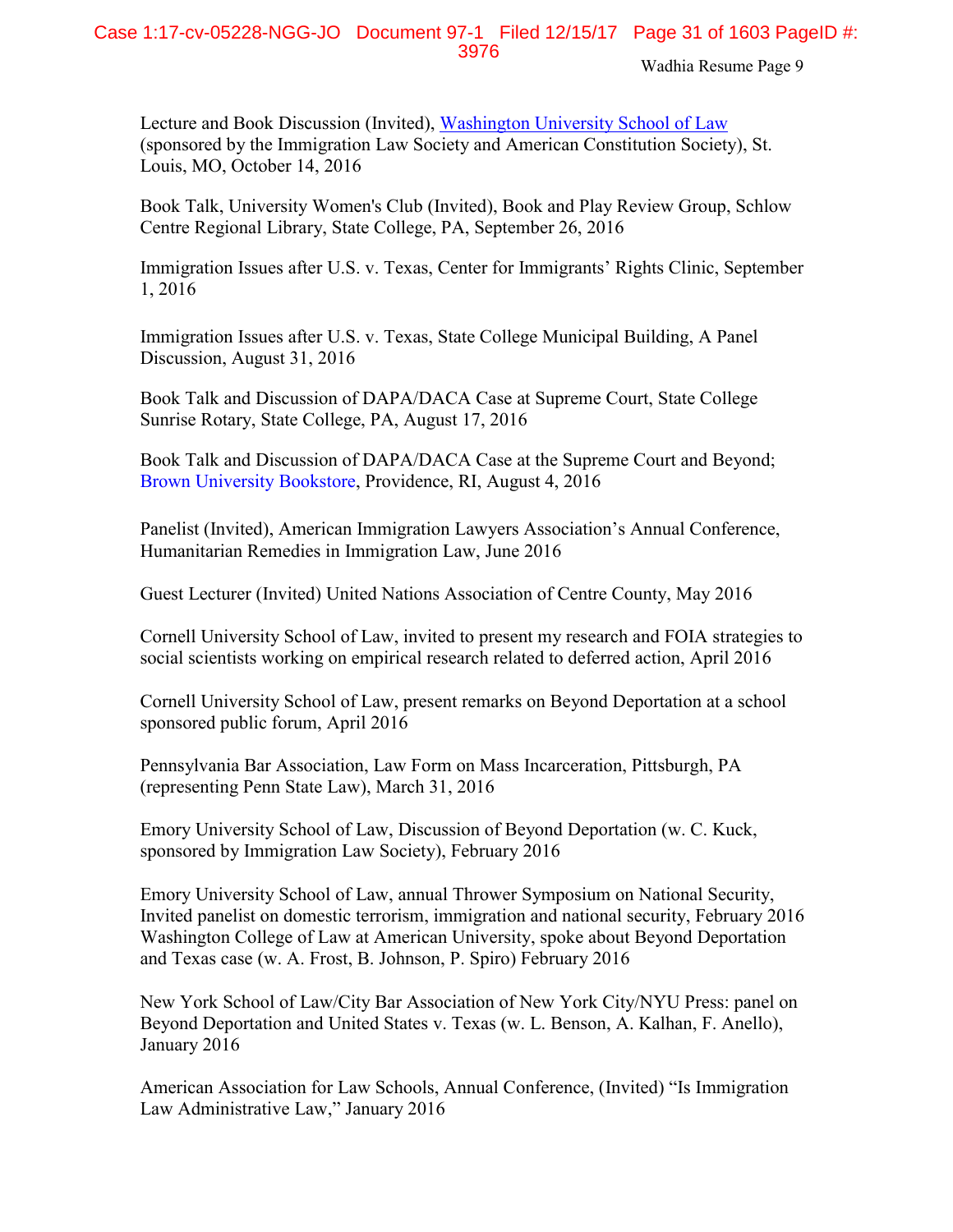#### **2015**

University of Cincinnati School of Law, Invited Speaker from Immigration and Nationality Law Review, Spoke about Beyond Deportation and United States v. Texas, November 2015

Case Western Reserve University School of Law, annual symposium, Invited panelist on executive action and immigration, October 2015

Chicago Bar Foundation/Mayor Brown/National Immigrant Justice Center: Panel Discussion on Beyond Deportation and United States v. Texas (w. G. Hereen, T. Magner, C. Valenzuela), October 2015

American Civil Liberties Union, Washington D.C., Book Talk on Beyond Deportation, September 2015

Department of Justice Office of Immigration Litigation, Washington D.C., Invited talk on Beyond Deportation to DOJ attorneys, September 2015

[Temple University, Beasley](media.wix.com/ugd/6e1c09_b9d8ea0f2c984976864b5fcd31cc0959.pdf) School of Law, Philadelphia, PA, Panel Discussion on Beyond Deportation (w. Jaya Ramji-Nogales, J. Family), September 2015

[Drexel School of Law,](media.wix.com/ugd/6e1c09_881f2ae9fd024c7e91d332e45d25cebe.pdf) Philadelphia, PA, Panel Discussion on Beyond Deportation (w. B. Stock and A. Kalhan), September 2015

National Press Club, Book Launch of Beyond Deportation (with S. Legomsky, F. Sharry and E. Quinn), June 2015

Panelist, American Constitution Society, [Going it Alone? Presidential Power and the](https://www.acslaw.org/news/video/going-it-alone-presidential-power-and-the-dapa-debate)  [DAPA Debate,](https://www.acslaw.org/news/video/going-it-alone-presidential-power-and-the-dapa-debate) June 2015

Moderator, American Immigration Lawyers Association's Annual Conference, The Long and Winding Road of Prosecutorial Discretion, June 2015

Keynote Speaker, Pennsylvania Immigration Resource Center, Light of Liberty Awards, March 2015

Keynote Speaker, Conference on Race, Class, Gender and Ethnicity: University of North Carolina School of Law-Chapel Hill, February 2015

Presenter, CLE on Immigration and Executive Action, Centre County Bar Association, February 2015

Opening Remarks and Panelist, American University Law Review, Symposium on Prosecutorial Discretion, January 2015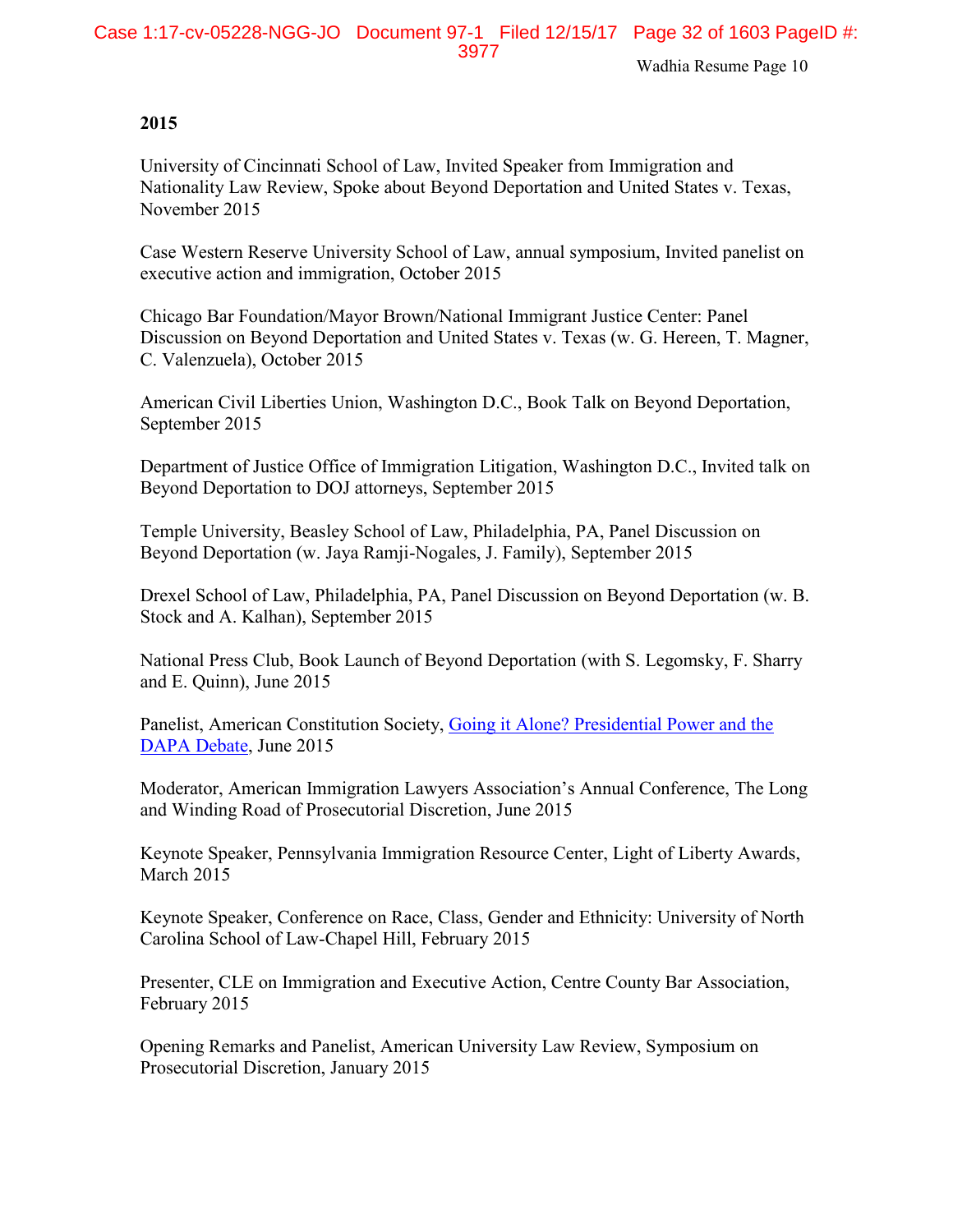Panelist, American Association for Law School's Academic Symposium on Congressional Dysfunction and Executive Lawmaking, January 2015

#### **2014**

Moderator, Penn State Law, Symposium "Shining the Light on Gender-Based Violence at

Home and Abroad", October 2014

Facilitator, National Immigration Project, Continuing Legal Education Program on Challenges to Immigration Detention, September 2014

Panelist, American Bar Association, Homeland Security Institute August 2014

Presenter of and Commentator on Works-in-Progress, Immigration Law Professors Workshop, University of California Irvine- School of Law May 2014

Presenter of and Commentator on Works-in-Progress, The Association of American Law Schools Annual Conference on Clinical Legal Education, April 2014

## **2013**

Panelist, Tenth Annual Wiley A. Branton / Howard Law Journal Symposium, Howard University School of Law, October 2013

Workshop and Presenter, Clinical Law Review Writers' Workshop 2013, New York University School of Law, September 2013

Panelist, National Immigration Project, CLE Program on "Developments in Immigration Law & Removal Defense" (May 2013)

## **2012**

Moderator, American Bar Association Section on Administrative Law and Regulatory Practice, Fall Conference, Understanding Prosecutorial Discretion in Immigration Law, (October 2012)

Luncheon Speaker, Pennsylvania State University, Migration Studies Project, Immigration Law and the Administration's Deferred Action for Childhood Arrivals Program, (September 2012)

Organizer and Moderator, Penn State Law's Symposium on Immigration Remedies for Victims of Domestic Abuse, (September 2012) (w. Centre County Women Resource Center's Civil Legal Representation Project)

Panelist, Immigration Law Teachers Workshop, Plenary on Prosecutorial Discretion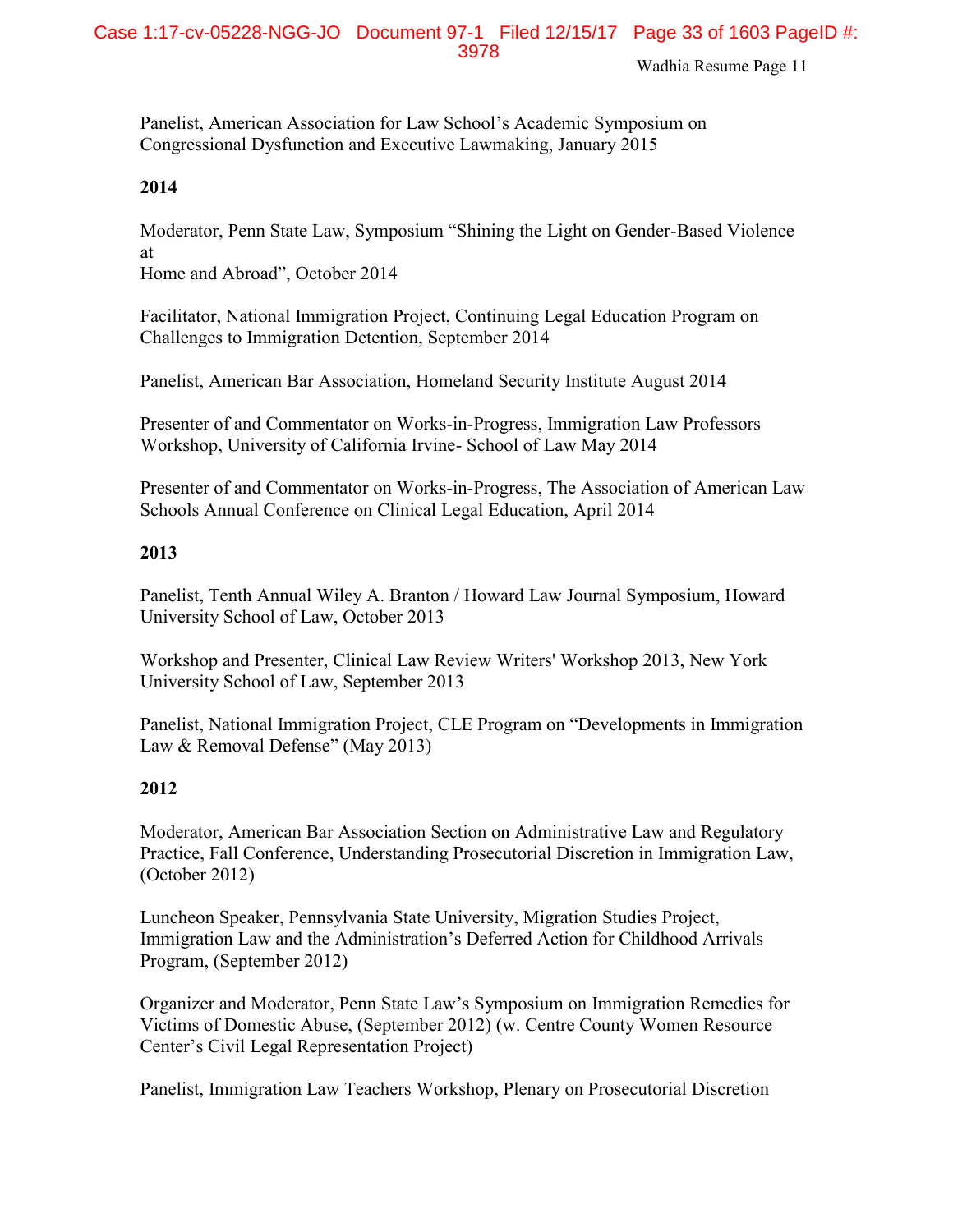(June 2, 2012)

Panelist, Press Conference, "The NSEERS Effect: A Decade of Racial Profiling, Fear, and Secrecy" (June 4, 2012)

Speaker, Press Conference: "Law Professors Alongside DREAMers Discuss Details of Memo Outlining President's Legal Authority to Grant Much Needed Relief for the Latino Community," (June 1, 2012), [http://act.americasvoiceonline.org/page/-](http://act.americasvoiceonline.org/page/-/americasvoice/audio/DREAM%20060112.mp3) [/americasvoice/audio/DREAM%20060112.mp3](http://act.americasvoiceonline.org/page/-/americasvoice/audio/DREAM%20060112.mp3)

Panelist, Foreign Policy Association, *Immigration Policy: What Is It and What Should It Be?* (May 24, 2012)

Panelist, American Immigration Lawyers Association, CLE Audio Seminar on Cancellation of Removal Relief (April 26, 2012)

## **2011**

Panelist, American Immigration Lawyers Association, CLE Webinar on Deferred Action (October 25, 2011)

Penn State Law, Center for Immigrants' Rights, [The 9/11 Effect and its Legacy on U.S.](https://law.psu.edu/news/penn-state-law-center-immigrants%E2%80%99-rights-plays-key-role-key-post-911-policy-shift)  [Immigration Laws,](https://law.psu.edu/news/penn-state-law-center-immigrants%E2%80%99-rights-plays-key-role-key-post-911-policy-shift) Organizer and Moderator (September 2011)

Panelist, 23nd Annual Minority Attorney Conference, Immigration Panel, Philadelphia, PA (March 17 & 18, 2011)

Panelist, Maggio + Kattar Community Forum on Prosecutorial Discretion and Private Bills, Washington D.C. (January 26, 2011)

## **2010**

Penn State Law, Center for Immigrants' Rights, [Fall Colloquium on the 30th Anniversary](https://law.psu.edu/news/refugee_law_colloquium)  [of the Refugee Act,](https://law.psu.edu/news/refugee_law_colloquium) Organizer and Moderator (November 2010)

Presenter, Penn State University, Research Unplugged, [Presentation on "Immigration](http://www.rps.psu.edu/unplugged/fall10/october27.html)  [Rights and Wrongs](http://www.rps.psu.edu/unplugged/fall10/october27.html)" (October 2010)

Penn State Law, [World on Trial,](http://worldontrial.psu.edu/) Jury Member and Foreperson (September 2010)

Robert C. Byrd Center for Legislative Studies, Tom E. Moses Memorial Lecture on the U.S. Constitution (September 2010)

Seton Hall Law School, National People of Color Legal Scholarship Conference, Moderator and Panelist (September 2010)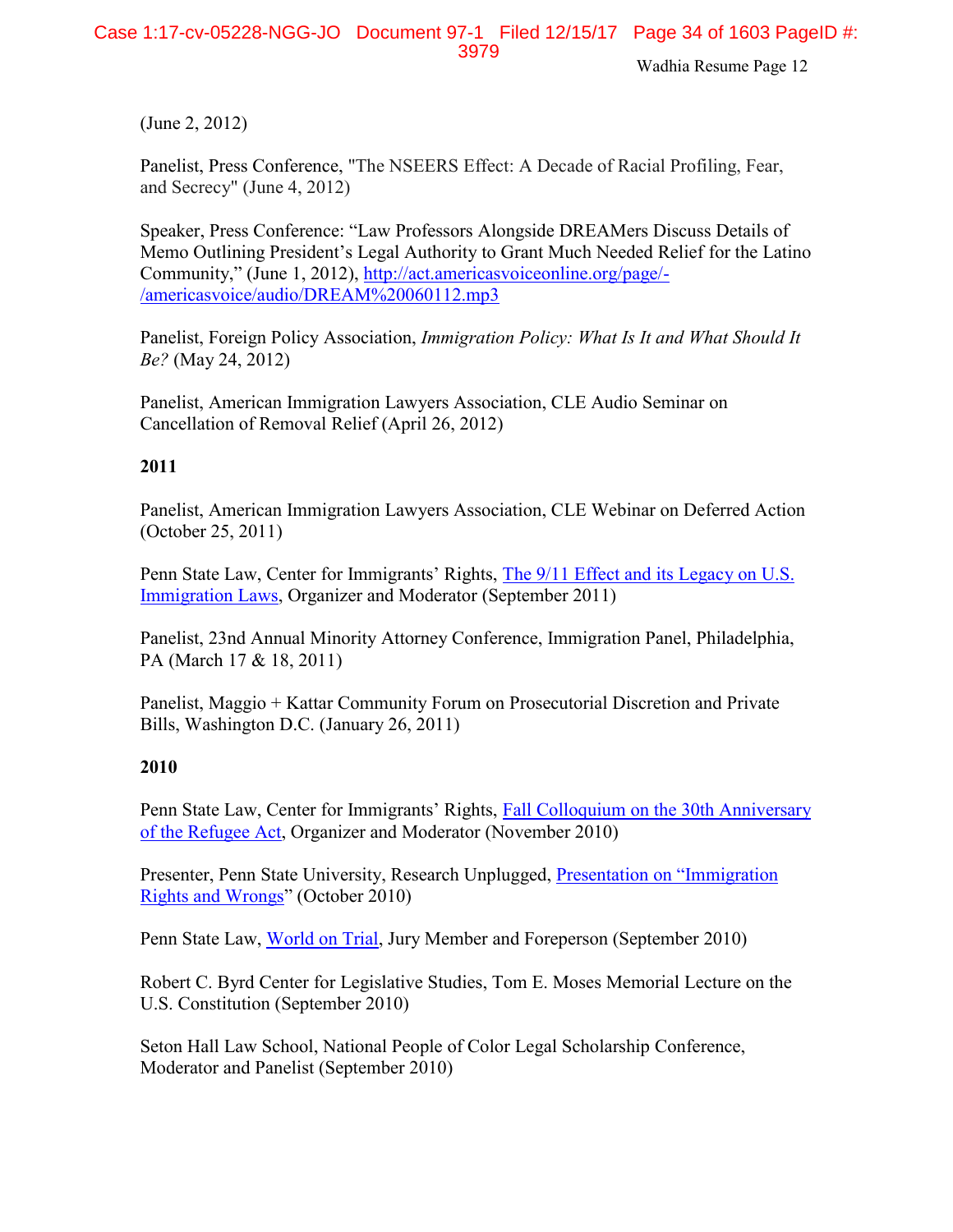Panelist, Penn State University Dickinson School of Law, [Symposium on Iqbal v.](https://law.psu.edu/news/iqbal)  [Ashcroft](https://law.psu.edu/news/iqbal) (2010)

M.C. and Moderator, Penn State University Dickinson School of Law, [Symposium on](https://law.psu.edu/news/penn-state-law-present-immigration-adjudications-court-reform-beyond)  [Immigration Adjudications and Court Reform](https://law.psu.edu/news/penn-state-law-present-immigration-adjudications-court-reform-beyond) (2010)

## **2009**

Lecturer, Penn State University, Presidential Leadership Academy, Immigration (2009)

Lecturer, Penn State University, School for International Affairs, Asylum Law (2009)

University of Illinois School of Law, Big 10 Aspiring Scholars Conference, Abstract Presentation (2009)

M.C. and Moderator, Penn State Dickinson School of Law, Symposium on Immigration Reform (2009)

Panelist, Georgetown University Law Center, Panel on Counterterrorism and Immigration (2009)

## **2008**

Panelist, University of Connecticut School of Law, Symposium on Immigration (2008)

Panelist, University of Memphis School of Law, Symposium on Immigration Issues (2008)

## **Older**

New England People of Color Conference, Moving Forward or Moving Backward? Criminal Justice and Immigration in the 21st Century, Commentator (2007)

Panelist, Stanford Law School, Symposium on Immigration Reform and Policy (2007)

Panelist, Temple University School of Law, Symposium on Immigration Reform (2006)

Panelist, University of Texas School of Law, Symposium on Immigration and Civil Rights (2006)

Panelist, University of Maryland School of Law, Symposium on Immigration Reform (2004)

Instructor, District of Columbia Bar: Continuing Legal Education Series, Removal and Deportation (2002-03)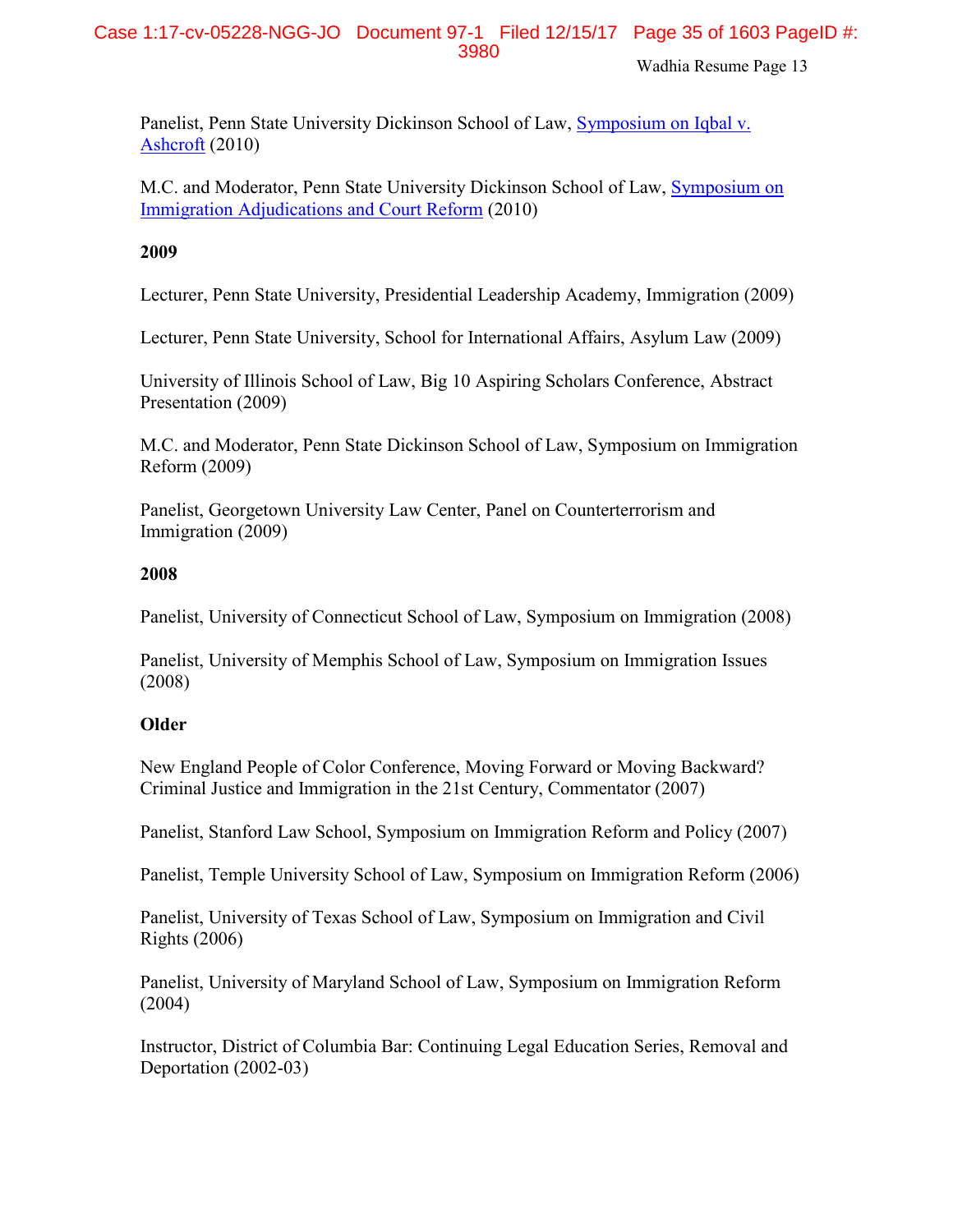Panelist, Columbia University Law School, Panel on Immigration Policy and Due Process (2005)

Panelist, Catholic University Law School, Panel on Immigration Policy and Due Process (2005)

Panelist, Georgetown University Law Center, Alumni Panel on Public Interest Law (2004)

Arab Community Center for Economic and Social Services, Panel on Immigration Policy (2004)

University of Michigan-Dearborn, Teach-In on Immigration Policy (2005)

Illinois Coalition for Immigrant and Refugee Rights, Policy Summit, Panel on Immigration Policy and Due Process (2004)

Speaker, New York University School of Law/Breakthrough: Forum on Immigration Policy (2004)

Panelist, Japanese American Citizens League/Office of Chinese Americans Annual Leadership Conference: Panel on Immigration Policy and Due Process (2003-2005)

National Lawyers Guild Annual Convention, Panels on Immigration Policy (2001-05)

Panelist, Ethiopian Community Development Council: Panel on Department of Homeland Security and its Impact on the Asylum and Refugee Community (2003)

## **MEDIA**

MSNBC [The Last Word with Lawrence O'Donnell](http://www.msnbc.com/the-last-word/watch/obama--we-are-a-nation-of-immigrants-361603139749), November 20, 2014.

USA Today, [What's Next for Trump's travel ban?](https://www.usatoday.com/story/news/world/2017/06/27/whats-next-trumps-travel-ban/431693001/) June, 2017

New York Times Magazine, [Is It Possible to Resist Deportation in Trump's America?](https://www.nytimes.com/2017/05/23/magazine/is-it-possible-to-resist-deportation-in-trumps-america.html) May 2017

Wisconsin Public Radio, [Travel Ban Litigation,](https://www.wpr.org/supreme-court-exempts-grandparents-travel-ban-refugees-still-denied-access) July 2017

WPSU, Travel Ban Blocked, But Its Aftermath Reverberates At Penn State, May 2017

The Hill, [Immigrant detention centers marred by 'needless deaths' amid poor care](http://thehill.com/blogs/pundits-blog/crime/334076-the-cruel-but-usual-conditions-inside-two-georgia-immigration) – [report,](http://thehill.com/blogs/pundits-blog/crime/334076-the-cruel-but-usual-conditions-inside-two-georgia-immigration) May 2017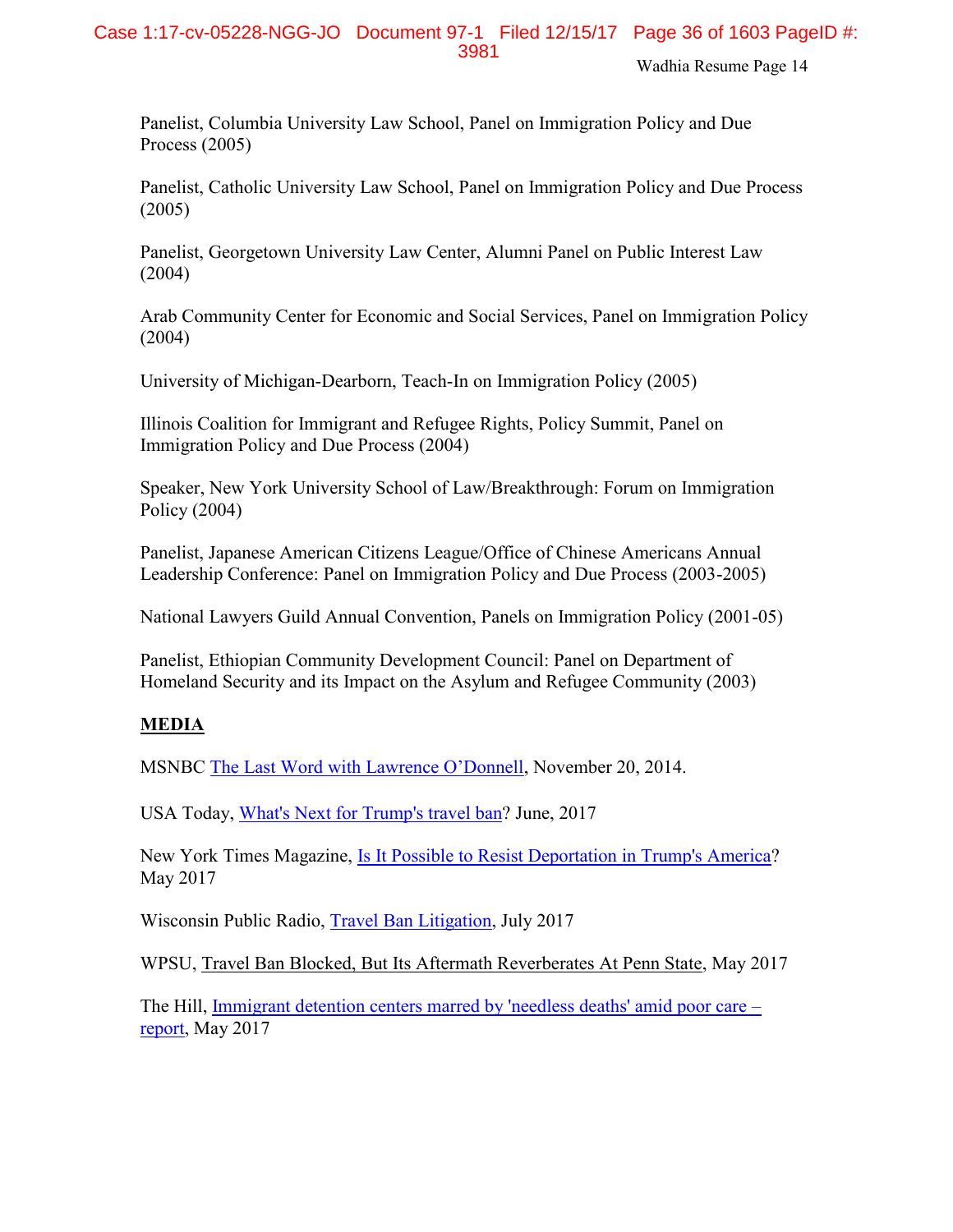ABC23 News, [Immigration Concerns,](http://www.abc23.com/News/NewsDetails.asp?NewsID=22772) May 2017

WPSU, Featured Guest on Immigration Panel, [Conversations Live,](http://wpsu.psu.edu/tv/programs/conversationslive/immigration/) March 2017

WPSU, Featured Guest, [Digging Deeper on Immigration](http://news.psu.edu/story/458025/2017/03/27/arts-and-entertainment/barron-welcome-immigration-law-expert-during-next) (w. Pennsylvania State University President Eric Barron), March 2017 (aired April 2017)

Town & Gown, [Lunch with Mimi,](http://www.statecollege.com/news/5-questions/lunch-with-mimi-shoba-sivaprasad-wadhia,1471331/) March 2017

ABC23 New, [Immigration Concerns,](http://www.abc23.com/News/NewsDetails.asp?NewsID=22428) March 2017

WJAC, [Trump's executive order could be stopped before going](http://wjactv.com/news/local/trumps-executive-order-could-be-stopped-before-going-into-effect) into effect, March 2017

Bloomberg BNA, [Are Immigrants Protected Under Obama No Longer Safe?,](https://www.bna.com/immigrants-protected-obama-n57982083900/) February 2017

Law360, [3 Key Takeaways From The 9th Circ.'s Travel Ban Ruling,](https://www.law360.com/articles/890848/3-key-takeaways-from-the-9th-circ-s-travel-ban-ruling) February 2017

The Washington Post, [Draft executive order would begin 'extreme vetting' of immigrants](https://www.washingtonpost.com/world/national-security/draft-executive-order-would-begin-extreme-vetting-of-immigrants-and-visitors-to-the-us/2017/01/25/17a27424-e328-11e6-a547-5fb9411d332c_story.html?utm_term=.6c2f67ead8ad)  [and visitors to the U.S.,](https://www.washingtonpost.com/world/national-security/draft-executive-order-would-begin-extreme-vetting-of-immigrants-and-visitors-to-the-us/2017/01/25/17a27424-e328-11e6-a547-5fb9411d332c_story.html?utm_term=.6c2f67ead8ad) January 2017

The Atlantic, [Two Cases Could Limit or Enhance Trump's Ability to Engage in Mass](https://www.theatlantic.com/politics/archive/2017/01/two-cases-could-limit-or-enhance-trumps-ability-to-engage-in-mass-deportations/513407/)  [Deportations,](https://www.theatlantic.com/politics/archive/2017/01/two-cases-could-limit-or-enhance-trumps-ability-to-engage-in-mass-deportations/513407/) January 2017

NBC News, [Obama Leaves Behind a Mixed Legacy on Immigration,](http://www.nbcnews.com/storyline/president-obama-the-legacy/obama-leaves-behind-mixed-legacy-immigration-n703656) January 2017

Centre Daily Times (Front Page), [Teach-In Offers Overview of Immigrants' Rights,](http://www.centredaily.com/news/local/education/penn-state/article126289289.html) January 2017

WTAJ-TV, [Statewide 'teach-in' held on immigrants' rights,](http://www.wearecentralpa.com/news/statewide-teach-in-held-on-immigrants-rights/640119338) January 2017

WJAC-TV, Penn State Law hosts 'Teach-In' on immigrants' rights, January 2017

Centre Daily Times (Front Page), [Borough Council Expresses Support for Immigrant](http://www.centredaily.com/news/local/community/state-college/article125557729.html)  [Community,](http://www.centredaily.com/news/local/community/state-college/article125557729.html) January 2017

WTAJ-TV, [Resolution approved to help immigrants,](http://www.wearecentralpa.com/news/resolution-approved-to-help-immigrants/637914525) January 2017

Statecollege.com, [Borough Council Passes Immigration Enforcement Resolution](http://www.statecollege.com/news/local-news/borough-council-passes-immigration-enforcement-resolution,1470680/)**,** January 2017

The Guardian, Registry used to track Arabs and Muslims dismantled by Obama administration, December 2016

Long Island Press, [Obama Administration Dismantles Framework of Muslim-Focused](https://www.longislandpress.com/2016/12/22/obama-administration-dismantles-framework-of-muslim-focused-registry/)  [Registry,](https://www.longislandpress.com/2016/12/22/obama-administration-dismantles-framework-of-muslim-focused-registry/) December 2016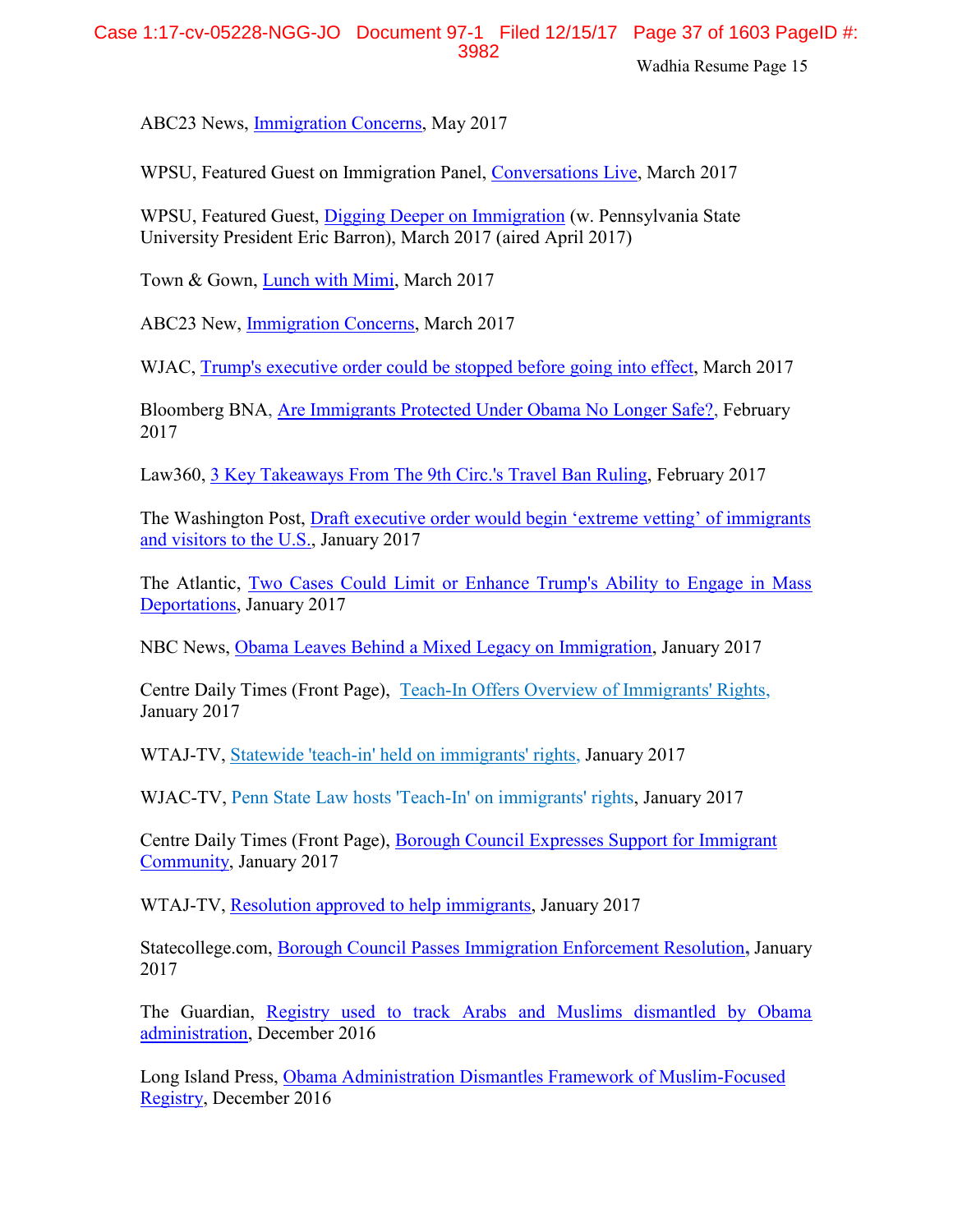## Case 1:17-cv-05228-NGG-JO Document 97-1 Filed 12/15/17 Page 38 of 1603 PageID #: 3983

Wadhia Resume Page 16

Huffington Post, [Obama Administration Makes Last-](http://www.huffingtonpost.com/entry/obama-rescinds-nseers-trump-registry_us_585bf2b7e4b0d9a594574d6b)Minute Bid To Stall Trump's [Ability To Create Muslim Registry,](http://www.huffingtonpost.com/entry/obama-rescinds-nseers-trump-registry_us_585bf2b7e4b0d9a594574d6b) December 2016

The Atlantic, [America Already Had a Muslim Registry,](https://www.theatlantic.com/technology/archive/2016/12/america-already-had-a-muslim-registry/511214/) December 2016

The Guardian, Muslims to [march on White House in bid to dismantle discriminatory](https://www.theguardian.com/us-news/2016/dec/12/american-muslims-march-white-house-nseers)  [registry,](https://www.theguardian.com/us-news/2016/dec/12/american-muslims-march-white-house-nseers) December 2016

PBS Newshour, [Could President Trump really create a tracking system for U.S.](http://www.pbs.org/newshour/updates/president-trump-really-create-tracking-system-u-s-muslims/)  [Muslims?](http://www.pbs.org/newshour/updates/president-trump-really-create-tracking-system-u-s-muslims/) , December 2016

Politifact, [In context: "Dreamers" and background checks](http://www.politifact.com/truth-o-meter/article/2016/dec/12/context-dreamers-and-background-checks/), December 2016

VICE, [This Small Town Is Helping Undocumented Immigrants, but Don't Call It a](https://www.vice.com/en_us/article/sanctuary-cities-complicated-politics-small-towns)  ['Sanctuary City',](https://www.vice.com/en_us/article/sanctuary-cities-complicated-politics-small-towns) December 2016

Centre Daily Times (Front Page): [Penn State supports DACA students, hopes to ease](http://www.centredaily.com/news/local/education/penn-state/article118616648.html)  [fears,](http://www.centredaily.com/news/local/education/penn-state/article118616648.html) December 2016

Philadelphia Inquirer, [Ebola scare over, Liberian immigrants lose right to stay in U.S.,](http://www.philly.com/philly/news/20161128_Ebola_scare_over__Liberian_immigrants_lose_right_to_stay_in_U_S_.html) November 2016

Long Island Press, [Trump Team Considering Resurrecting Ineffective & Discredited](https://www.longislandpress.com/2016/11/26/trump-team-considering-resurrecting-ineffective-discredited-bush-era-muslim-registry/)  [Bush-Era Muslim Registry, November 2016](https://www.longislandpress.com/2016/11/26/trump-team-considering-resurrecting-ineffective-discredited-bush-era-muslim-registry/)

ATTN, [Why Muslim Registries Haven't Worked in America,](http://www.attn.com/stories/13052/why-muslim-registries-havent-worked-america) November 2016

Medium, [Musings on Dreamers, Mass Deportations and a "Muslim Registry"](https://medium.com/@shobawadhia/musings-on-dreamers-mass-deportations-and-a-muslim-registry-78dc37e44527#.oo73vjr9h) November 2016

New York Times, [Trump Camp's Talk of Registry and Japanese Internment Raises](http://www.nytimes.com/2016/11/18/us/politics/japanese-internment-muslim-registry.html?_r=2)  [Muslims' Fears](http://www.nytimes.com/2016/11/18/us/politics/japanese-internment-muslim-registry.html?_r=2), November 2016

Vox, [Donald Trump's proposed "Muslim registry," explained](http://www.vox.com/policy-and-politics/2016/11/16/13649764/trump-muslim-register-database), November 2016

The Christian Science Monitor, [Will Trump's plan to register Muslims make it to The](http://www.csmonitor.com/USA/2016/1120/Will-Trump-s-plan-to-register-Muslims-make-it-to-The-White-House)  [White House?](http://www.csmonitor.com/USA/2016/1120/Will-Trump-s-plan-to-register-Muslims-make-it-to-The-White-House) , November 2016

Penn State Research Magazine [Profile on Clinic and Research,](https://issuu.com/exn119/docs/rps_spring2016?e=9518541/35492332) Spring 2016

Penn State [Probing Questions Video Project,](http://news.psu.edu/video/391823/2016/02/10/research/probing-question-video-it-legal-or-practical-bar-immigrants-based) February 2016

National Public Radio, Take Note: [Unauthorized Immigrants and the Use of Prosecutorial](http://radio.wpsu.org/post/take-note-unauthorized-immigrants-and-use-prosecutorial-discretion)  [Discretion,](http://radio.wpsu.org/post/take-note-unauthorized-immigrants-and-use-prosecutorial-discretion) September 18, 2015 (full length book interview)

Minnesota Public Radio, [Untangling Obama's Immigration Policy](http://www.mprnews.org/story/2016/03/02/deportation), March 2, 2016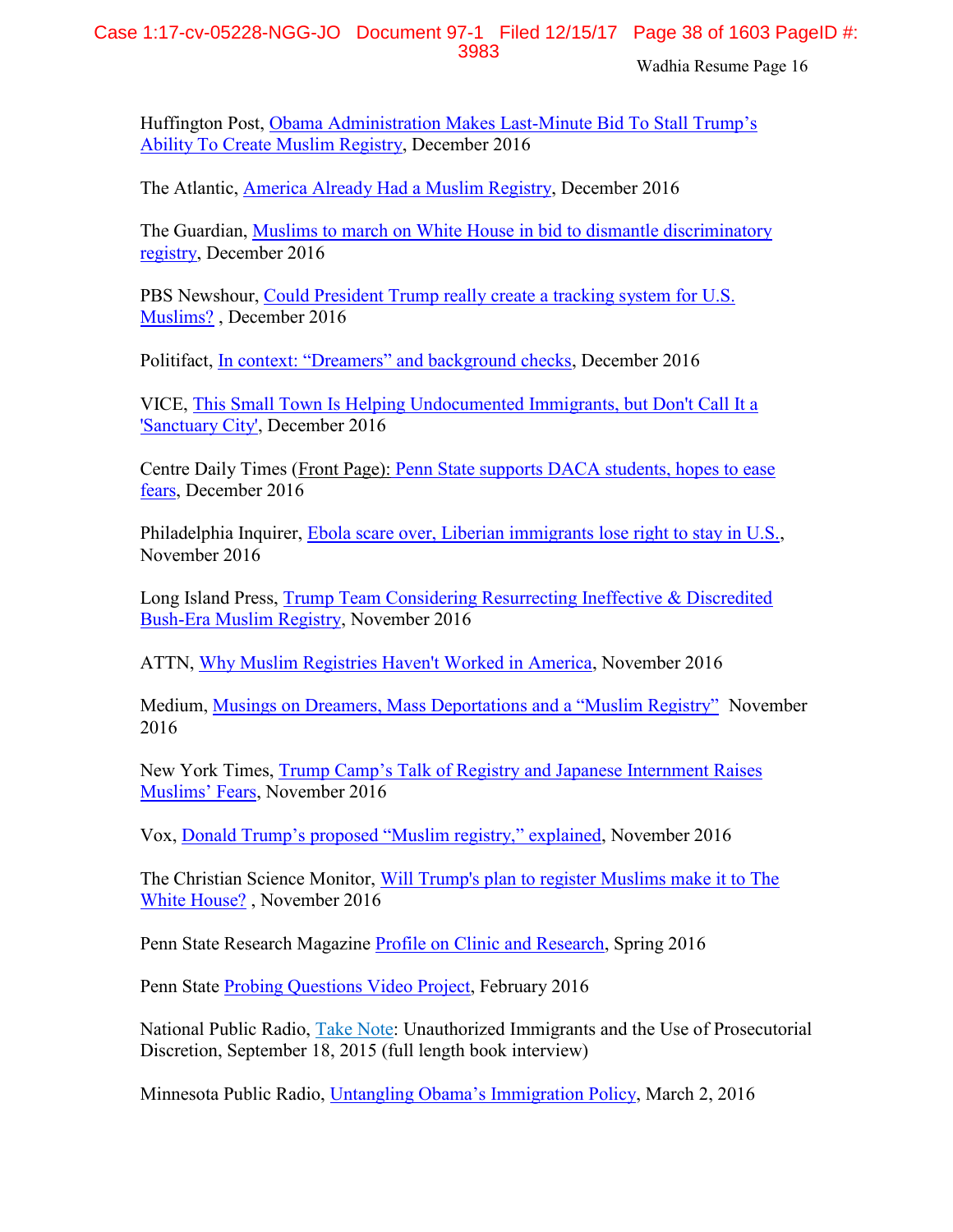San Francisco Chronicle, [Paris attacks stoke fears at home about Syrian refugees,](http://www.sfgate.com/bayarea/article/Paris-attacks-stoke-fears-at-home-over-Syrian-6639487.php) November 17, 2015

CNN National, [States cannot refuse refugees, but they can make it difficult,](http://www.cnn.com/2015/11/16/politics/refugee-states-governors-syria/index.html) November 16, 2015

Wall Street Journal [Appeals Court to Again Consider Obama Immigrant Deportation](http://www.wsj.com/articles/appeals-court-to-again-consider-obama-immigrant-deportation-policy-1436465238)  [Policy](http://www.wsj.com/articles/appeals-court-to-again-consider-obama-immigrant-deportation-policy-1436465238) July 9, 2015

Buzzfee[d No Clear Indications About Ruling On Immigration Actions Case At Arguments,](http://www.buzzfeed.com/johnstanton/no-clear-indications-about-ruling-on-immigration-actions-cas#.oml05YBGR) April 17, 2015

Vox.com [The government can't enforce every law. Who gets to decide which ones it does?](http://www.vox.com/2015/3/31/8306311/prosecutorial-discretion), March 31, 2015

[C-SPAN coverage,](http://www.c-span.org/video/?323544-3/discussion-executive-action-immigration) Association for American Law Schools, Academic Symposium on Executive Action, Jan. 5, 2015.

Rachel Maddow Blog [Judge takes aim at Obama's immigration policy](http://www.msnbc.com/rachel-maddow-show/judge-takes-aim-obamas-immigration-policy), Dec. 17, 2014.

MSNBC [Bush appointee rules Obama's immigration action unconstitutional](http://www.msnbc.com/msnbc/bush-appointee-rules-obamas-immigration-action-unconstitutional), Dec. 16, 2014.

Roll Call [Obama's Immigration Actions Test Presidential Power](http://www.rollcall.com/news/obamas_immigration_actions_test_presidential_power-238142-1.html), November 20, 2014.

The Roanoke Times [Goodlatte signs legal brief fighting Obama immigration action](http://www.roanoke.com/news/virginia/goodlatte-signs-legal-brief-fighting-obama-immigration-action/article_6c633293-d286-5df7-bdf5-bf51d4a0749f.html) Dec. 17, 2014.

[C-SPAN coverage,](file://///dsl.edu/facultysec/Facultysec-up/Lombardo/Clinic%20Professors/Wadhia/CV/???%09http:/www.c-span.org/video/%3f321116-6/discussion-immigration-law-executive-power) American Bar Association, Homeland Security Institute, August 2014.

The Economist Blog [Mini-DREAM and the rule of law,](http://www.economist.com/blogs/democracyinamerica/2012/06/executive-discretion) June 18, 2012.

Dallas Morning News [U.S. Immigration Enforcements 'Prosecutorial Discretion' History](http://www.dallasnews.com/news/metro/20131006-u.s.-immigration-enforcements-prosecutorial-discretion-history-dates-back-to-john-lennon.ece)  [Dates to John Lennon,](http://www.dallasnews.com/news/metro/20131006-u.s.-immigration-enforcements-prosecutorial-discretion-history-dates-back-to-john-lennon.ece) October 6, 2013.

[The Epoch Times](http://www.theepochtimes.com/n3/1084752-immigrations-legal-labyrinthe-the-agony-of-discretion/) Immigration's Legal Labyrinth: The Agony of Discretion, November 16, 2014.

United We Dream, Speaker, Press Conference [UWD & Legal Experts Define Success:](http://unitedwedream.org/press-releases/uwd-legal-experts-define-success-presidential-executive-action-must-broad-bold-inclusive/)  [Presidential Executive Action Must Be Broad, Bold and Inclusive,](http://unitedwedream.org/press-releases/uwd-legal-experts-define-success-presidential-executive-action-must-broad-bold-inclusive/) Oct. 29, 2014.

National Immigration Law Center, Invited Speaker, Press Conference [Law and Precedent](http://www.nilc.org/nr081314.html)  [Allow Broad Presidential Action on Immigration,](http://www.nilc.org/nr081314.html) August 14, 2014.

America's Voice, Invited Speaker, Press Conference: "[Law Professors Alongside](http://act.americasvoiceonline.org/page/-/americasvoice/audio/DREAM%20060112.mp3)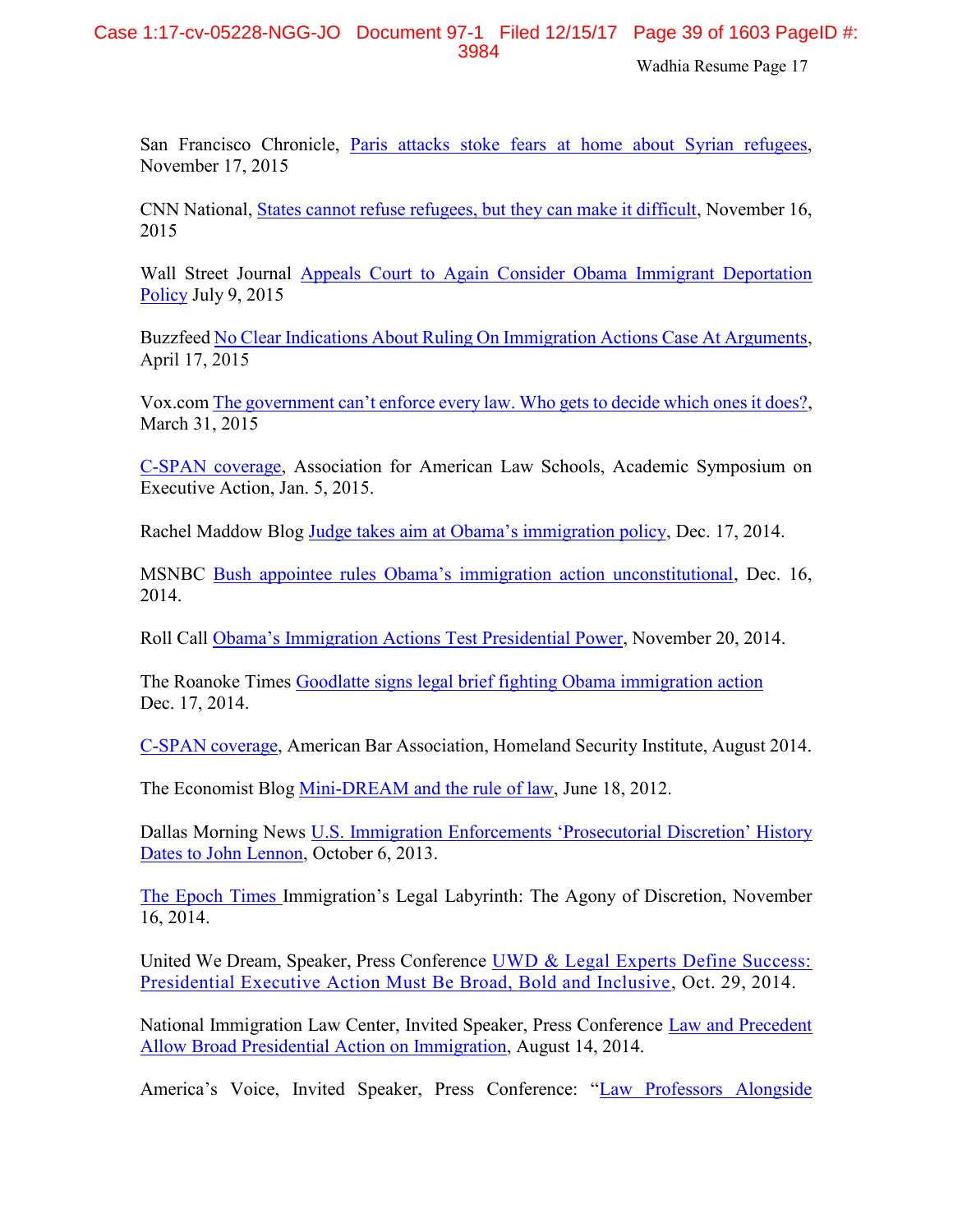## Case 1:17-cv-05228-NGG-JO Document 97-1 Filed 12/15/17 Page 40 of 1603 PageID #: 3985

Wadhia Resume Page 18

[DREAMers Discuss Details of Memo Outlining President's Legal Author](http://act.americasvoiceonline.org/page/-/americasvoice/audio/DREAM%20060112.mp3)ity to Grant [Much Needed Relief for the Latino Community](http://act.americasvoiceonline.org/page/-/americasvoice/audio/DREAM%20060112.mp3)," June 1, 2012.

## **Original Op-Eds/Opinion Pieces**

American Constitution Society, [Muslim Ban Litigation: An Unfinished Symphony,](https://www.acslaw.org/acsblog/muslim-ban-litigation-an-unfinished-symphony) July 20, 2017

American Constitution Society, [Reflections on Bona Fide Relationships,](https://www.acslaw.org/acsblog/reflections-on-bona-fide-relationships) July 14, 2017

American Immigration Council, ImmigrationImpact, [Ending Deportation Priorities](http://immigrationimpact.com/2017/07/10/ending-deportation-priorities-history-policy/?utm_content=bufferd09d9&utm_medium=social&utm_source=twitter.com&utm_campaign=buffer)  [Breaks Away from Decades of History and Sound Policy,](http://immigrationimpact.com/2017/07/10/ending-deportation-priorities-history-policy/?utm_content=bufferd09d9&utm_medium=social&utm_source=twitter.com&utm_campaign=buffer) July 10, 2017.

SCOTUS Blog, [Immigration symposium: Delays, detentions and due process](http://www.scotusblog.com/2017/06/immigration-symposium-delays-detentions-due-process-jennings-matters/) – Why Jennings matters, June 27, 2017.

American Constitution Society, [Musings on Today's Travel Ban Decision by the](https://www.acslaw.org/acsblog/musings-on-today%E2%80%99s-travel-ban-decision-by-the-supreme-court)  [Supreme Court,](https://www.acslaw.org/acsblog/musings-on-today%E2%80%99s-travel-ban-decision-by-the-supreme-court) June 26, 2017.

Medium, The Birth and Death of Deferred Action (and what the Future Holds), June 16, 2017.

American Immigration Council, ImmigrationImpact, [The Dire State of Immigration](http://immigrationimpact.com/2017/06/06/immigration-detention-in-georgia/)  [Detention in Georgia,](http://immigrationimpact.com/2017/06/06/immigration-detention-in-georgia/) June 6, 2017.

Yale Law Journal on Regulation, Notice and Comment, [Prosecutorial Discretion at ICE:](http://yalejreg.com/nc/prosecutorial-discretion-at-ice-my-latest-foia-adventure-by-shoba-sivaprasad-wadhia/)  [My Latest FOIA Adventure,](http://yalejreg.com/nc/prosecutorial-discretion-at-ice-my-latest-foia-adventure-by-shoba-sivaprasad-wadhia/) May 26, 2017.

Yale Law Journal on Regulation, Notice and Comment, Donald Trump's [Enforcement](http://yalejreg.com/nc/donald-trumps-enforcement-plan-and-the-future-of-discretion-by-shoba-sivaprasad-wadhia/)  [Plan and the Future of Discretion,](http://yalejreg.com/nc/donald-trumps-enforcement-plan-and-the-future-of-discretion-by-shoba-sivaprasad-wadhia/) April 25, 2017.

Medium, [Immigration Law and Policy After the Executive Orders: Five Key](https://medium.com/@shobawadhia/immigration-law-and-policy-after-the-executive-orders-five-key-points-7ac6b5422b9b#.vatdkhwv6) Points, March 25, 2017.

American Constitution Society, [Musings on Muslim Ban 2.0,](https://www.acslaw.org/acsblog/musings-on-muslim-ban-20) March 13, 2017.

The Conversation, [Trump's immigration executive orders: The demise of due process](https://theconversation.com/trumps-immigration-executive-orders-the-demise-of-due-process-and-discretion-73948)  and [discretion,](https://theconversation.com/trumps-immigration-executive-orders-the-demise-of-due-process-and-discretion-73948) March 6, 2017. (reprinted in Associated Press, Newsweek, Salon, Houston Chronicle, and additional outlets)

Medium, [Leaked DHS Memo Implementing the Executive Order on Border](https://medium.com/@shobawadhia/summary-of-dhs-memo-implementing-the-executive-order-on-border-enforcement-460c32cd6af#.sskqw3qvc)  [Enforcement,](https://medium.com/@shobawadhia/summary-of-dhs-memo-implementing-the-executive-order-on-border-enforcement-460c32cd6af#.sskqw3qvc) February 18, 2017.

Medium, [Leaked DHS Memo Implementing the Executive Order on Interior](https://medium.com/@shobawadhia/dhs-memo-implementing-the-executive-order-on-interior-enforcement-or-is-prosecutorial-discretion-ec26cbf3c6f1#.tpekth9ob)  [Enforcement \(or Is Prosecutorial Discretion Dead?\),](https://medium.com/@shobawadhia/dhs-memo-implementing-the-executive-order-on-interior-enforcement-or-is-prosecutorial-discretion-ec26cbf3c6f1#.tpekth9ob) February 18, 2017.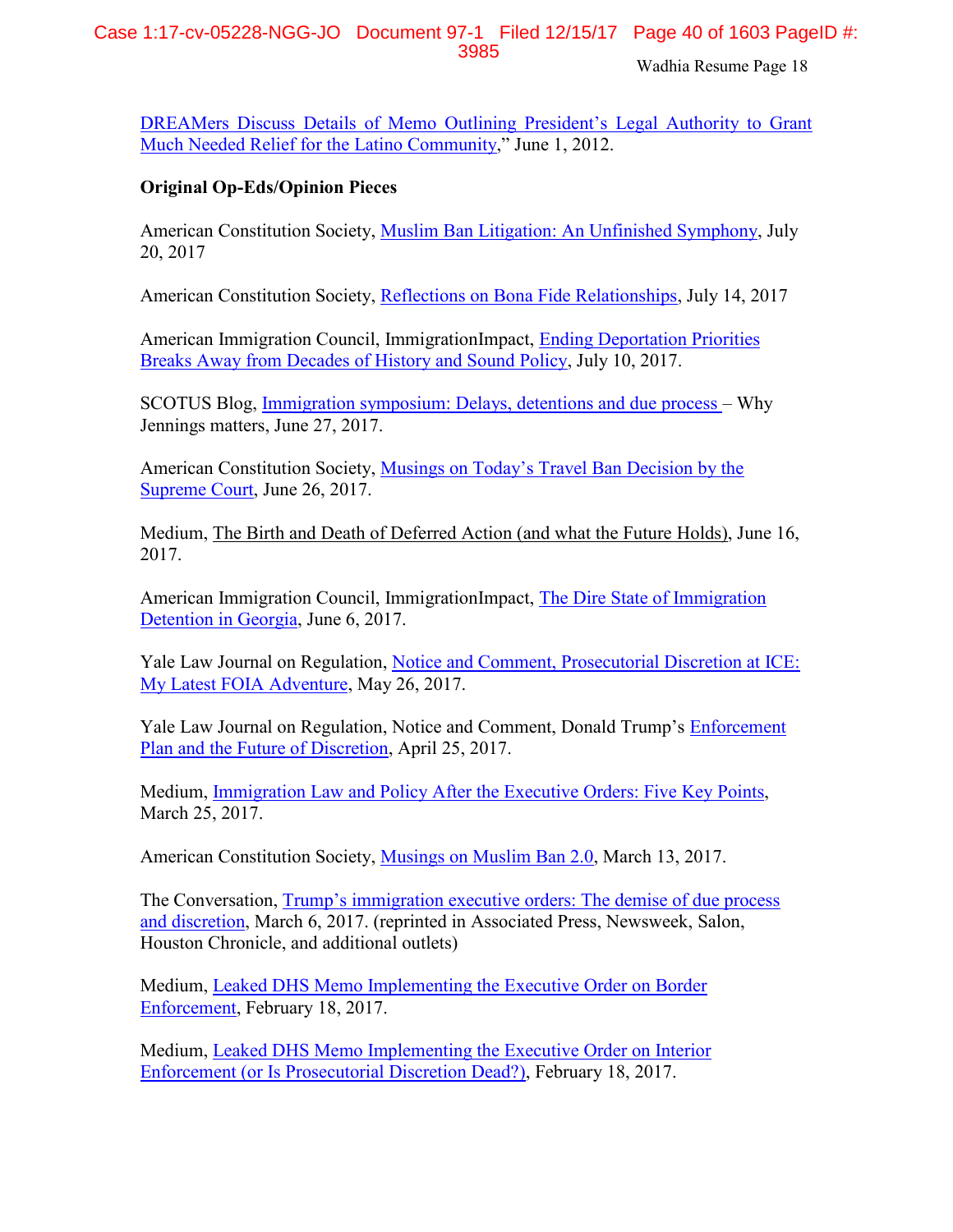Medium, On [This Day: The End of NSEERS, December 2016.](https://medium.com/@shobawadhia/on-this-day-the-end-of-nseers-2959935eec66#.tx6hdao3o)

Notice & Comment, Yale Journal on Regulation; Medium, [Understanding the Final Rule](http://yalejreg.com/nc/understanding-the-final-rule-ending-nseers-by-shoba-sivaprasad-wadhia/)  [Ending NSEERS,](http://yalejreg.com/nc/understanding-the-final-rule-ending-nseers-by-shoba-sivaprasad-wadhia/) December 2016.

Medium, [Shutting Down Special Registration,](https://medium.com/@shobawadhia/shutting-down-special-registration-e40d25e9177b#.e15cxdi5g) December 2016.

Medium, [NSEERS or "Muslim" Registration Was a Failed Post 9–](https://medium.com/@shobawadhia/nseers-or-muslim-registration-was-a-failed-post-9-11-program-and-must-come-to-an-end-1200469bf64b#.dpi1v6o1n)11 Program and Must [Come to an](https://medium.com/@shobawadhia/nseers-or-muslim-registration-was-a-failed-post-9-11-program-and-must-come-to-an-end-1200469bf64b#.dpi1v6o1n) End, November 2016.

American Constitution Society, Medium, [Musings on Dreamers, Mass Deportations and a](https://medium.com/@shobawadhia/musings-on-dreamers-mass-deportations-and-a-muslim-registry-78dc37e44527#.oo73vjr9h)  ["Muslim Registry"](https://medium.com/@shobawadhia/musings-on-dreamers-mass-deportations-and-a-muslim-registry-78dc37e44527#.oo73vjr9h), November 2016.

Medium, [Immigration](https://pennstatelaw.psu.edu/sites/default/files/documents/pdfs/Immigrants/2PagerCentralPAFinal.pdf) Law and Policy After the Election: Six Key Points, November 2016

Supreme Court of the United States Blog (SCOTUS Blog), [Symposium: A meditation on](http://www.scotusblog.com/2016/06/symposium-a-meditation-on-history-law-and-loss/)  [history, law and loss,](http://www.scotusblog.com/2016/06/symposium-a-meditation-on-history-law-and-loss/) June 23, 2016.

American Constitution Society. [Beyond Deportation: Prosecutorial Discretion Requests](http://www.acslaw.org/acsblog/beyond-deportation-prosecutorial-discretion-requests-after-us-v-texas)  [After U.S. v. Texas,](http://www.acslaw.org/acsblog/beyond-deportation-prosecutorial-discretion-requests-after-us-v-texas) June 28, 2016.

American Constitution Society. Reflections on Judge Hanen's Reprimand. May 23, 2016.

American Immigration Council, ImmigrationImpact. [Understanding Justice Kennedy's](http://immigrationimpact.com/2016/04/20/justice-kennedy-united-states-v-texas/)  [Upside Down Argument,](http://immigrationimpact.com/2016/04/20/justice-kennedy-united-states-v-texas/) April 20, 2016.

ImmigrationProf Blog. U.S. v. Texas – [TRUE OR FALSE?](http://lawprofessors.typepad.com/immigration/2016/04/us-v-texas-true-or-false-by-shoba-sivaprasad-wadhia.html), April 19, 2016.

American Constitution Society. [Notice and Comment Rulemaking in U.S. v. Texas,](https://www.acslaw.org/acsblog/notice-and-comment-rulemaking-in-united-states-v-texas) April 15, 2016.

Yale Law Journal on Regulation, Notice and Comment, [Employment Authorization and](http://www.yalejreg.com/blog/employment-authorization-and-prosecutorial-discretion-the-case-for-immigration-unexceptionalism-by-s)  [Prosecutorial Discretion: The Case for Immigration Unexceptionalism,](http://www.yalejreg.com/blog/employment-authorization-and-prosecutorial-discretion-the-case-for-immigration-unexceptionalism-by-s) February 10, 2016.

The Patriot-News, [Trump's Muslim ban reeks of failed post-9/11 anti-Muslim policies,](http://www.pennlive.com/opinion/2015/12/trumps_muslim_ban_reeks_of_fai.html)  [December 10, 2015.](http://www.pennlive.com/opinion/2015/12/trumps_muslim_ban_reeks_of_fai.html)

The Hill, [9-11 Flashback and Future Immigration Policy,](http://thehill.com/blogs/congress-blog/homeland-security/262478-9-11-flashback-and-future-immigration-policy) December 9, 2015.

The Hill, [On the Anniversary of Obama's Immigration Announcement,](http://thehill.com/blogs/congress-blog/civil-rights/260937-on-the-anniversary-of-obamas-immigration-announcement) November 21, 2015.

Centre Daily Times, [Syrian Refugees and Moral Courage,](http://www.centredaily.com/opinion/article45858775.html) November 21, 2015.

The Hill, Immigration Argument at the Fifth Circuit, July 14, 2015.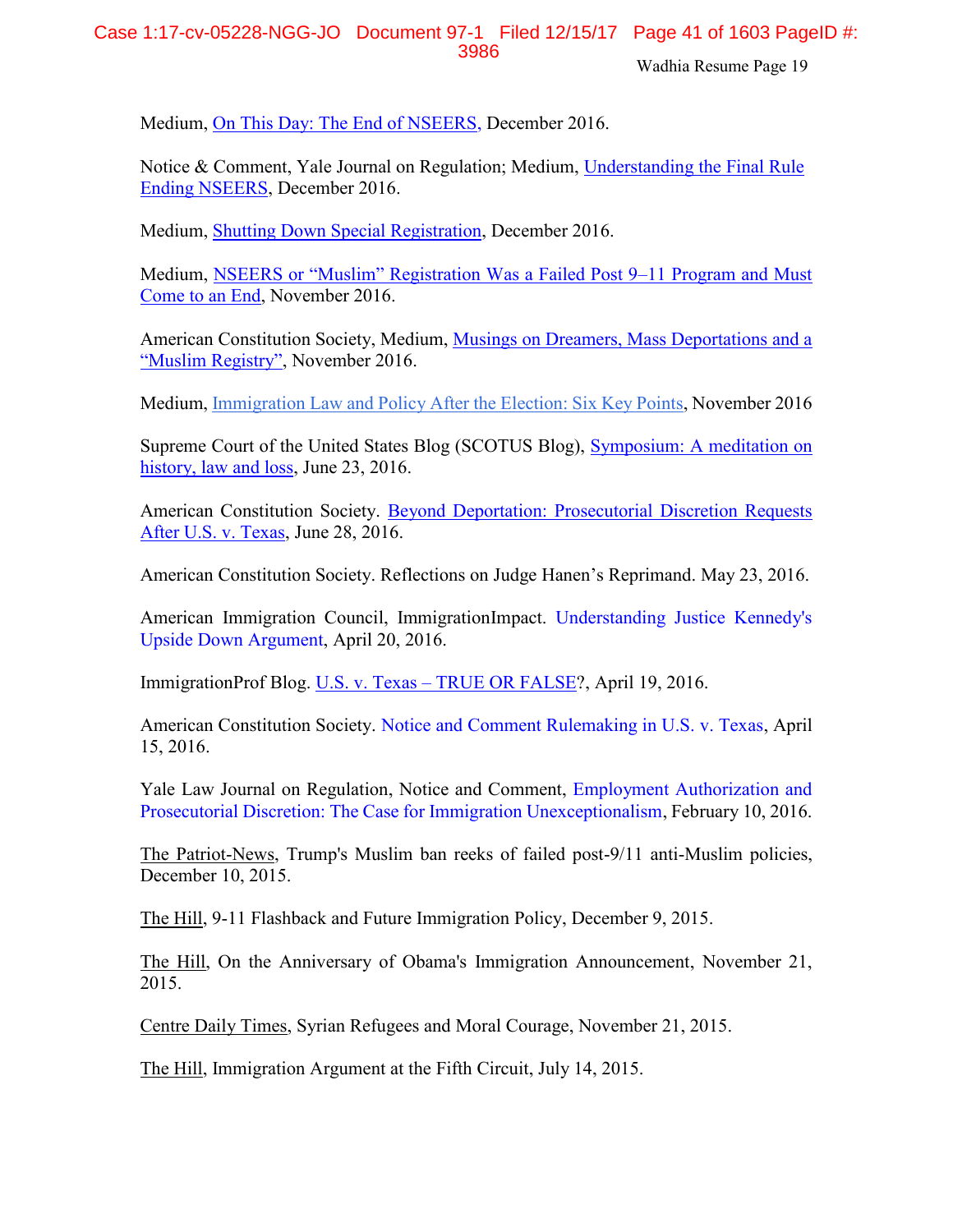## Case 1:17-cv-05228-NGG-JO Document 97-1 Filed 12/15/17 Page 42 of 1603 PageID #: 3987

Wadhia Resume Page 20

Centre Daily Times, State College Raid: Reflections One Year Later, June 9, 2015.

American Constitution Society. A President's Constitutional and Faithful Execution of Immigration Law, January 19, 2016.

American Constitution Society. Book Talk. Beyond Deportation: The Role of Prosecutorial Discretion in Immigration Cases, January 27, 2016.

From the Square. NYU Press Blog. [The Refugee Dilemma and the Broader Immigration](http://www.fromthesquare.org/?p=7884#.VmsXPG4erfc)  [Debate,](http://www.fromthesquare.org/?p=7884#.VmsXPG4erfc) December 11, 2015.

American Constitution Society. [Seeking to Understand the Fifth Circuit Ruling on](https://www.acslaw.org/acsblog/seeking-to-understand-the-fifth-circuit-ruling-on-deferred-action)  [Deferred Action,](https://www.acslaw.org/acsblog/seeking-to-understand-the-fifth-circuit-ruling-on-deferred-action) November 11, 2015.

Crimmigration. Beyond Deportation: The Relationship Between Immigration Prosecutorial Discretion and Criminal Activity, August 4, 2015.

From the Square. NYU Press Blog, Book Notes: Beyond Deportation, July 28, 2015.

ImmigrationProf Blog. Law Professor Blogs, Work authorization for dreamers, a week of wonders and woes, July 17, 2015.

ImmigrationProf Blog. Law Professor Blogs, Beyond Deportation, July 10, 2015.

Centre Daily Times [Raids, rights and the rule of law,](http://www.centredaily.com/2014/06/24/4239224/their-view-raids-rights-and-the.html?sp=/99/145/) June 24, 2014.

The Hill [Relics of 'deferred action'](http://thehill.com/blogs/congress-blog/civil-rights/224744-relics-of-deferred-action), November 20, 2014.

The Hill- Op-Ed [To file or not to file Vargas's Notice to Appear](http://thehill.com/blogs/congress-blog/judicial/212452-to-file-or-not-to-file-vargass-notice-to-appear), July 17, 2014.

Centre Daily Times [State College Raid: Reflections One Year Later,](http://www.centredaily.com/2015/06/09/4786920_state-college-immigration-raid.html?rh=1) June 9, 2015.

ImmigrationProf Blog. Law Professor Blogs, *Immigration Prosecutorial Discretion and Deportation,* April 30, 2014.

AILA Slip Opinion Blog. American Immigration Lawyers Association, *[Ninth Circuit](http://ailaslipopinionblog.org/2012/10/02/ninth-circuit-upholds-the-rule-of-law-and-limits-chevron-deference-for-children-who-age-out-during-the-green-card-process/)  Upholds the [Rule of Law and Limits Chevron Deference for Children who "Age](http://ailaslipopinionblog.org/2012/10/02/ninth-circuit-upholds-the-rule-of-law-and-limits-chevron-deference-for-children-who-age-out-during-the-green-card-process/)-Out" [During the Green Card Process](http://ailaslipopinionblog.org/2012/10/02/ninth-circuit-upholds-the-rule-of-law-and-limits-chevron-deference-for-children-who-age-out-during-the-green-card-process/)*, October 2012.

ImmigrationProf Blog. Law Professor Blogs, *Deferred Action in Immigration Law: The Next Generation,* June 28, 2012.

AILA Leadership Blog. American Immigration Lawyers Association, *DHS Releases Long-Awaited Memo on Controversial 9/11 Program* (w. Denyse Sabagh), May 2012.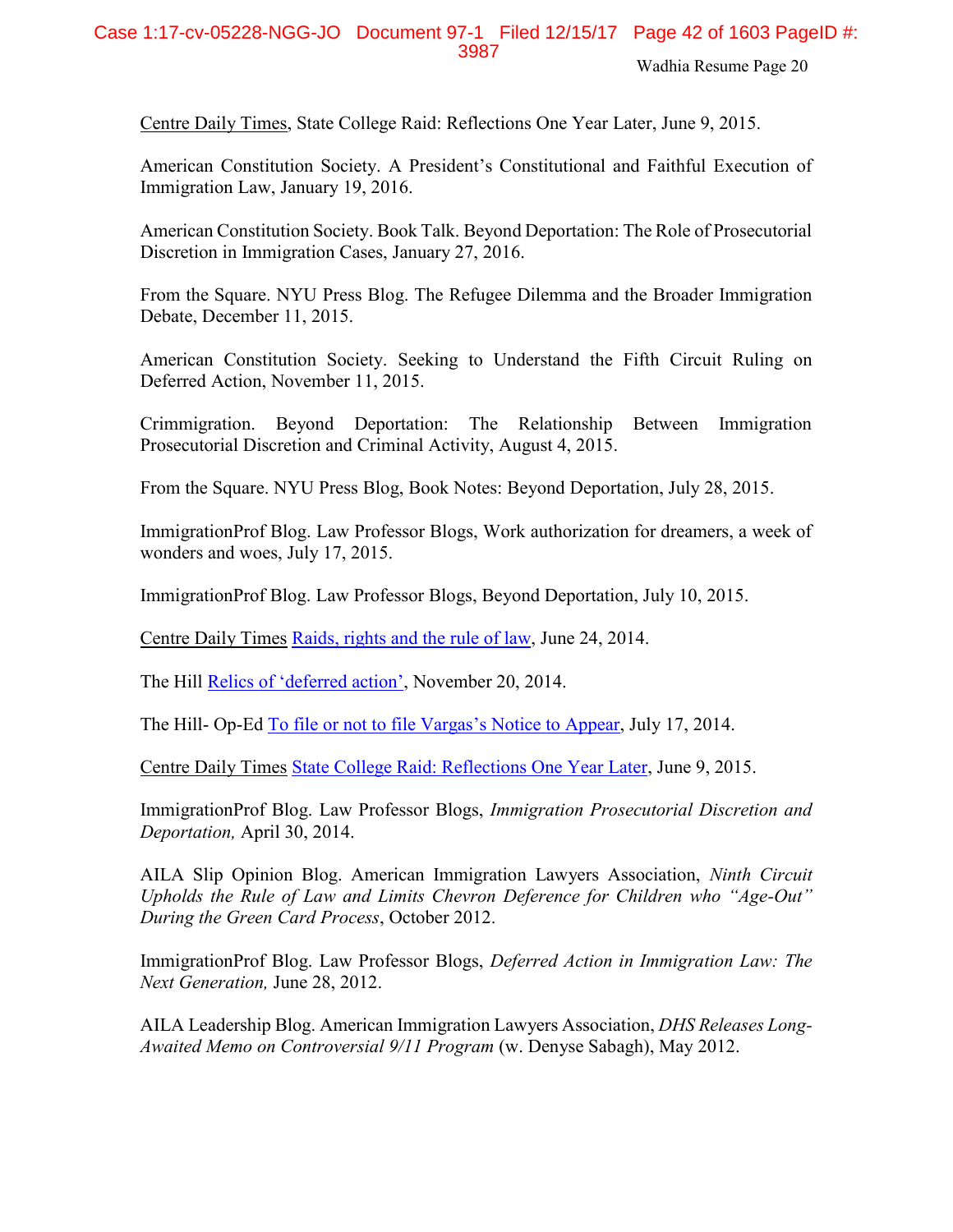AILA Slip Opinion Blog. American Immigration Lawyers Association, *Musings on the Visa Waiver Program, No-Right Waivers and the Age of Youth*, March 2012.

AILA Slip Opinion Blog. American Immigration Lawyers Association, [Board Offers New](http://www.ailaslipopinionblog.com/2012/02/02/board-offers-new-standard-for-administrative-closure-and-highlights-the-importance-of-decisional-independence-by-shoba-sivaprasad-wadhia/)  Standard for Administrative Closure, [and Highlights the Importance of Decisional](http://www.ailaslipopinionblog.com/2012/02/02/board-offers-new-standard-for-administrative-closure-and-highlights-the-importance-of-decisional-independence-by-shoba-sivaprasad-wadhia/)  [Independence, February 2012.](http://www.ailaslipopinionblog.com/2012/02/02/board-offers-new-standard-for-administrative-closure-and-highlights-the-importance-of-decisional-independence-by-shoba-sivaprasad-wadhia/)

ImmigrationProf Blog. Law Professor Blogs, *Prosecutorial Discretion and Post 9-11*, December 2011.

AILA Slip Opinion Blog. American Immigration Lawyers Association, [Third Circuit](http://www.ailaslipopinionblog.com/2011/09/28/third-circuit-reflects-on-unlawful-presence-chevron-and-the-importance-of-prosecutorial-discretion/)  [Reflects on Unlawful Presence, Chevron, and the Importance of Prosecutorial Discretion,](http://www.ailaslipopinionblog.com/2011/09/28/third-circuit-reflects-on-unlawful-presence-chevron-and-the-importance-of-prosecutorial-discretion/) September 2011.

ImmigrationProf Blog. Law Professor Blogs, *White House's Review of Removal Cases*, September 2011.

ImmigrationProf Blog. Law Professor Blogs, *9/11 Registration and the Morton Memo*, July 2011.

ImmigrationProf Blog. Law Professor Blogs, (w. Leon Wildes) *Prosecutorial Discretion and the Legacy of John Lennon,* July 2011.

Co-founder and contributor to "Race Matters" blog:<http://endnseers.blogspot.com/>

## **Advocacy - Law Professor Letters**

Co-author of letter to the White House supporting the legal authority of executive action in immigration law, signed by 136 law professors and featured in national press, Sept. 3, 2014

• Washington Post [Lawyer's agree: Obama has broad authority to act o](http://www.washingtonpost.com/blogs/plum-line/wp/2014/09/03/lawyers-agree-obama-has-broad-authority-to-act-on-deportations/)n [deportations,](http://www.washingtonpost.com/blogs/plum-line/wp/2014/09/03/lawyers-agree-obama-has-broad-authority-to-act-on-deportations/) Sept. 3, 2014

Co-author of letter supporting President Obama's deferred action programs announced signed by 135 law professors and featured in national press and at congressional hearings, Nov. 25, 2014:

• Associated Press Bigstory [Legal Scholars: Obama's immigration actions lawful](http://bigstory.ap.org/article/c957a284aaa748dfba47ece9ce2712c1/legal-scholars-obamas-immigration-actions-lawful), Nov. 25, 2014

Co-author of letter to the White House defending the legality of extending deferred action to the parents of DACA (Deferred action for Childhood Arrivals) recipients, Nov. 3, 2014

• NBC News [Law Profs: Legal To Include More Immigrant Parents In Exec Action,](http://www.nbcnews.com/storyline/immigration-reform/law-profs-legal-include-more-immigrant-parents-exec-action-n260551) Dec. 3, 2014

Co-author of law professor letter challenging *Texas v. U.S*. (March 2015), signed by 104 immigration law scholars and featured in national press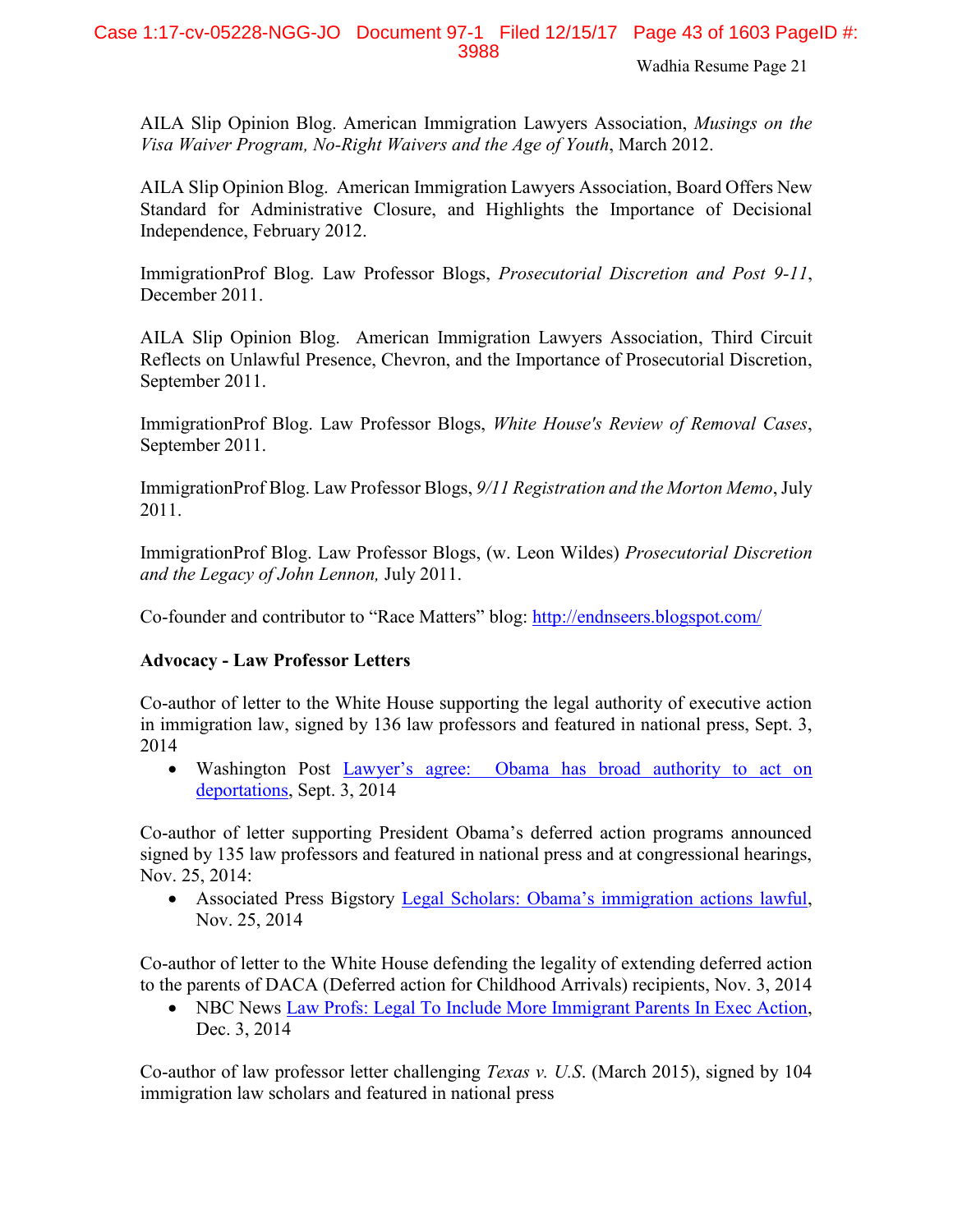- NBC News Legal Experts: [Ruling Blocking Immigration Action 'Deeply Flawed',](http://www.nbcnews.com/news/latino/experts-texas-judges-immigration-action-ruling-deeply-flawed-n322751) March 13, 2015
- Law 360: Law Profs. Call Executive Action Injunction 'Deeply Flawed', March 13, 2015

## **OTHER EXPERIENCE**

## **Howard University School of Law, Washington DC**

*Adjunct Faculty, January 2008-May 2008*  Taught 3 unit course on immigration law and policy

## **American University, Washington College of Law, Washington DC**

*Adjunct Faculty, Spring 2005-August 2008* Taught 3 unit course on asylum and refugee law

## **Indiana University, Bloomington, Indiana**

*Teaching Assistant, Fall 1995* Taught undergraduate course on American Political Science

## **Georgetown University Law Center, Washington DC**

*Research Assistant for T. Alexander Aleinikoff, 1997-1998* 

## **District of Columbia Superior Court, Washington DC**

*Legal Intern, Fall 1997*

## **Advice Desk for Abused Women, Durban, South Africa**

*Legal Intern/Trainer, Summer 1997* Monitored women's collectives in rural regions of Zululand; Lived in a shelter for and counseled abused women and children; Wrote legal analysis of the Advice Desk for Abused Women's activities

## **Indian Social Institute, New Delhi, India**

*Legal Researcher, Summer 1996* Published legal analysis of girl-child prostitution in India; Conducted field work in village and slum areas of Delhi; wrote white paper on human rights education methods for women

## **Department of Justice, Civil Rights Division, Washington DC**

*Washington Semester Intern, Fall 1994* Read and absorbed Title II of the American with Disabilities Act (ADA); Reviewed and assessed complaints falling under Title II of ADA

## **VOLUNTEER WORK AND COMMUNITY SERVICE**